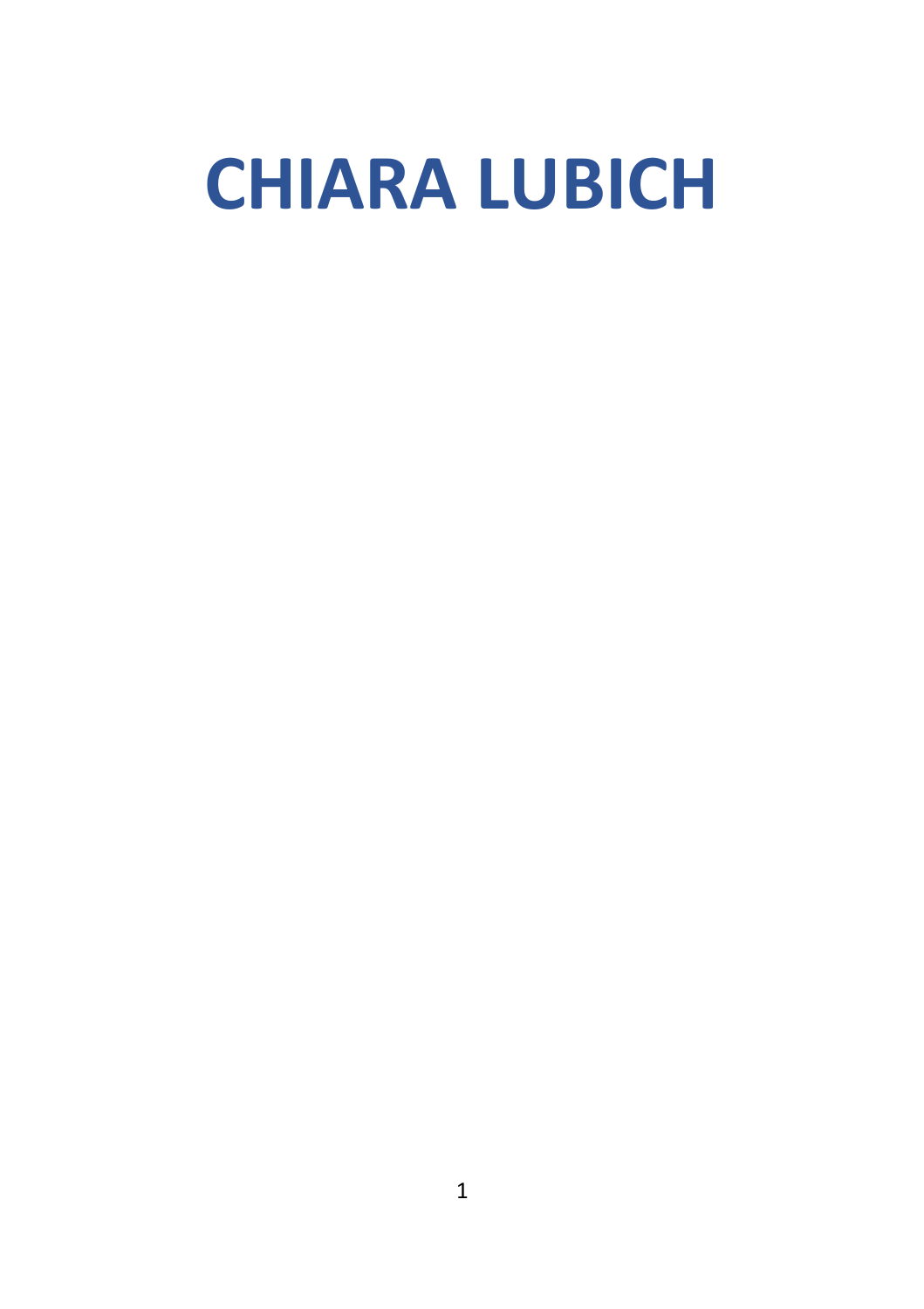These pages contain the texts published on the focolare.org website before its restyling in November 2018. These texts are divided into sections according to topics, and the greater part of them were inserted on the website in 2011 when the previous update of the Focolare web space was made. They contain news and dossiers that can be useful to those who want to know more about the Movement's different realities. **www.focolare.org | info@focolare.org | All rights reserved**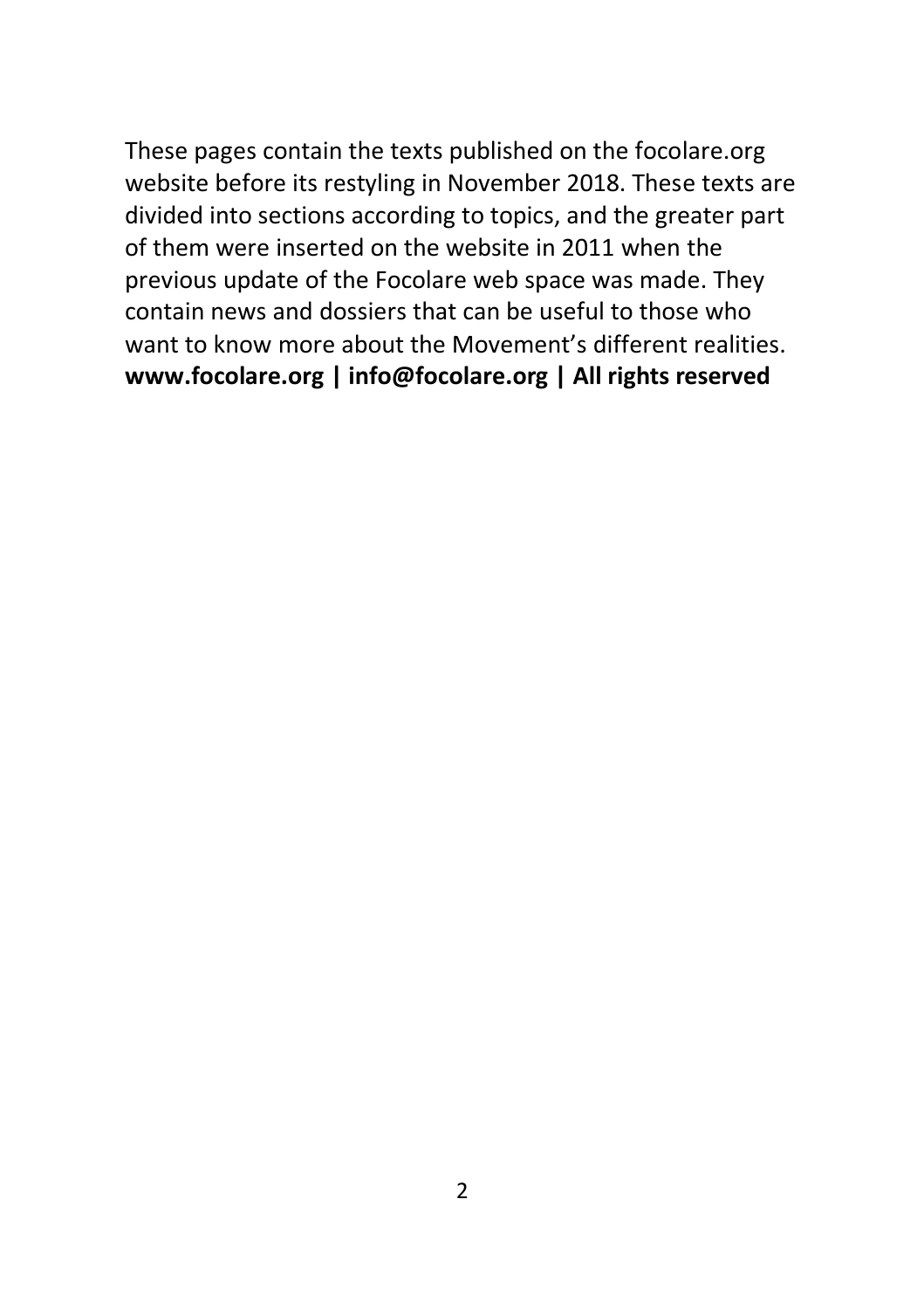#### **Summary**

#### [Who is Chiara?](#page-3-0)

*[Chiara, a mean in the hands of the Father](#page-3-1) [The project of God is revealed](#page-5-0) [Chiara Lubich: I have a dream](#page-11-0)*

### [Chiara and the beginnings of the Movement](#page-13-0)

*[Not just best friends](#page-13-1) [1949](#page-16-0)*

#### [Chiara and the co-founders](#page-17-0)

*[Pasquale Foresi](#page-18-0)* **[Biography](#page-18-1)** *[Igino Giordani](#page-20-0)* [Biography](#page-22-0)

#### [The age of maturity](#page-36-0)

*[Awaiting approval](#page-36-1) [Openness](#page-38-0) [Recognitions](#page-40-0) [Developing the Work of Mary](#page-46-0)*

# [Chiara Lubich 's Final years](#page-48-0)

[Time Line](#page-49-0)

#### [Cause for Canonisation](#page-60-0)

*[In memoria](#page-63-0)*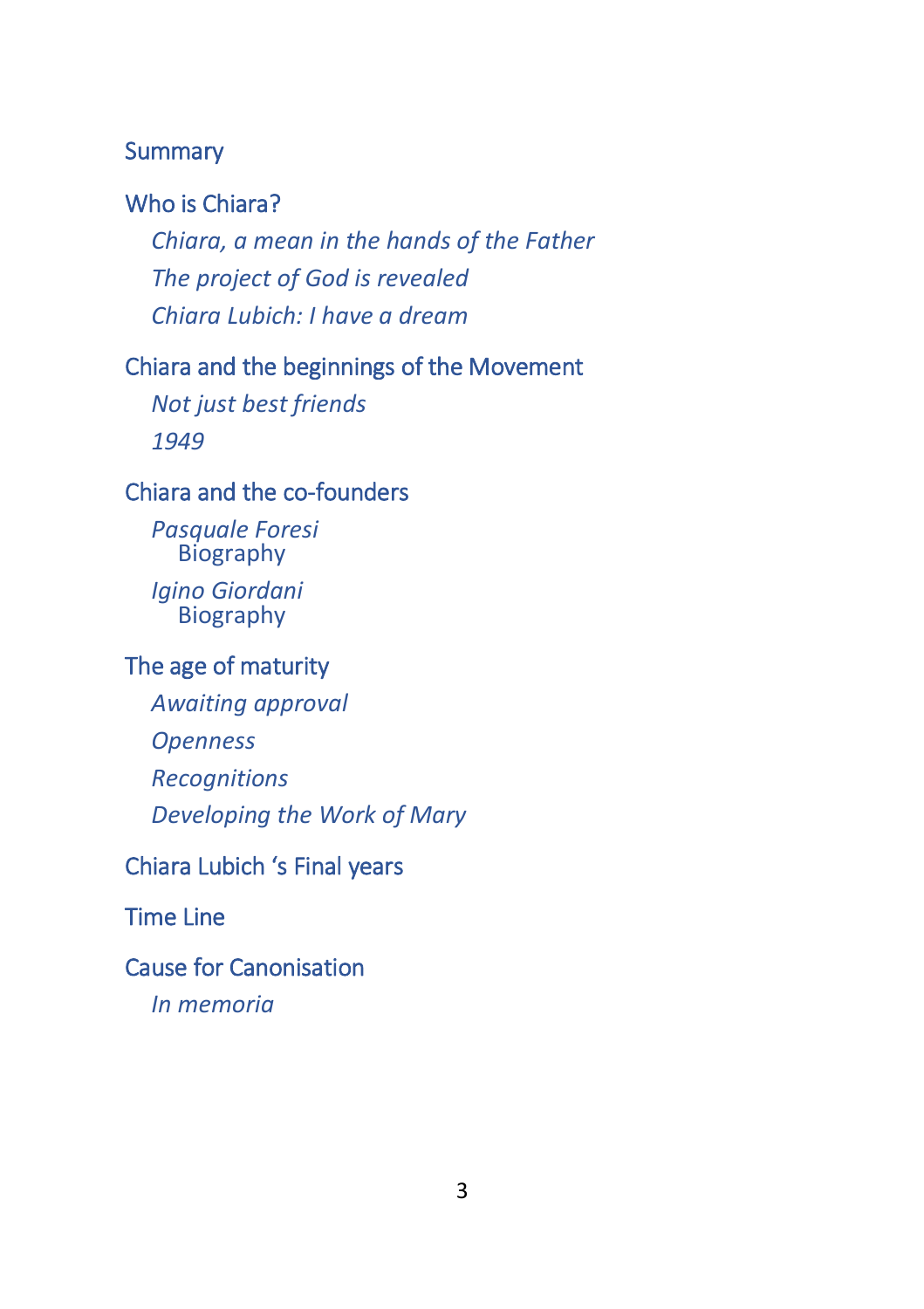# <span id="page-3-1"></span><span id="page-3-0"></span>Who is Chiara? Chiara, a mean in the hands of the Father

When she consecrated her life to God on December 7, 1943, the young teacher, Silvia Lubich never imagined that a few decades later, four popes would speak so highly of her and her spiritual family.

She didn't have any idea what she would see and experience in her 88 years of life here on earth. She didn't have any idea that she would have millions of followers. She never imagine that she and her friends would reach 182 countries.

Could she ever have thought that she would inaugurate a new season of communion in the Church and open channels of ecumenical dialogue that had never been seen before? Much less could she have imagined that her spiritual family would include the faithful of other religions and people without any religious affiliation. Chiara never thought about starting a movement.

On December 7, 1943, Chiara Lubich only had the feelings of a young woman who was in love with her God and was about to enter into a marriage pact that would be sealed with three red carnations. Could she have imagined the crowds of people of all ages, races, and backgrounds who would follow her on her trips around the world and know her only as "Chiara"? Could she ever have imagined in the small city of Trent that her mystical intuitions would one day create a culture of unity for a multi-ethnic, multi-racial and multi-religious society? Chiara Lubich was a trail-blazer. As a laywoman in the Church she proposed themes and openings that were much later embraced by the Second Vatican Council. In a global society she pointed to universal brotherhood at a time when no one was talking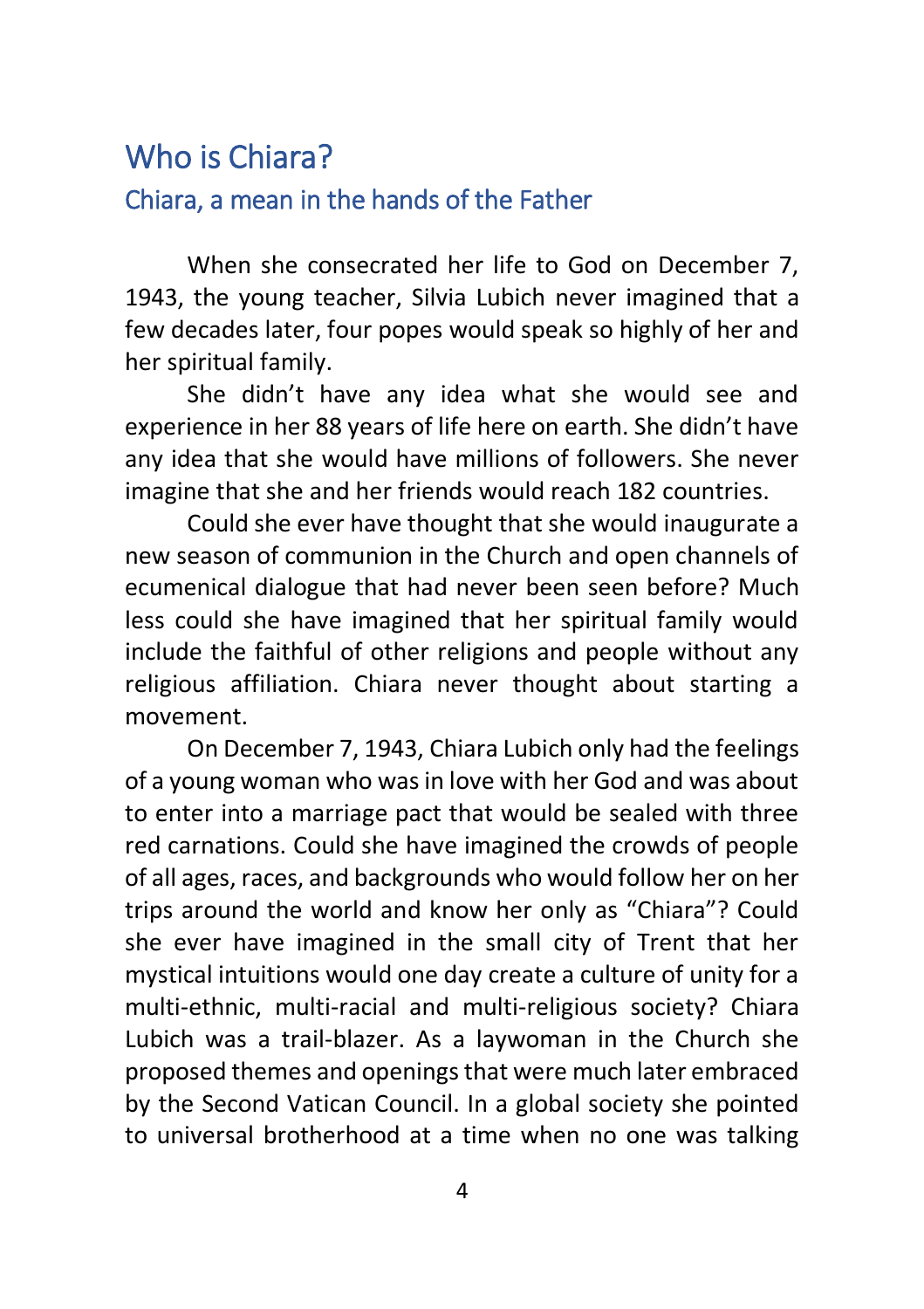about encounters among cultures. She honoured life and sought the meaning of suffering. She mapped out a path of religious and civil holiness that could be followed by anyone, not only the privileged few

At the 1977 Eucharistic Congress in Italy she said: "A pen never knows what it will write, a brush never knows what it will paint and a chisel never knows what it will sculpt. When God takes someone into his hands in order to accomplish a new work in his Church, the person doesn't know what she will do. I think this might be my case: I'm only the tool."

She added: "There were such abundant fruits and vast spreading which seemed disproportionate to any human effort or planning. There were many crosses, but also many fruits. The human instruments that God uses often have a thing or two in common: They're generally small and weak. As he moves them around in his hands, the Lord shapes them through countless joys and sorrows. He makes them more and more pliable to the task until they reach a very deep and certain knowledge of themselves and of God. They can say with confidence: I am nothing; God is everything. When this adventure began in Trent, Italy, I didn't have any plans, I didn't have anything in mind. The idea of the Movement was in God's mind and its design came from Heaven."

The Focolare Movement began with Chiara Lubich who was born on January 22, 1920 in Trent, Italy and died on March 14, 2008 in Rocca di Papa, Italy, surrounded by the love of her people.

The news of her death spread quickly among the members of her spiritual family around the world, who were united in prayer. In the days that followed thousands of people, from plain working men to political and religious leaders, began to arrive in Rocca di Papa to honour her.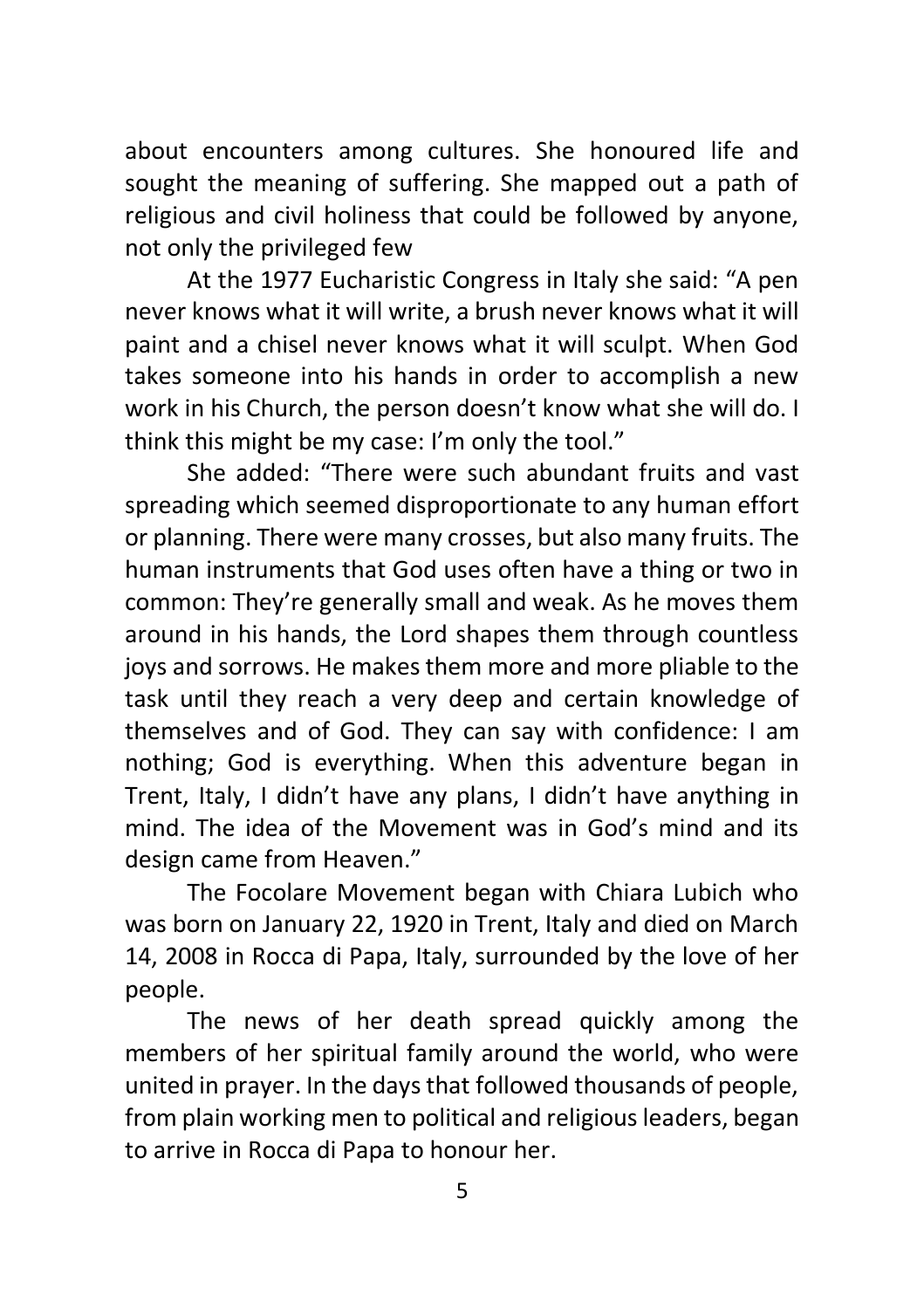## <span id="page-5-0"></span>The project of God is revealed

Silvia, the baptismal name given to Chiara, was born in Trent on January 22, 1920. She was the second of four children: Gino, Liliana and Carla. Her father, Luigi Lubich, had worked as a wine-seller and typesetter. He was an anti-fascist and socialist who had once been a colleague of Benito Mussolini, but later became an unyielding opponent of the fascist dictator. Her mother, Luigi, possessed a strong traditional faith. After studying medicine her older brother, Gino, joined the Resistance in the famous Garibaldi Brigade. Later, he dedicated himself to journalism at the Communist newspaper, L'Unità.

At the age of 18 Silvia received her teaching certificate with full marks. She wished to continue her studies and applied for admission to a Catholic University but came in last in scholarship lottery. Since there was not enough money in the Lubich family to pay for her education iin another city, Silvia was forced to find a job. During the 1940-1941 school year she taught elementary school at the Opera Seraphica in Trent.

The definitive start of her spiritual adventure was her experience at the Marian Shrine of Loreto, Italy, in 1939: "I had been invited to a meeting for Catholic Action students in Loreto," Chiara recounts, "where, according to tradition, the little house of the Holy Family is preserved within the walls of a great fortress-like cathedral. I attended the course with everyone else at the nearby college, but whenever possible I ran to the little house. As I knelt beside a wall blackened by vigil lamps, something new, something divine was enveloping me and nearly crushing me. I contemplated in my mind the virginal live life of the three. Each thought pressed down on me and squeezed my heart. I shed uncontrollable tears. During every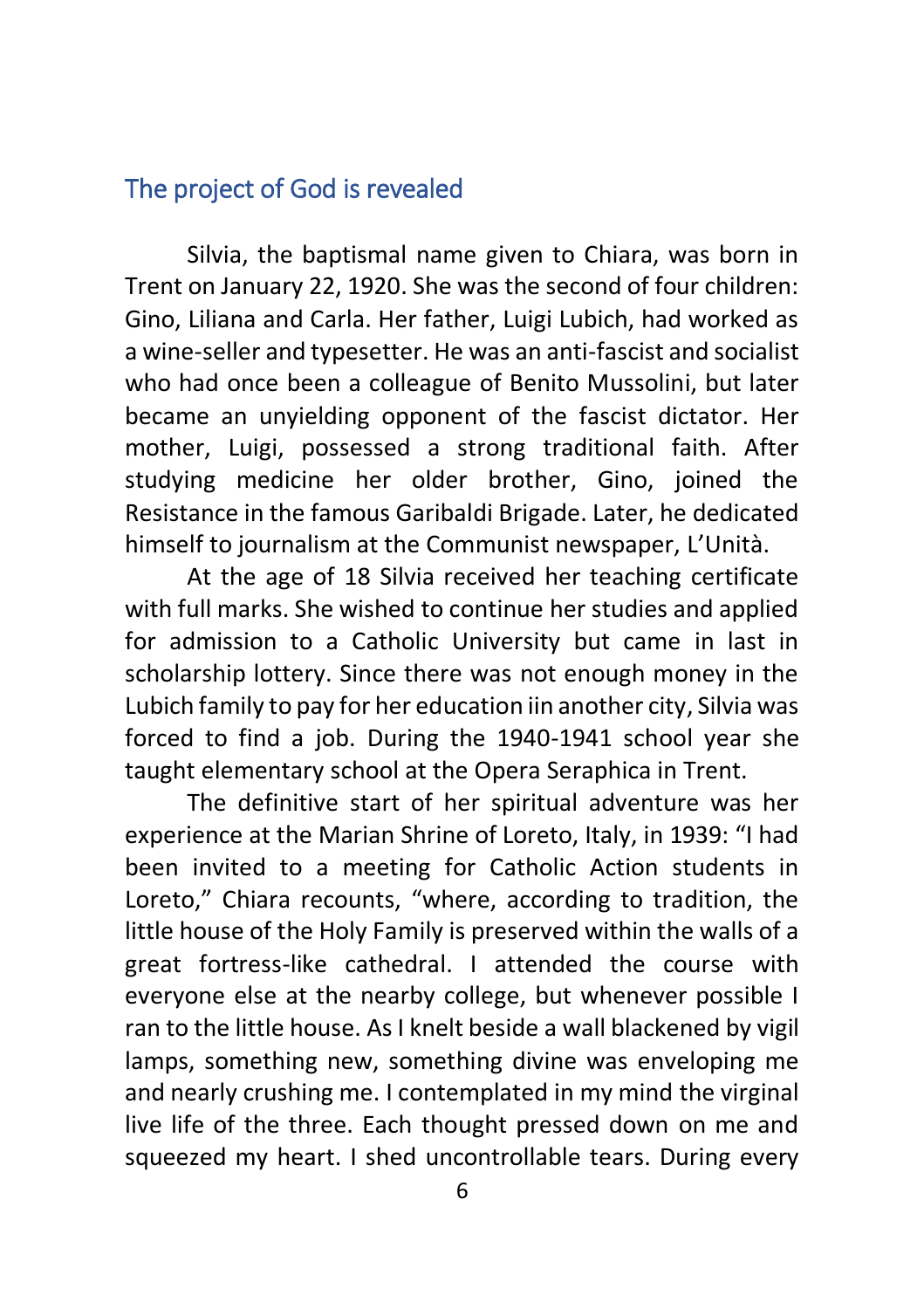break in the conference I felt driven to rush to the little house. Then the last day arrived. The church was filled with young people. A thought came clearly to mind, a thought that was never erased: "I will make you be followed by a host of virgins."

When she returned home from Loreto Chiara went to her students and the parish priest who had been following her so closely. When they saw how radiant and happy she appeared they asked if she had discovered her vocation. Chiara's answer disappointed the priest, because she only told him about the vocations she didn't feel called to: the convent, matrimony and consecration to God in the midst of the world. It was all that she could discern at that moment.

In the years after Loreto – 1939 to 1943 – Silvia continued to work, study and be involved in serving the local Church. When she became a Third Order member she took the name Chiara (Clare).

In 1943, while on her way to fetch some milk at the White Madonna farm, Chiara suddenly felt God's call as she stood frozen in her tracks beneath a railroad overpass: "Give yourself totally to me." She didn't waste any time and immediately asked permission from Capuchin Father Casimiro Bonetti to consecrate herself to God forever. After a long and deep conversation with the priest she finally obtained permission. On December 7, 1943, at six o'clock in the morning she consecrated her to God. Chiara didn't have the slightest intention of founding anything; she was simply "marrying" God and that was everything for her. Only later did this day come to be identified as the symbolic beginning of the Focolare Movement.

During the next few months many young people were drawn to Chiara and a number of them wanted to follow in her footsteps: Natalia Dallapiccola was the first, then Doriana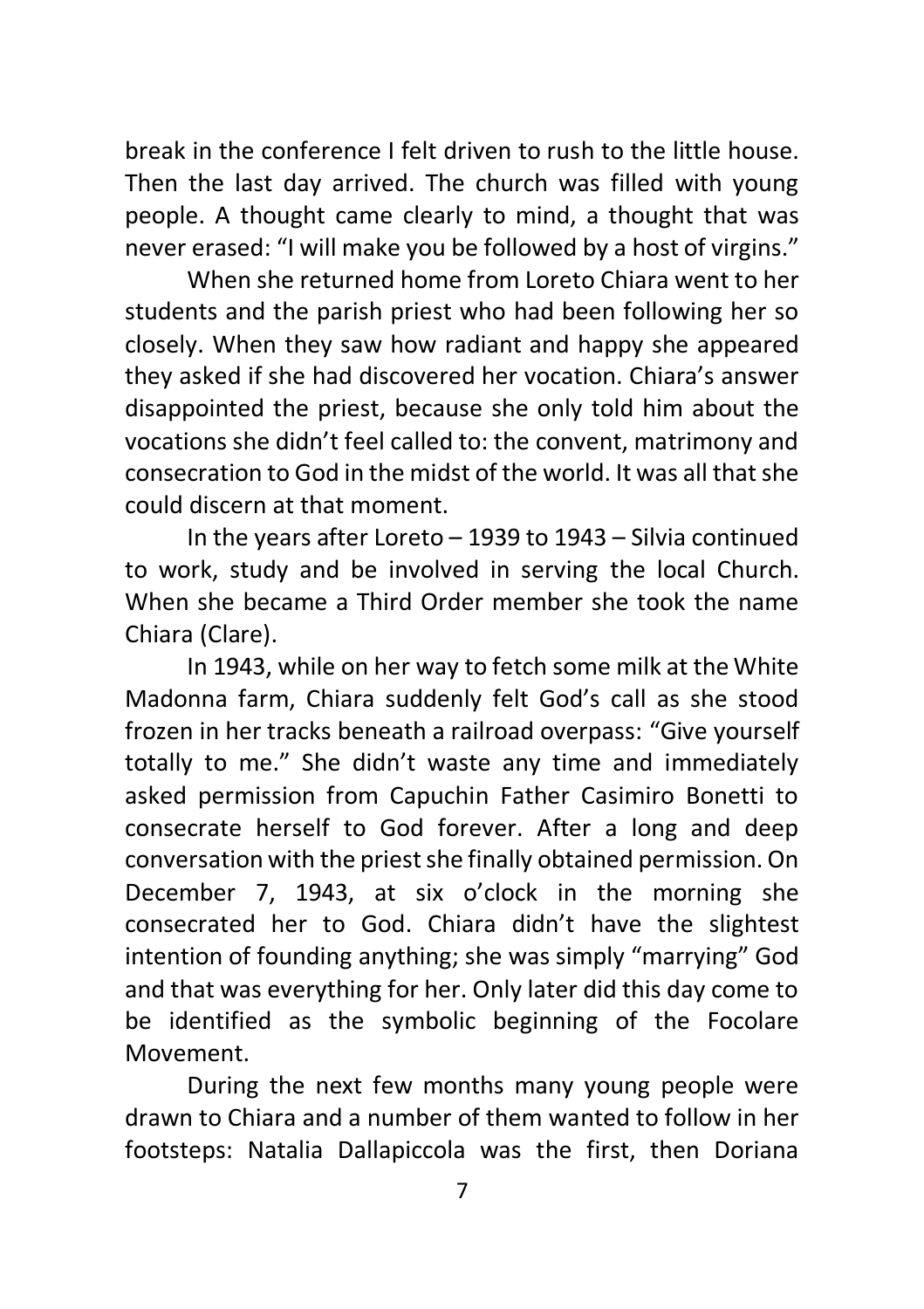Zamboni and Giosi Guella, Graziella De Luca and the sisters, Gisella and Ginetta Calliari; another pair of sisters were the Ronchettis, Valeria and Angelella, Bruna Tomasi, Marilen Holzhauser and Aletta Salizzoni. This was all taking place while the little house, the focolare (hearth) was still totally undefined – except for Chiara's "radical manner of living the Gospel."

In those months there was war in Trent, bringing misery and death. Chiara and her new companions had the custom of meeting in the same air-raid shelter during air attacks. They wished to be together in living the Gospel after their overwhelming discovery that had led them to place God-Love at the centre of their life. "Every event touched us very deeply," Chiara would later recount. "The lessons that God was giving to us through the circumstances of war were so clear: Everything passes away. But God seemed to place a question in our hearts: 'Is there an ideal we could live for that no bomb could destroy, which we could wholeheartedly commit ourselves to?' Yes, God, and He is Love. We decided to make God-Love our ideal in life."

One day, taking shelter from the bombs in a darkened cellar beneath the home of Natalia Dallapiccola, they were reading the Gospel. They opened it at random to the prayer of Jesus to the Father on the night before he died: "That all may be one, Father" (Jn 17:21). It is a fascinating text that has been studied by scholars and theologians from through the Christian world. But in those days it was neglected because of its mysterious language. There was that word "unity" which belonged to the Communist vocabulary and had been completely monopolized by them. "But to us those words seemed to illumine, one by one,' Chiara writes, "and they planted a certainty in our heats that we had been somehow born for that specific page of the Gospel."

8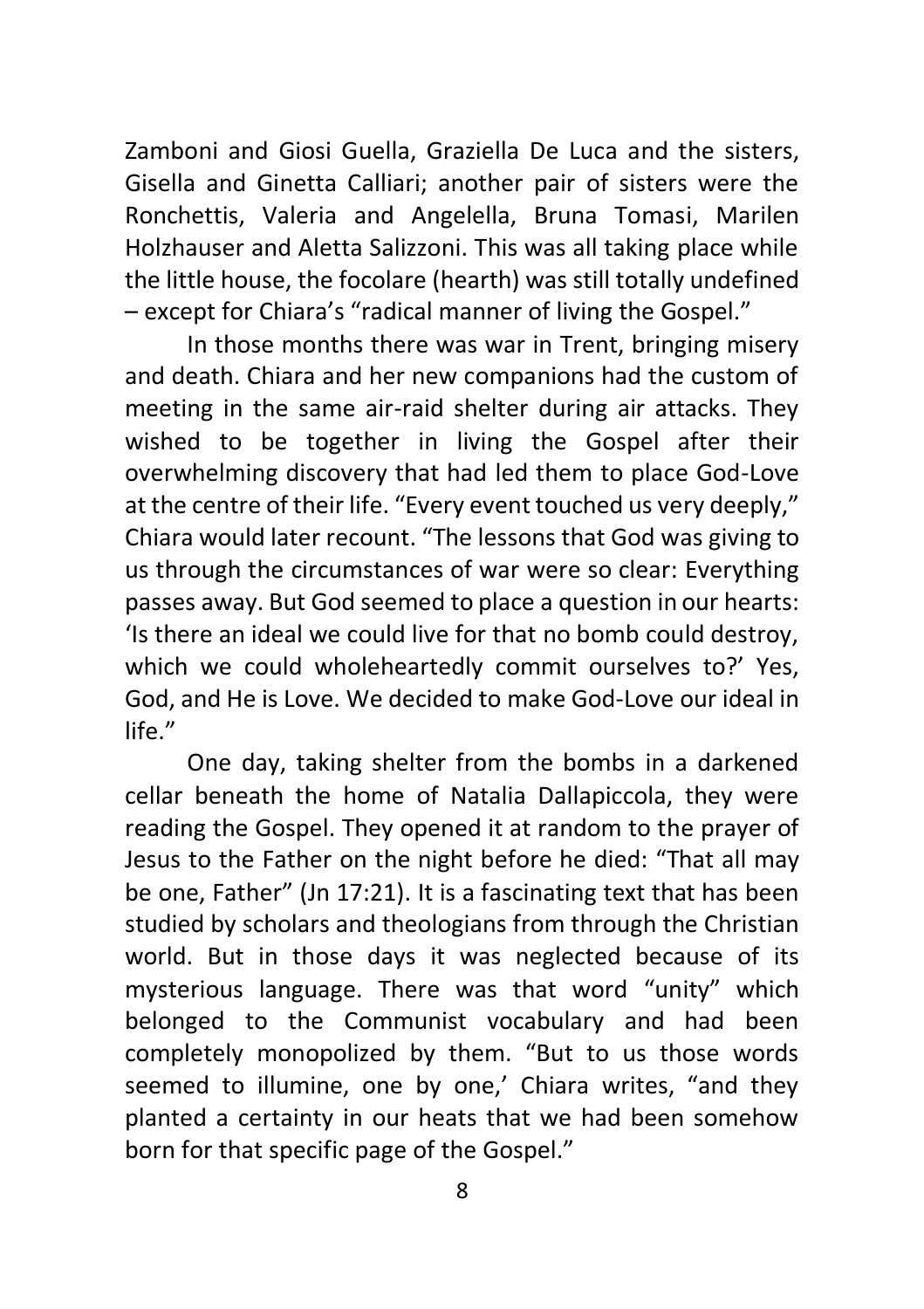A few months earlier, on January 24th, a priest had asked Chiara: 'When do you think Jesus suffered the most?' Chiara answered: 'When he sweat blood in the Garden of Gethsemene.' But the priest corrected her: 'No, Jesus suffered most when he cried out from the Cross: "My God, my God, why have you abandoned me?"(Mt 27:46). As soon as the priest left and she was alone with her friend, Doriana, she said: "We only have one life, let's choose and follow Jesus in this moment of his abandonment." From then on Jesus Forsaken would be Chiara's spouse in life.

Meanwhile, the unrest caused by the war was not letting up. Most of the young women's families fled to the mountain valleys. But their daughters decided to stay in Trent – some because of work or school, and some like Chiara to stay with the people who had gathered around them whom they did not want to abandon. Chiara stayed with an acquaintance until the following September when she found a flat at 2 Piazza Cappuccini on the outskirts of Trent. This is where some of her new friends – Natalia Dallapiccola and others went to live. It was the first hearth (focolare), a modest two-room apartment in the clearing shaded by trees down the hill from the Capuchin church. At that time they called it the "little house" in honour of the house of Loreto.

The young women living in the little house and those outside noted a qualitative change in their lives during those months. It seemed that Jesus was fulfilling his words: "Indeed, where two or more are gathered together in my name, there am I in the midst of them" (Mt 18:20). They never wanted to lose him and avoided anything that might cause them to lose his presence among them. This is the 'focolare' whose Fire of Love warms everyone's heart and whose Light satisfies everyone's mind. "But to have him among us," Chiara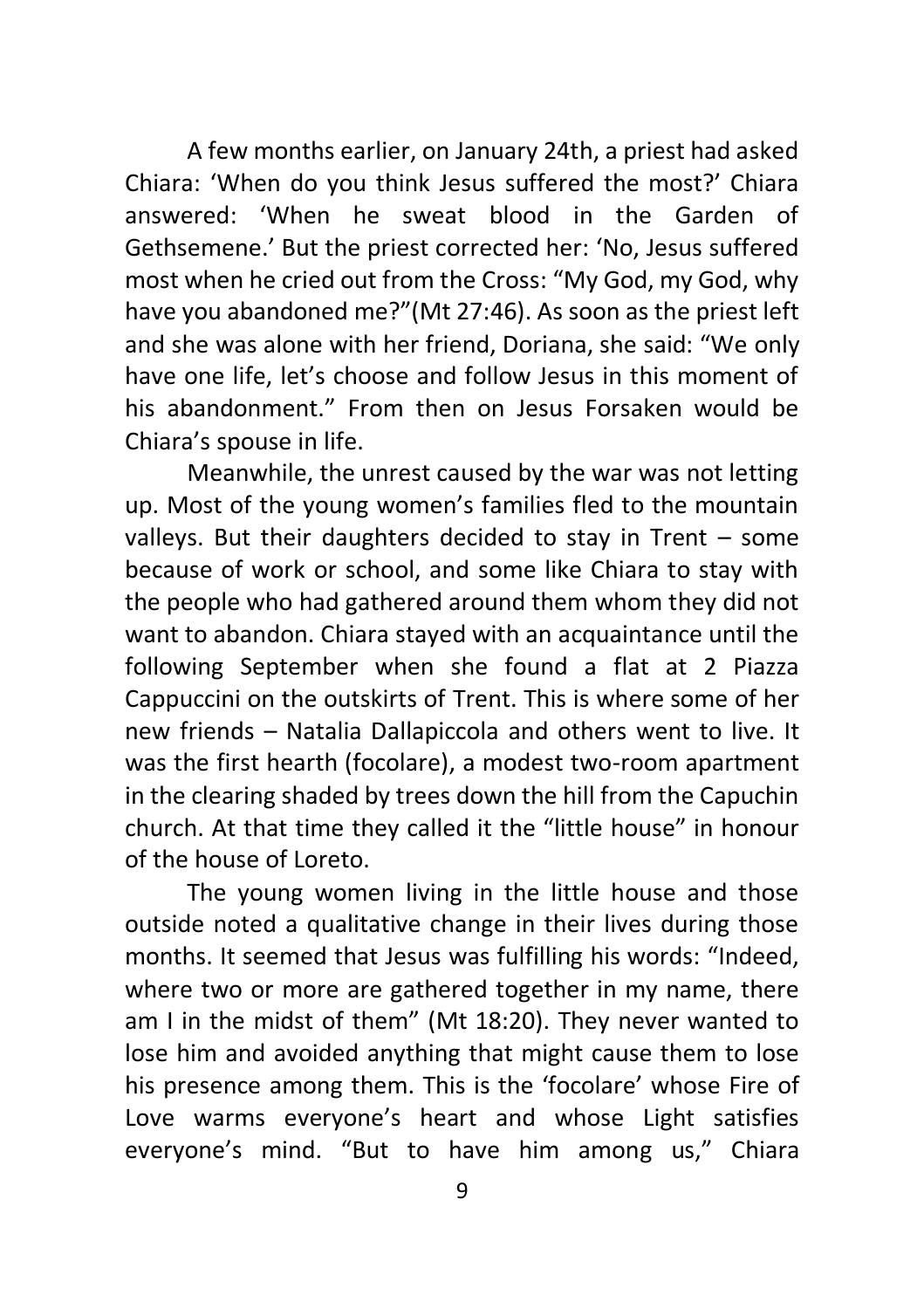explained, "we need to give our lives for each other. Jesus is in our midst when we are united in his love. He said: 'May they be one in us, so that the world my believe.'"

A large number of people had joined Chiara and the young women of the focolare in the project of unity which was just beginning to take shape. There were numerous conversions, vocations that were saved and new ones that blossomed. Almost immediately, children, teenager and adults had joined together in following the young women in the focolare. What remains most in everyone's memory from those days is the crowded and intense Saturday-afternoon gatherings at three o'clock in Massaia Hall. There, Chiara would share her experiences of living the Gospel and the first discoveries of what would later become her "spirituality of unity." By 1945, some 500 people – of all ages, vocations and social backgrounds – shared the same ideal as the young women in the focolare. They put their spiritual and material possessions in common, as the first Christians had done.

The Gospel promises: "Give and there will be gifts for you" (Lk 6:38). These words were translated into daily life. The young women from the focolare and their friends were giving and receiving on a daily basis. Once, there was only one egg in the house. They gave it to a poor man who had knocked at their door. Later that same morning someone left a bag on their doorstep. It was filled with eggs! It is also written: "Ask and it will be given to you" (Mt 7:7). And so they asked, not so much for themselves, but for their needy brothers and sisters. Even in the midst of war they received sacks of flour, cartons of milk, bottles of jam, bundles of firewood and clothing. It was never rare in that focolare to find the table set to welcome not the usual honoured guests, but the often dishonoured poor who sat between focolarine who were there to serve them.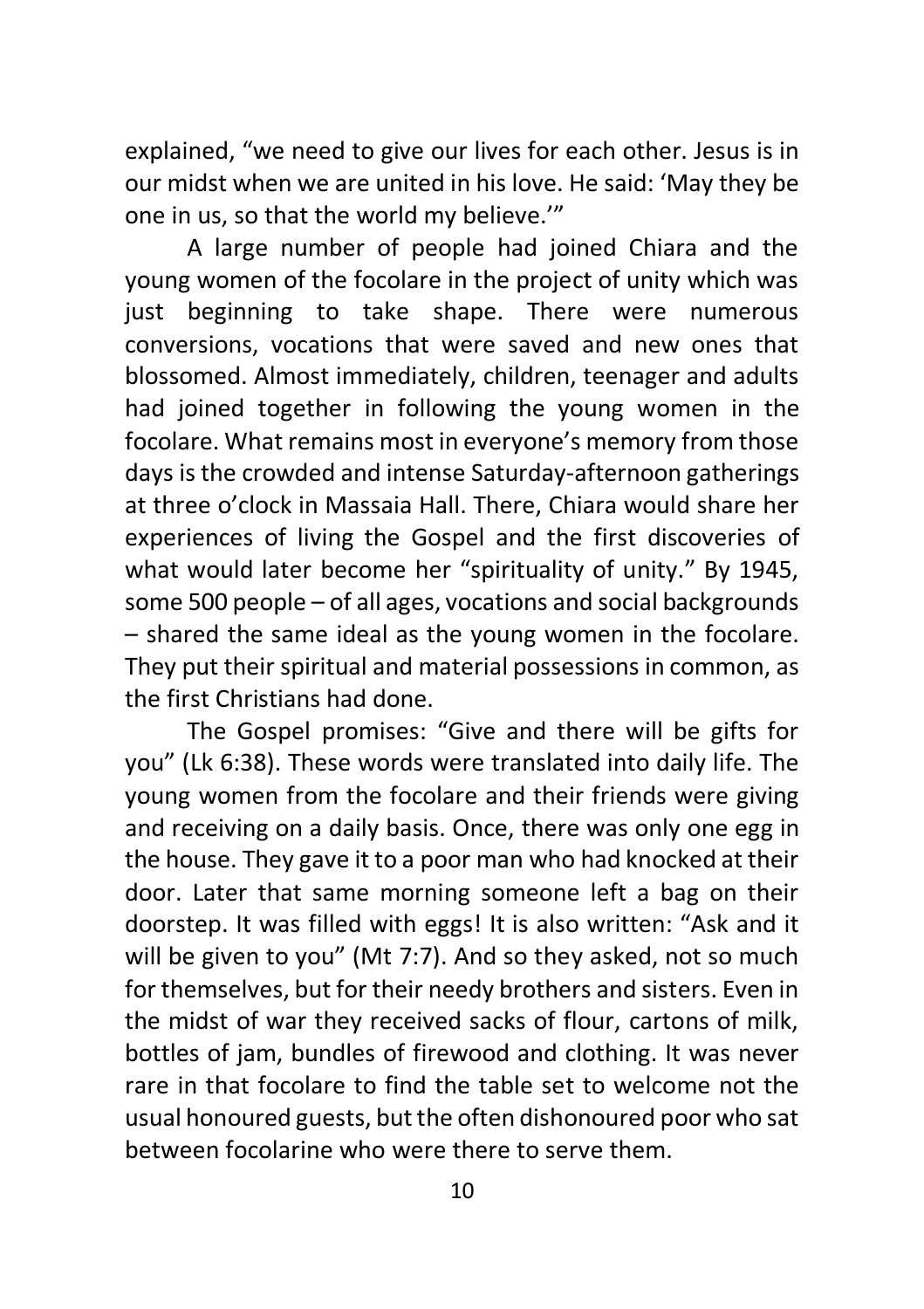On the feast day of Christ the King, 1945, Chiara and her companions knelt around an altar. They turned to Jesus with the simplicity of children of the Father and prayed: "Jesus, you know how your prayer for unity can be accomplished. Here we are: If you like, use us." The liturgical readings of that day had grabbed their imagination: "Ask me and I will give you all the lands of the earth for your inheritance" (Ps 2:8). In an evangelical spirit of simplicity they asked for the farthest corners of the earth. They believed that God was all-powerful, and their way of life fascinated anyone who met them.

All this did not go unnoticed by the city with its few thousand residents, nor by the Church of Trent. Archbishop Carlo De Ferrari understood Chiara and her new adventure, and gave his blessing. His blessing and approval accompanied the Movement until the day of his death. From that moment, almost imperceptibly, new frontiers opened in the local region, and there were invitations to Milan, Rome and Sicily.

Christian communities like the one in Trent started springing up everywhere. The movement reached far and wide. In 1956 it spread to Europe. It reached Latin America in 1958 and North America in 1961. In 1963 it arrived in Africa, in Asia in 1966 and Australia in 1967.

Today the Focolare Movement is present in 194 countries and has over 2 million adherents and sympathizers who are mostly Catholic. The faithful of other religions, including Jews, Muslims, Buddhists, Hindus, Sikhs and people of non-religious beliefs are also part of the Movement.

Chiara Lubich died on 14 March 2008, at Rocca di Papa, surrounded by her friends. In the days that followed, thousands of people, from ordinary workers to leading figures in the world of politics and religion came to Rocca di Papa to pay their respects to her.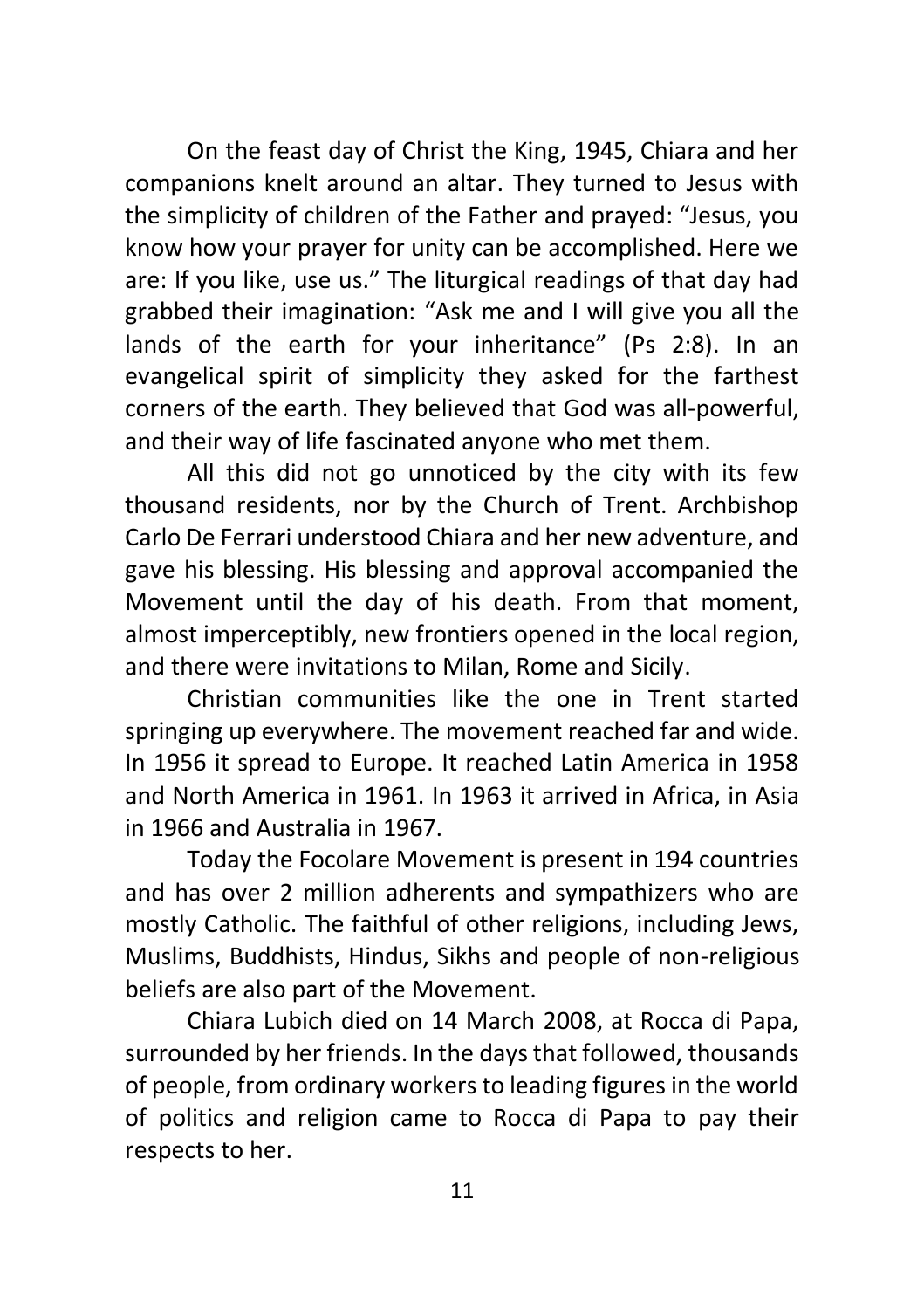The funeral took place in the Roman basilica of St Paul Outside-the-Walls which could not contain the huge crowds that gathered (40,000 people). In his message, Pope Benedict XVI described Chiara as a "woman of unwavering faith, a gentle messenger of hope and peace". The Vatican's Secretary of State presided over the concelebrated Mass together with 9 cardinals, 40 bishops and hundreds of priests.

The cause for her beatification opened on 27 January 2015. Her words still resound in our hearts: "At the end of time, while waiting in the most compact unity to appear before Jesus Forsaken and Risen, I would like the Work of Mary to be able to say to Him: "On that day, my God, I shall come to you... with my craziest dream: to bring you the world in my arms'. Father, that they may all be one".

# <span id="page-11-0"></span>Chiara Lubich: I have a dream

*On the threshold of the new millennium the founder of the Focolare Movement spoke about her hope-filled dream for the future. Although we are immersed in the dramatic events that trouble humanity today, we want to make this dream our own.*

"Seeing what the Holy Spirit has done with us and with many other spiritual and social "enterprises" that are at work the Church today, I cannot but hope that He will continue to act now and always with the same generosity and magnanimity. And this holds true not only for brand new works that will arise from his love, but also for the development of those that already exist, like our own.

Meanwhile, I dream that the atmosphere in our Church will be more suited to her identity as the Bride of Christ; a Church which can be seen by the world as being more beautiful,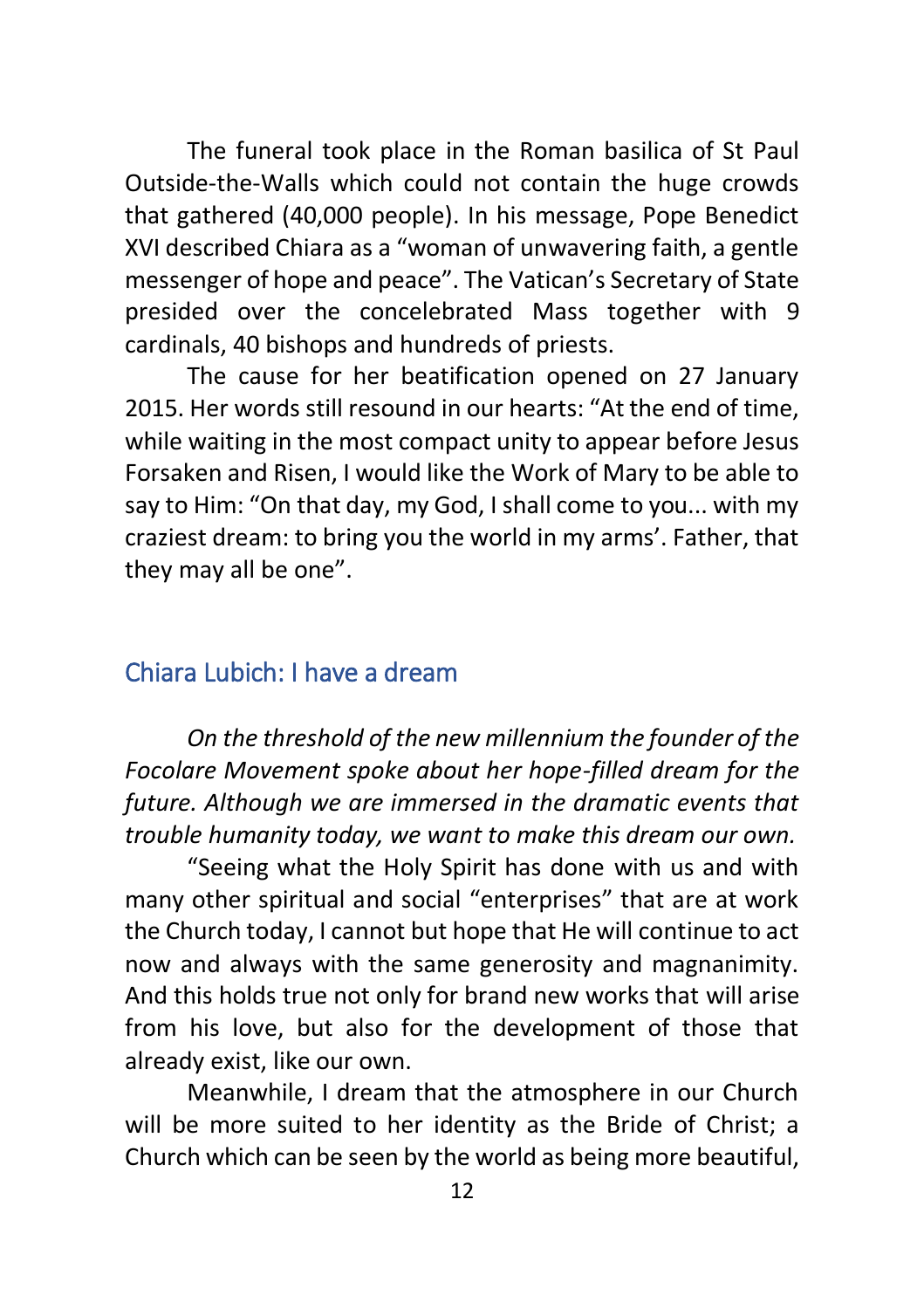more one, more holy, more charismatic, more akin to Christ her Spouse. I dream of her being a beacon for humanity. And I dream of seeing in her a holiness of the people, never seen before.

I dream that the lived siblinghood, that is gaining momentum today in the consciences of millions of people, will be practised more widely across the globe, so that in the third millennium it will be a general, universal reality.

Consequently, I dream of fewer wars and conflicts, less hunger, and the reduction of the thousand other evils in the world.

I dream of an ever more intense dialogue of love among the Churches so that the formation of the one Church is seen to be close at hand.

I dream of a more living and active dialogue among people of the most varied religions linked to one another by love, by "the Golden Rule" present in all their sacred texts.

I dream of greater encounter and mutual enrichment among the various cultures in the world, so that they may give rise to a world culture that highlights those values which have always been the true wealth of individual peoples, and I dream that these values will be seen by all as global wisdom.

I dream that the Holy Spirit will continue to enrich the Churches and strengthen the "seeds of the Word" beyond them, so that the world may continually receive new light, life, and works which He alone can is able to give. So that evergreater numbers of men and women may set out towards straight paths, converging on their Creator, and putting their hearts and souls at his disposal.

I dream of Gospel-based relationships not only among individuals, but also among groups, movements, religious and lay associations; among peoples and among States, so that it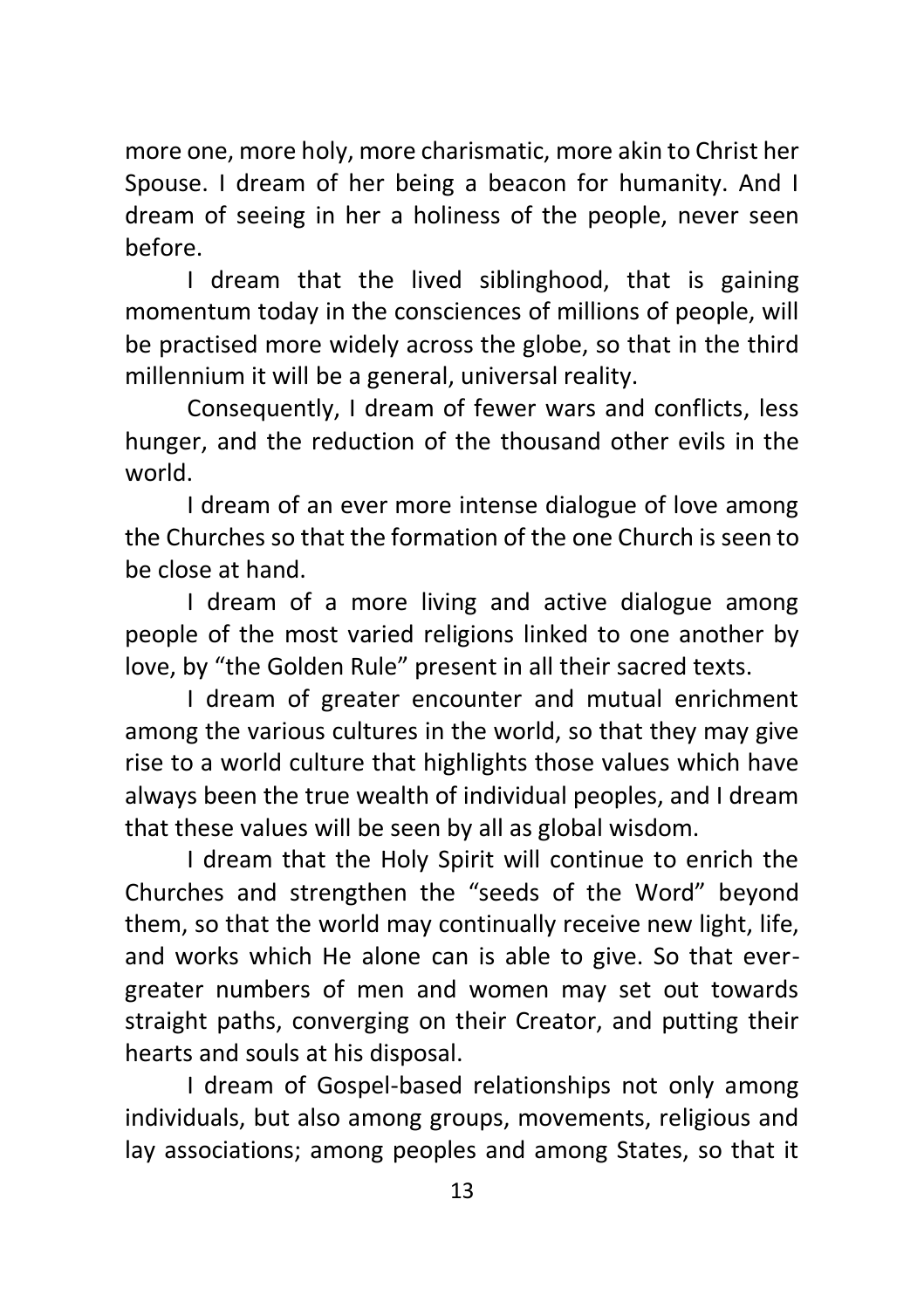becomes logical to love other people's countries as our own; and logical to tend towards a universal communion of goods, at least as a goal to reach.

[..] In a word, I dream of already witnessing the new heavens and new earth, as far as this is possible here on earth. I am dreaming of many things, but we have a millennium to see them come true."

*Chiara Lubich*

# <span id="page-13-1"></span><span id="page-13-0"></span>Chiara and the beginnings of the Movement Not just best friends

*Here are some extracts from an article by Florence Gillet for the Roman Observer, dated April 3, 2018. Chiara and her first companions: "A home atmosphere flows among us."*

"We'll never be able to quantify the help that we receive from our brothers and sisters. How much courage their faith inspires in us, how much warmth their love, how much their example draws us!" Chiara Lubich (1920-2008), who wrote these words, was known as someone who drew after her hundreds and thousands of people and constructed relationships with Buddhists, Muslims. She is still being followed by people with no religious affiliation and breatheing new life into politics and economy.

The friendship with the first companions of Silvia Lubich whom they knew simply as "Chiara" or Clare, played no small role. It all began with a choice of God and her consecration to Him in 1943, Trent, Italy. However, quite soon it was no longer a single "I", but a collective subject that began to move, to act,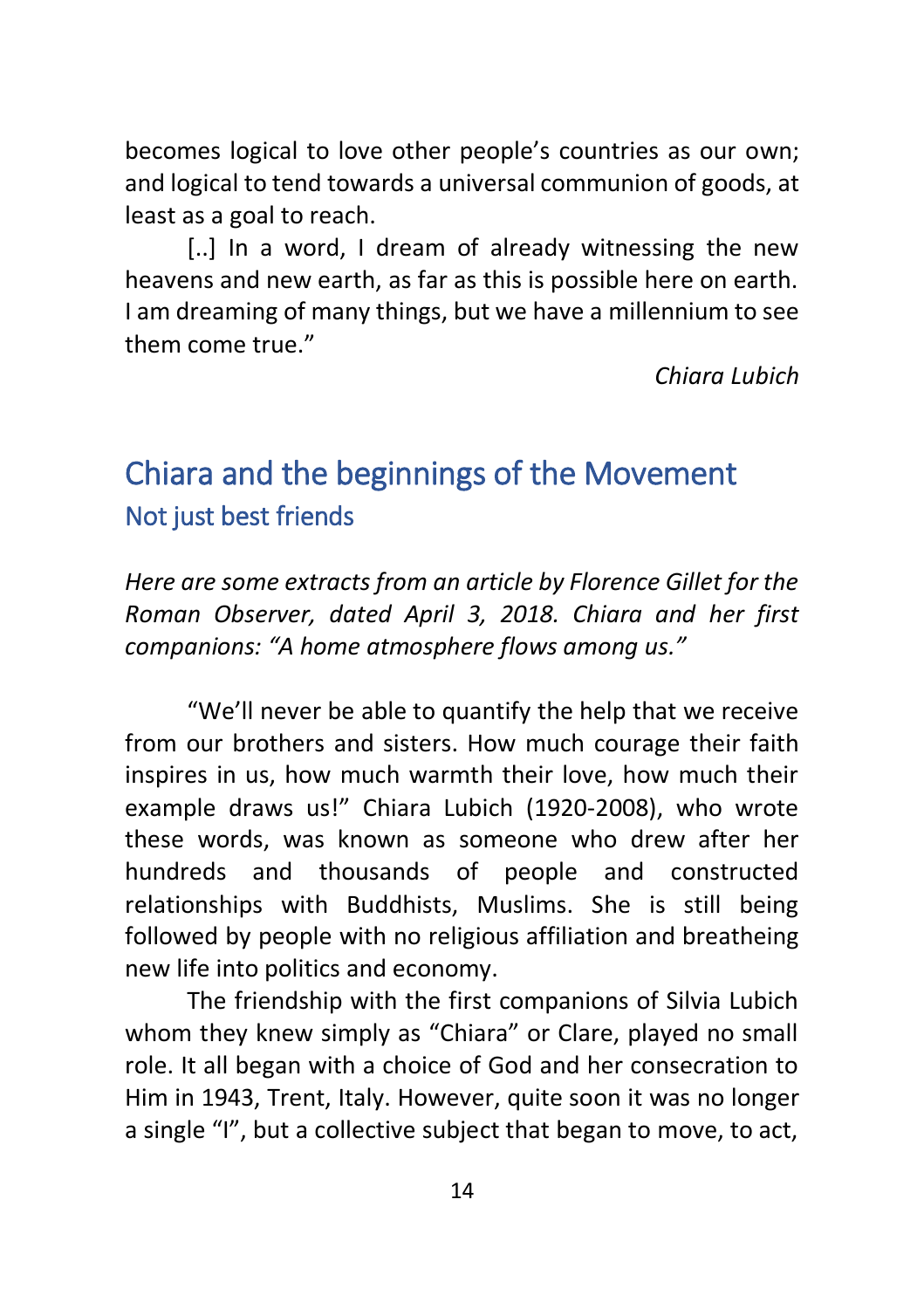to pray and to love: Chiara and her first companions were to become beacons of light in all five continents.

This story has many incredible elements, but yet it's simple. You understand it if you open and read in chapter 13 of John's Gospel: "I give you a new commandment, that you love one another. As I have loved you, so must you love one another" (13:34). This is a commandment that can only be lived out in the company of others. When Chiara and her companions read this Gospel passage in a bomb shelter, they looked at one another very intensely as they thought about the commitment it would be. They didn't hesitate, but said to each other: "I'm ready to love you to the point of giving my life for you." Chiara would later consider this the cornerstone on which the entire Focolare Movement would rest. It's certainly not something unheard of in the history of the Church, but there might be one thing new about it. Chiara immediately conveyed to her companions whatever she was living and all that the Holy Spirit was inspiring in her. The bond among them was stronger than cement, and I would like to illustrate the qulaity of their relationship that valued and freed potentials, edifying a work that was of God.

Ten years went by and it was 1954. Chiara was living with Giosi, Graziella, Natalia, Aletta, Marilen, Bruna and Eli. One day, as Chiara paused to look at them, she recalled the sentence from the book of Proverbs: "Wisdom has built her a house and set up her seven columns" (Proverbs 9:1). She was looking at the seven young women in front of her, each with her own talent, all of them united and rooted in God. These were Wisdom's seven columns, the seven colours of the spectrum that emerge from the one light of Love. Seven interdependent aspects of love, each flowing from and into the other.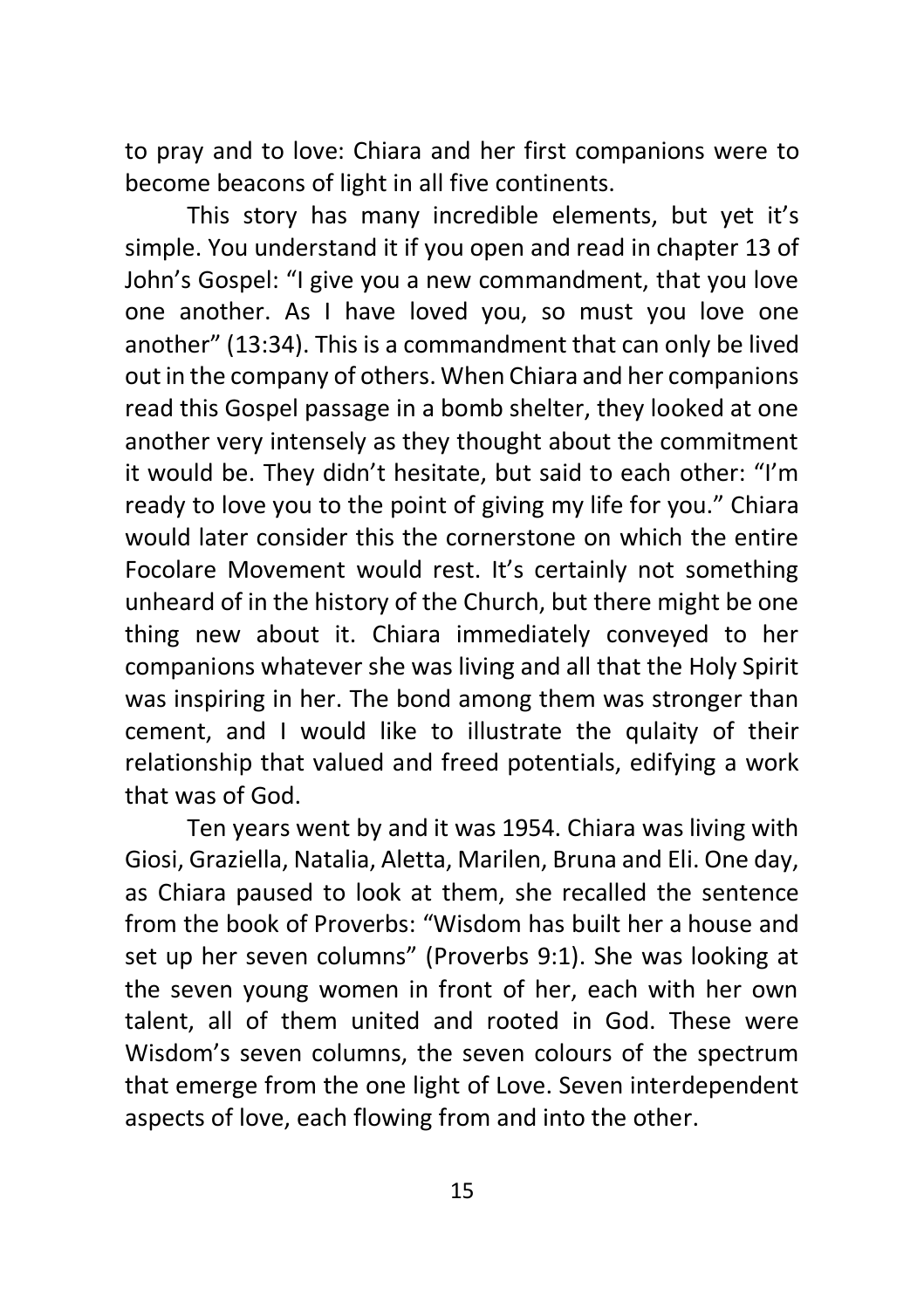Chiara entrusted Giosi with the communion of goods and the paychecks, not only the care of the poor: the red of love. To Graziella she entrusted "witness and spreading," the orange. Natalia had been her first companion: she personified the heart of this ideal, the cry of Jesus Forsaken of love. She would carry thi secret beyond the Iron Curtain. She was the spirituality and prayer life, the yellow of the spectrum. Aletta would be remembered as the one who encouraged the members to be mindful of their health, and to form a community united in love. Chiara entrusted her with the green, Creation and physical life. To Marilen, who lived for fifteen years in the midst of a Cameroon forest, Chiara entrusted the blue: harmony and the home. Bruna was a bit of an intellectual and Chiara saw her as the one who could develop the aspect of studies: the indigo. Eli was always at Chiara's side and helped to make sure that all the members around the world were living as one. She was entrusted with the aspect of unity and the means of communication, the violet. Some other of her first companions would also have special tasks: Dori, Ginetta, Gis, Valeria, Lia, Silvana and Palmira.

Chiara would explain: "Brotherly love (philadelphia) is more than real among us. This is where I draw strength to face the crosses, besides direct union with Jesus. Here, we each take care of the other, in accordance with the need. Here, we pass from the Wisdom that is shared […] to the practical advice concerning health, clothing, the house, eating and constant little helps. Here, you know that you'll never be judged but only loved, forgiven, helped… A home atmosphere flows among us here, which is from Heaven. When I want to verify if my idea is an inspiration, if an article needs to be corrected, I read to someone asking them to be completely empty in judging it. They do it and I feel the voice of Jesus magnified within me: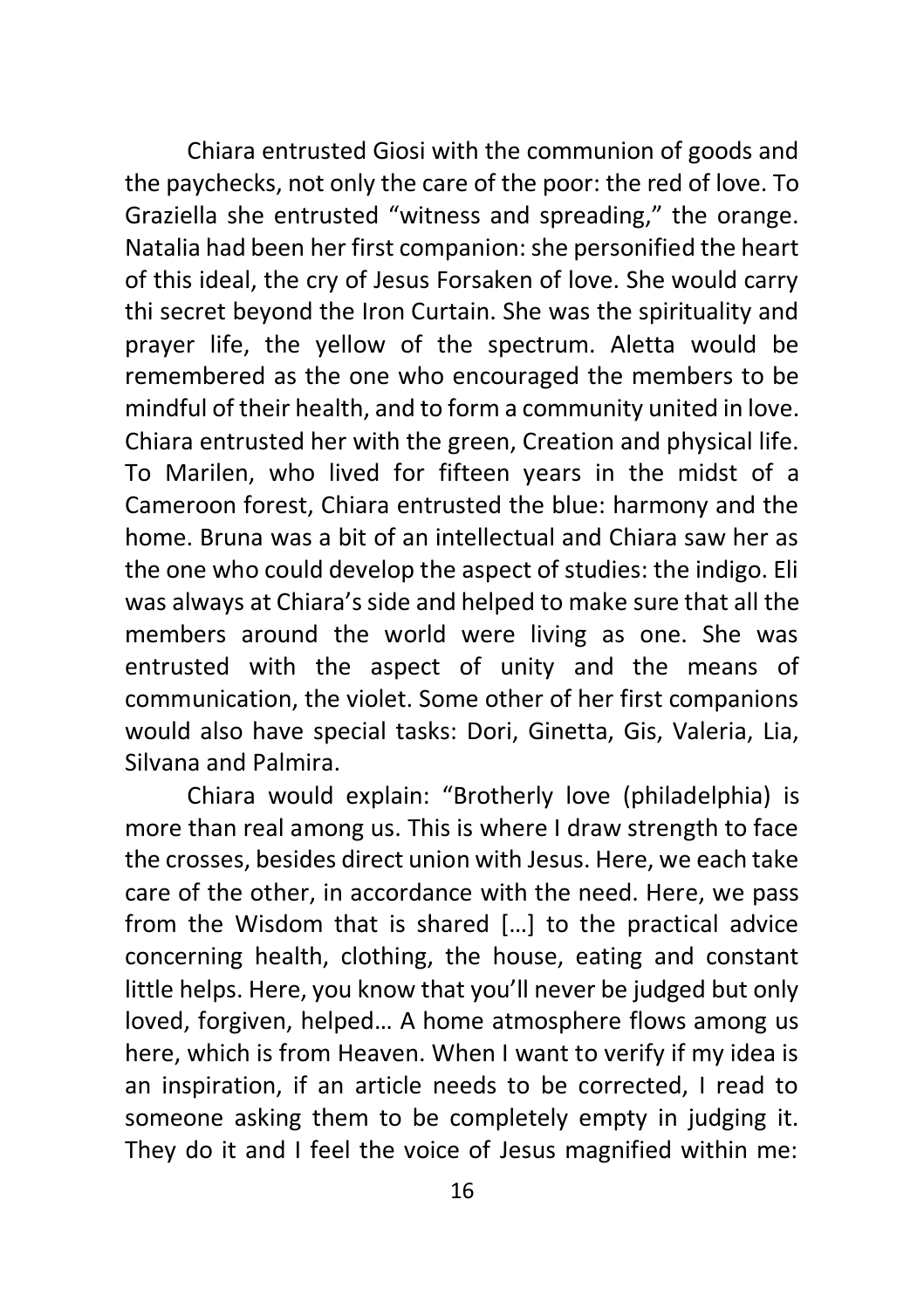'This is good, do this over, explain this better.' I read the text over with them and we find it just as we desire." It's no surprise that Chiara wrote the following words as her testament: "Always be a family."

#### <span id="page-16-0"></span>1949

In the summer of 1949, the deputy in government Igino Giordani, who had met the spirit of unity just a few months before, joined Chiara Lubich who had gone for a rest in the Valley of Primiero in Tonadico, in the mountains of Trent, Italy. Together with the small community of Trent, which was now swarming in several other cities of Italy, he had lived with intensity the phrase from the Gospel of Matthew concerning the abandonment of Jesus on the cross.

Chiara would later write about that special summer: "While 1943 marked the beginning of the Movement, 1949 was a giant leap forward. Some unexpected circumstances – but foreseen by Providence – meant that the first little group of us who had begun the Movement should spend some time away from the "world" in the mountains. We had to spend some time away from people, but we couldn't distance ourselves from our new way of living, which gave meaning to our existence. A tiny and rustic little mountain hut welcomed us into its poverty. We were alone, alone among ourselves, with our great ideal that we lived moment by moment with the Eucharistic Jesus, the Bond of Unity upon whom we drew each day. We were alone to rest, in prayer and meditation. And that is when a moment of particular graces began. We had the impression that the Lord threw open the Kingdom of God that was among us, to the eyes of our soul. It was like the Trinity living in one cell of the Mystical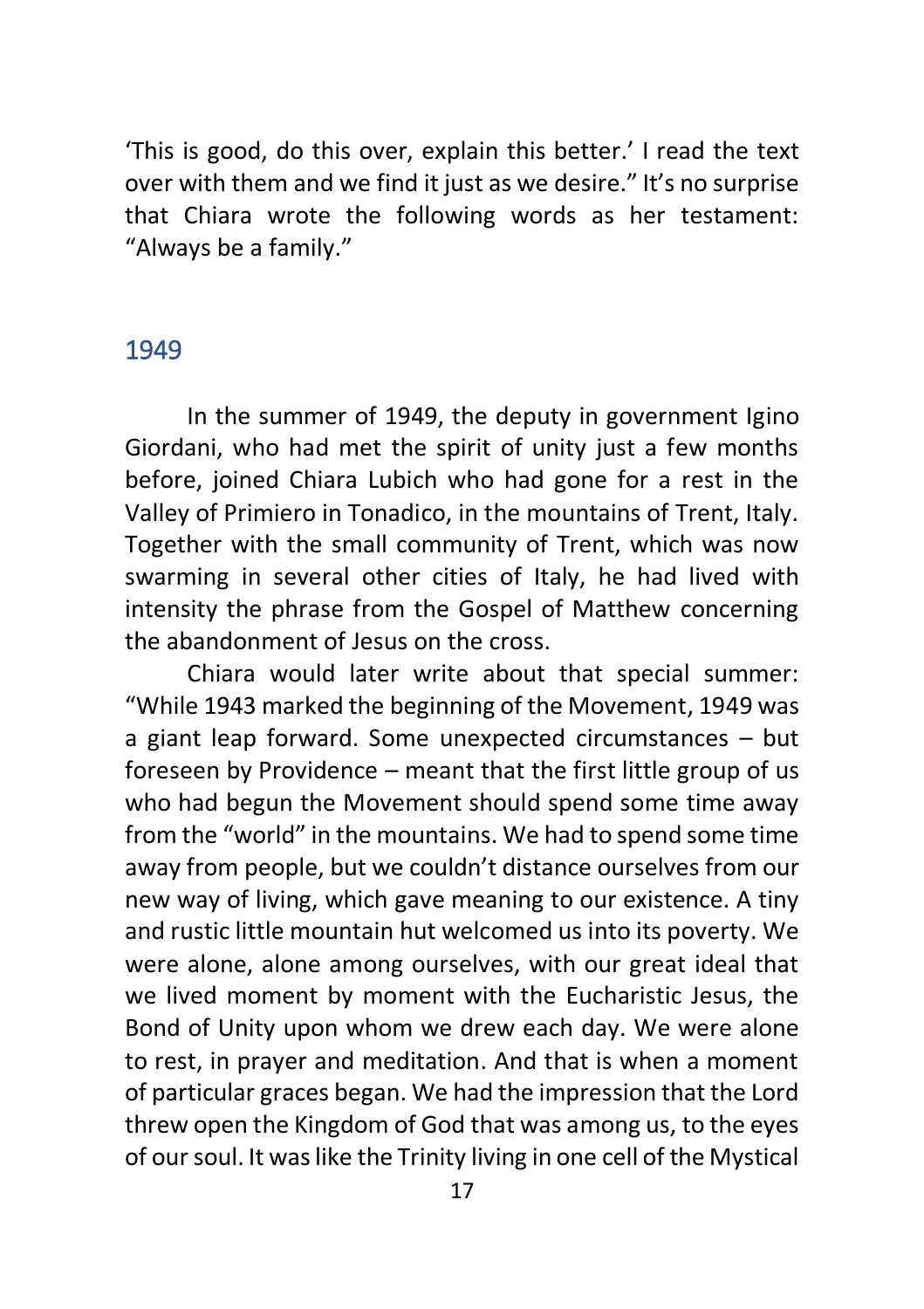Body: "Holy Father, protect them by the power of your name (...) so that they may be one as we are one" (Jn 17:12). And we were given to understand that the Movement which was being born would be nothing less than a mystical presence of Mary in the Church. Naturally, we would never have left those mountains, little Tabor of our soul, if the will of God had not been otherwise. And it was only because of our love for Jesus Crucified and Forsaken living in humanity, which is so immersed in darkness, who gave us the courage to come down from the mountains." (Chiara Lubich, in Scritti Spirituali/3, Rome 1996, pp 41-42)

On another occasion Chiara said: "A particularly luminous period began in which, among other things, it seemed that God wanted to make understand something about his plan for our Movement."

In the years that remained, Chiara never did anything but try to realize what had been given to her during that summer of light.

*(1) Chiara Lubich, Scritti Spirituali/3, Rome 1996, pp 41-42.*

# <span id="page-17-0"></span>Chiara and the co-founders

Two exemplary figures played key roles along the journey that led Chiara Lubich to understand the design of God on the Focolare Movement and saw the charism of unity found a number of works and realize prophetic intuitions all over the world. One was Pasquale Foresi, a focolarino, priest and theologian. The other was Igino Giordani, a Member of Parliament, writer and journalist, married with four children. They were the first focolarino priest and the first married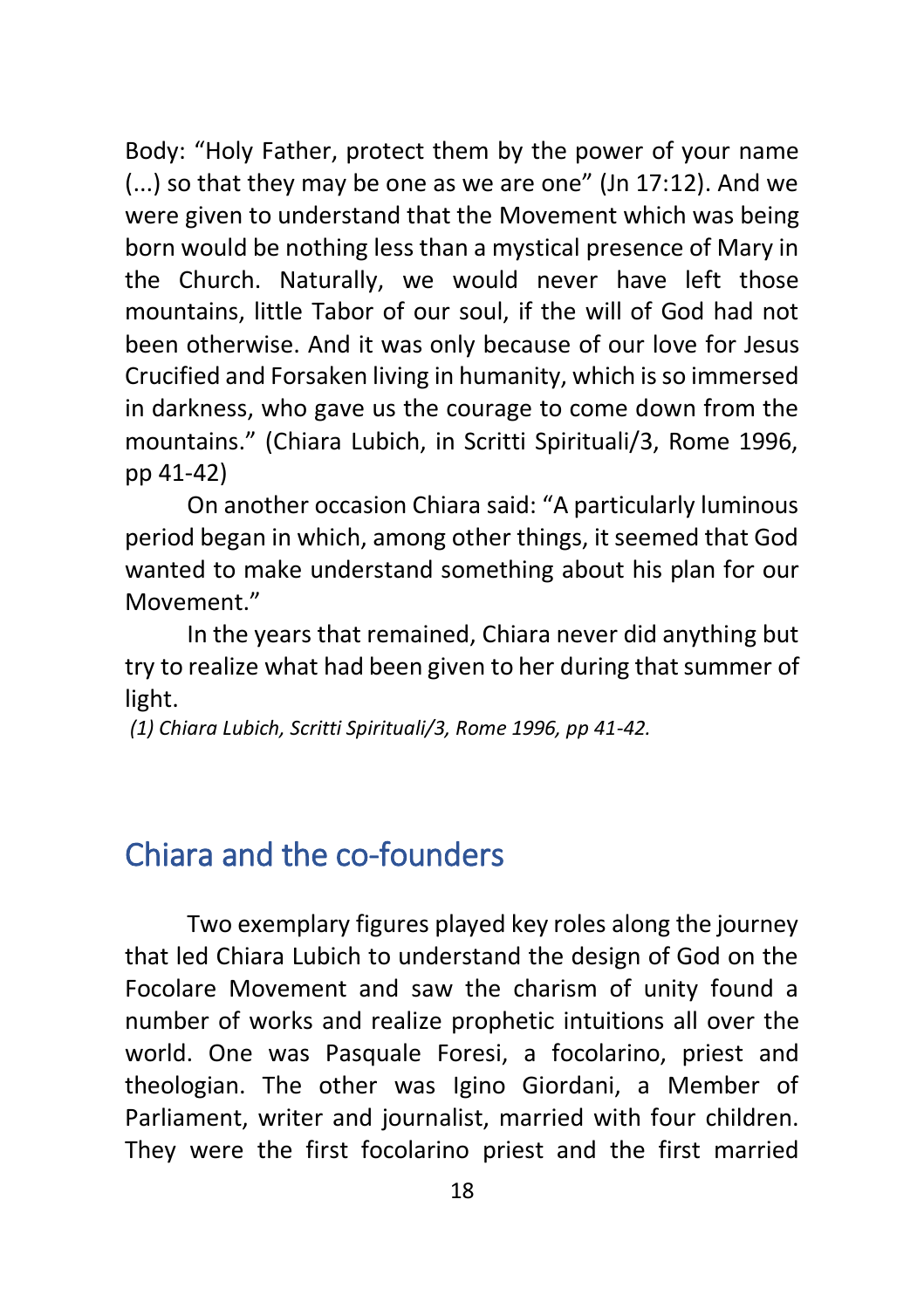focolarino respectively. Chiara soon recognized them as cofounders of the Movement.

## <span id="page-18-1"></span><span id="page-18-0"></span>Pasquale Foresi

#### **Biography**

Pasquale Foresi, who was born in Livorno in 1929, came from a Christian family. (His father Palmiro, was elected to the Constituent Assembly of Christian Democrats in 1946 and kept his seat during the first two parliamentary terms.) When he was just fourteen years old he ran away from home during the night to join one of the Resistance groups that were fighting for a new Italy. It was during that time that he started to consider the idea of priesthood. When he returned home, he entered the diocesan seminary in Pistoia, the city where his family then lived. Later, he attended the Gregorian University in Rome, but he did not feel fully satisfied with that life.

Meanwhile his father got to know Igino Giordani, a member of the Italian Parliament who introduced him to Chiara Lubich. The Hon. Foresi was so impressed by the young Lubich's radical way of living the Gospel that he hoped his son, who was searching for authentic Christianity, would also have the opportunity of meeting her. He organized an encounter and invited Chiara to meet his Catholic colleagues of Pistoia; but as she could not attend this meeting, she sent Graziella De Luca, one of her first companions, in her place. Owing to a misunderstanding, Graziella arrived at Pistoia a day late; and it was Pasquale who welcomed her to the Foresi home. Sheer courtesy made him ask questions about her spiritual experience, but he was so struck by her answers that he expressed the desire to meet Chiara.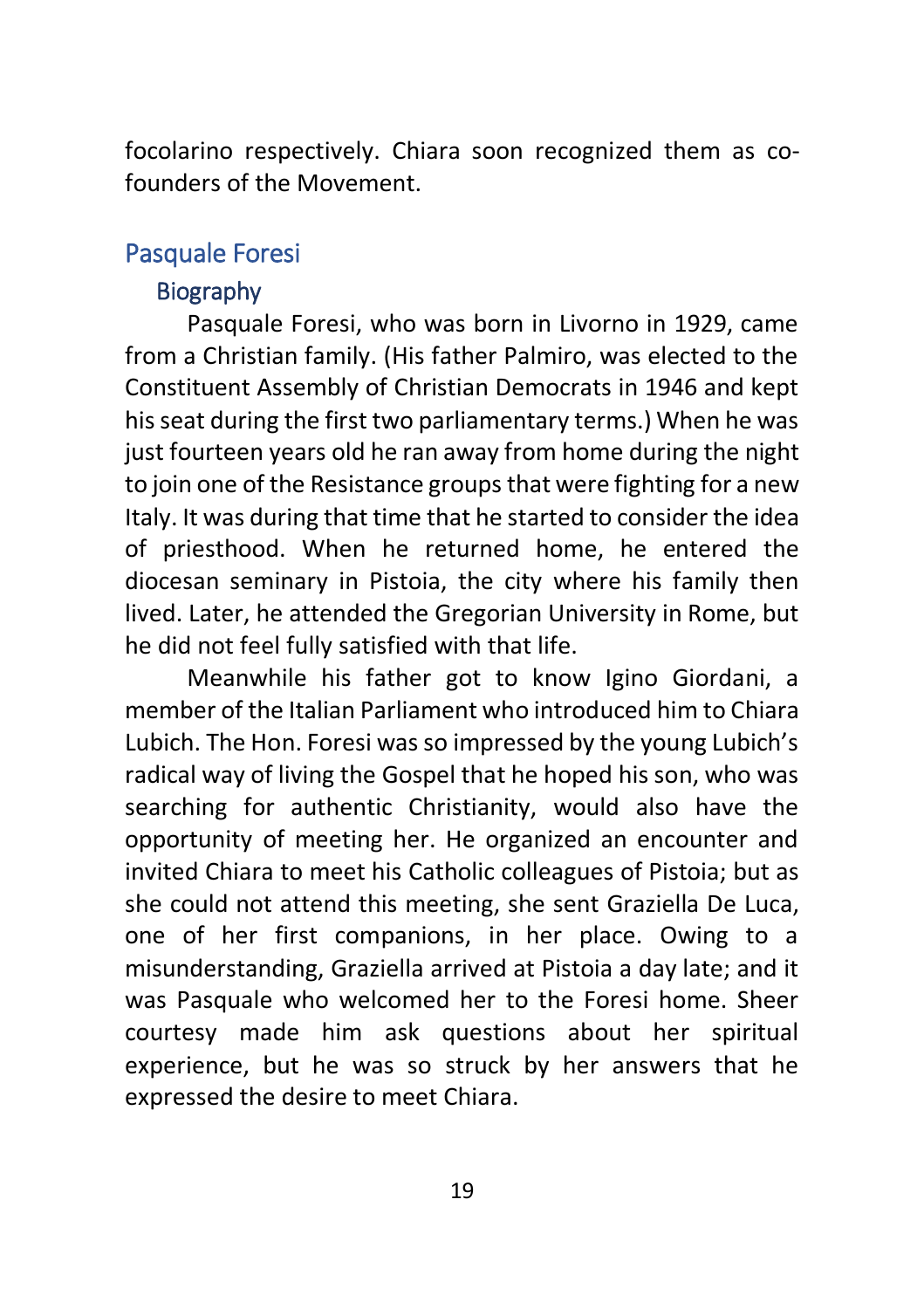It was Christmas 1949 when he met Chiara in Trent, and shortly after he decided to join the first men's Focolare community in Rome. There, he understood that this was his vocation, and his call to priesthood also resurfaced. Pasquale said: "It did not feel like entering a religious institute that was more beautiful and more holy than others, but I felt I was becoming part of a religious and civil Christian revolution that would renew the Church and humanity". In 1954 he became the first focolarino priest.

Chiara Lubich felt a special affinity with Pasquale and she asked him to share with her the leadership of the Movement.

His deep knowledge of theology made him aware of the theological and doctrinal significance of Chiara's intuitions, and he became a skilled spokesperson in the Movement's relationship with the Church, especially at the time when the newly born Movement was being studied by the Ecclesiastic Authorities.

Fr. Foresi's main role was helping Chiara in the incarnation of the charism of unity through concrete projects; such as the small town of Loppiano near Florence – a witness to gospel love, the publishing house Città Nuova; the University Institute Sophia, set up in Loppiano in 2007.

He recalled: "At a certain point I had the impression that my life was one big mistake, and that the positive things that maybe I had managed to accomplish were mine and not God's" .He lived this spiritual turmoil as a purification that came from God. And it was precisely during this period of spiritual trial that seemed to have an impact on his physical health too, that Chiara with Fr. Foresi at her side as co-president could see the realization of so many works being accomplished in the Movement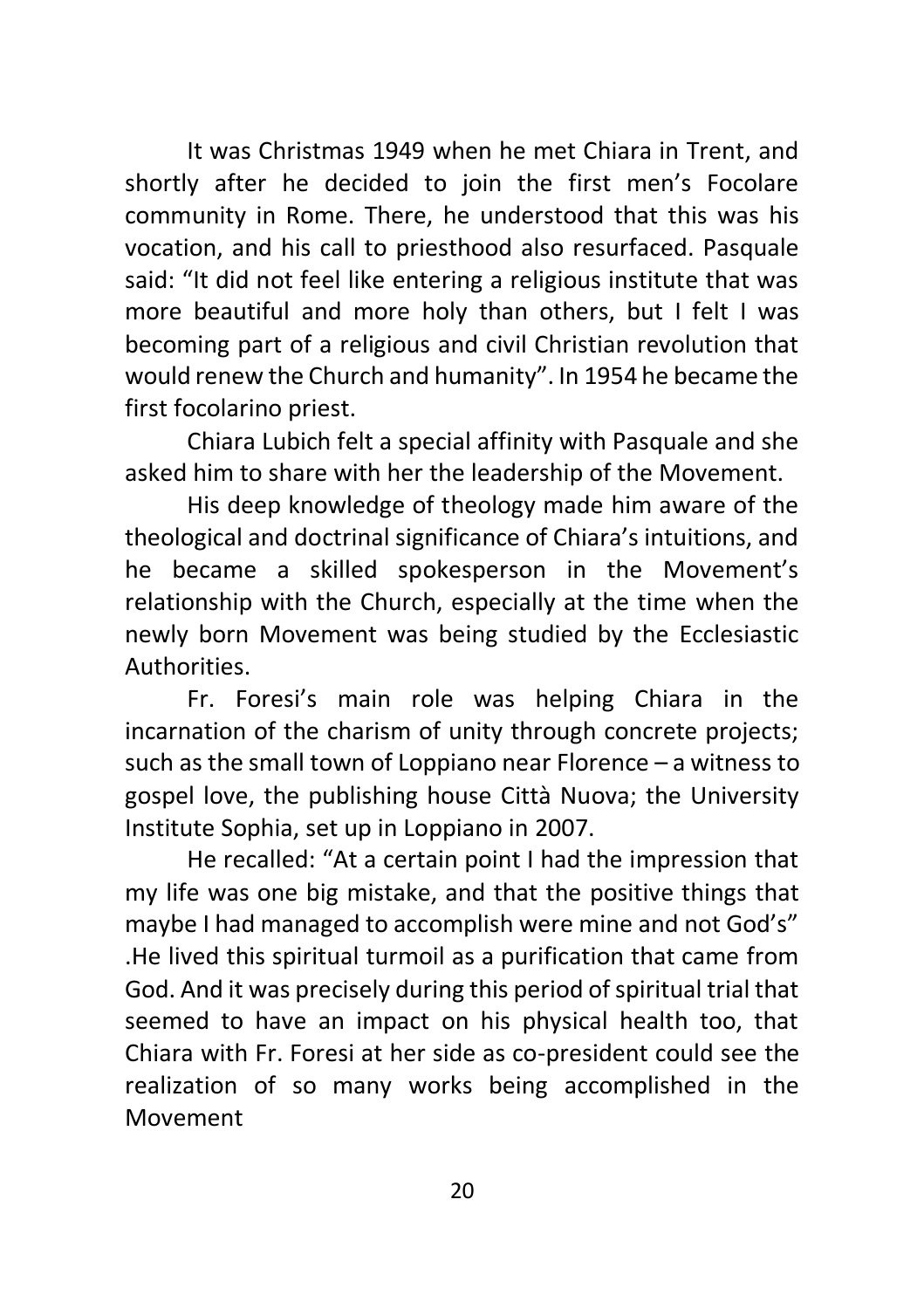His volumes Teologia della socialità (Theology of Social Man) and Conversazioni con i focolarini (God among men) are sources of inspiration for other authors of the Movement. He left us for Heaven on June 14, 2015.

<span id="page-20-0"></span>Igino Giordani

Chiara Lubich herself called Igino Giordani one of the "cofounders" of the Movement. He was a unique foco-larino, familiarly called "Foco" by everyone in the Movement. Although a lover of peace at all costs, he became an officer in the First World War, where he was wounded and received a medal of honour. He was a teacher, an anti-fascist, librarian, husband and father of four children, a known polemicist on the Catholic side, a pioneer of Christian involvement in politics, a writer and a journalist. After the Second World War, living as an anti-fascist and forced into exile, he was elected to the Constituent Assembly of Italy. He was a government deputy, an en-lightened layman, a pioneer of ecumenism. Moreover, he was the one to bring the married, lay people and the family into the interior of the focolare, opening it  $-$  in a certain sense  $-$  to the world.

His meeting with Chiara happened in his office at the House of Representatives, in Montecitorio, in September 1948. He was passing through a difficult moment in his spiritual and political life: "I studied religious topics with a passion," he writes in his Memorie di un cristiano ingenuo, "but also because I didn't want to look at my soul whose appearance wasn't very edifying. It was weighed on by boredom and, in order not to admit to the partial paralysis, I plunged myself into study and wore myself out with activity. I believed there was nothing else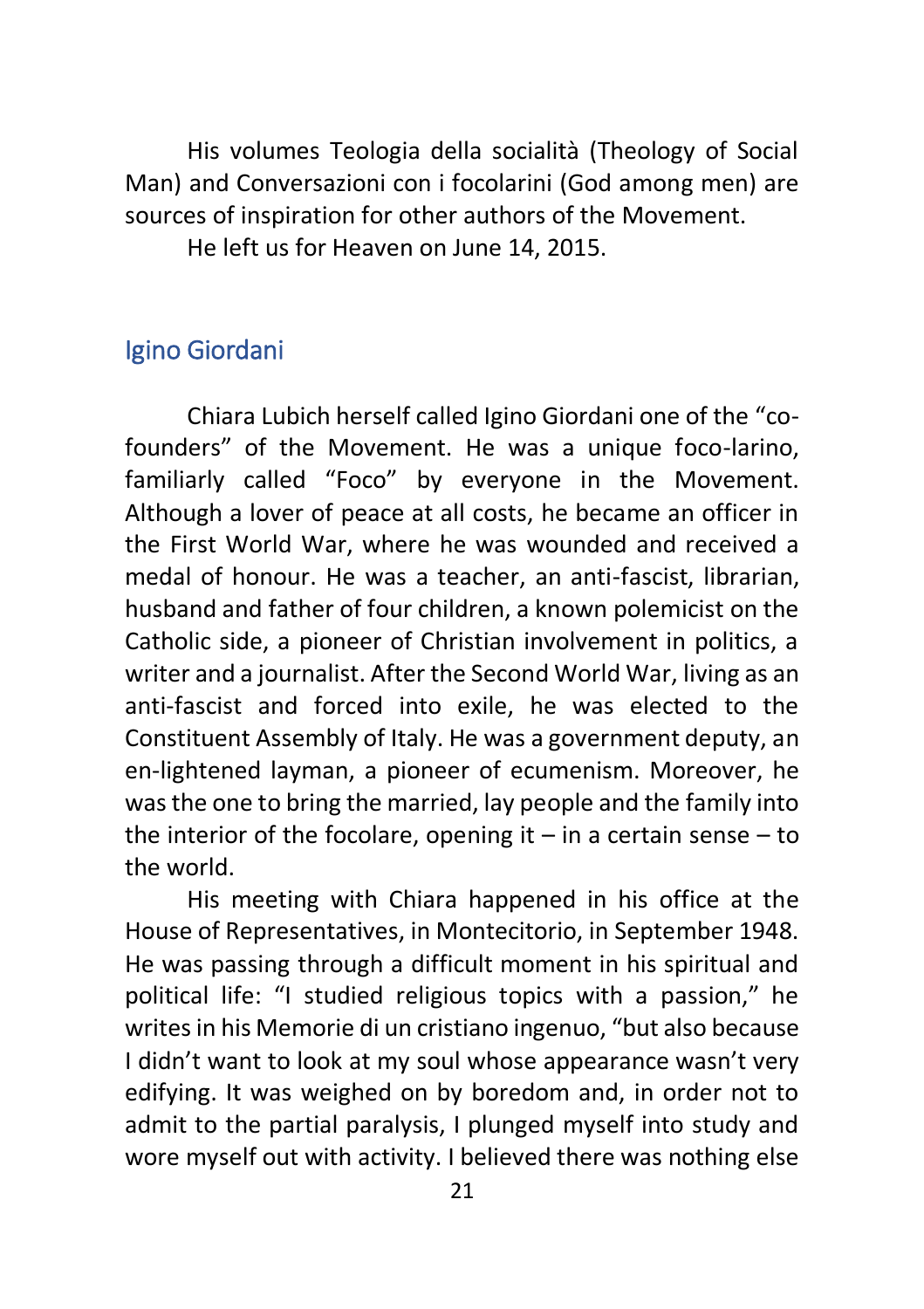to do. To some degree I possessed all the areas of religious culture: apologetics, ascetics, mysticism, dogmatics, and morality... but I possessed them only as a matter of culture. I didn't live them within myself."

That day, in front of his desk, sat a diverse group, appearing strikingly original to a man like Giordani who was an expert in Church life: a Conventual Franciscan together with a Friar Minor, together with a Capuchin, and one Third Order Franciscan, who was Chiara herself. The meeting started cordially. But Giordani later wrote: "seeing them united and agreeing was already a miracle of unity." Chiara spoke, greeted by some polite skepticism of the deputy, "I was sure to hear a sentimental propaganda about some utopian welfare project." But that was not the case at all. "There was an unusual timbre in her voice," Giordani would recall, "the mark of a deep and certain conviction that comes from a life that is supernatural. Suddenly my curiosity was aroused and a fire began to blaze within me. When, after thirty minutes, she had finished speaking, I found myself taken by the enchanted atmosphere: surrounded by a halo of happiness and light; and I would have wanted that voice to continue speaking. It was the voice that I, without realizing, was waiting to hear. It put holiness within the reach of all."

Giordani asked Chiara to put in writing what she had just said, which she quickly did. But personally, Giordani wanted to know more about his new acquaintances. Gradually, he recognized in the focolares, the deep desire of Saint John Chrysostom that the laity might live as the monks but without celibacy. "This desire was so strong within me," he went on to say, "and so I had always loved Franciscan instruction in the midst of the people and the virginal instruction given by Saint Catherine of Sienna to the Dominican Third Order of the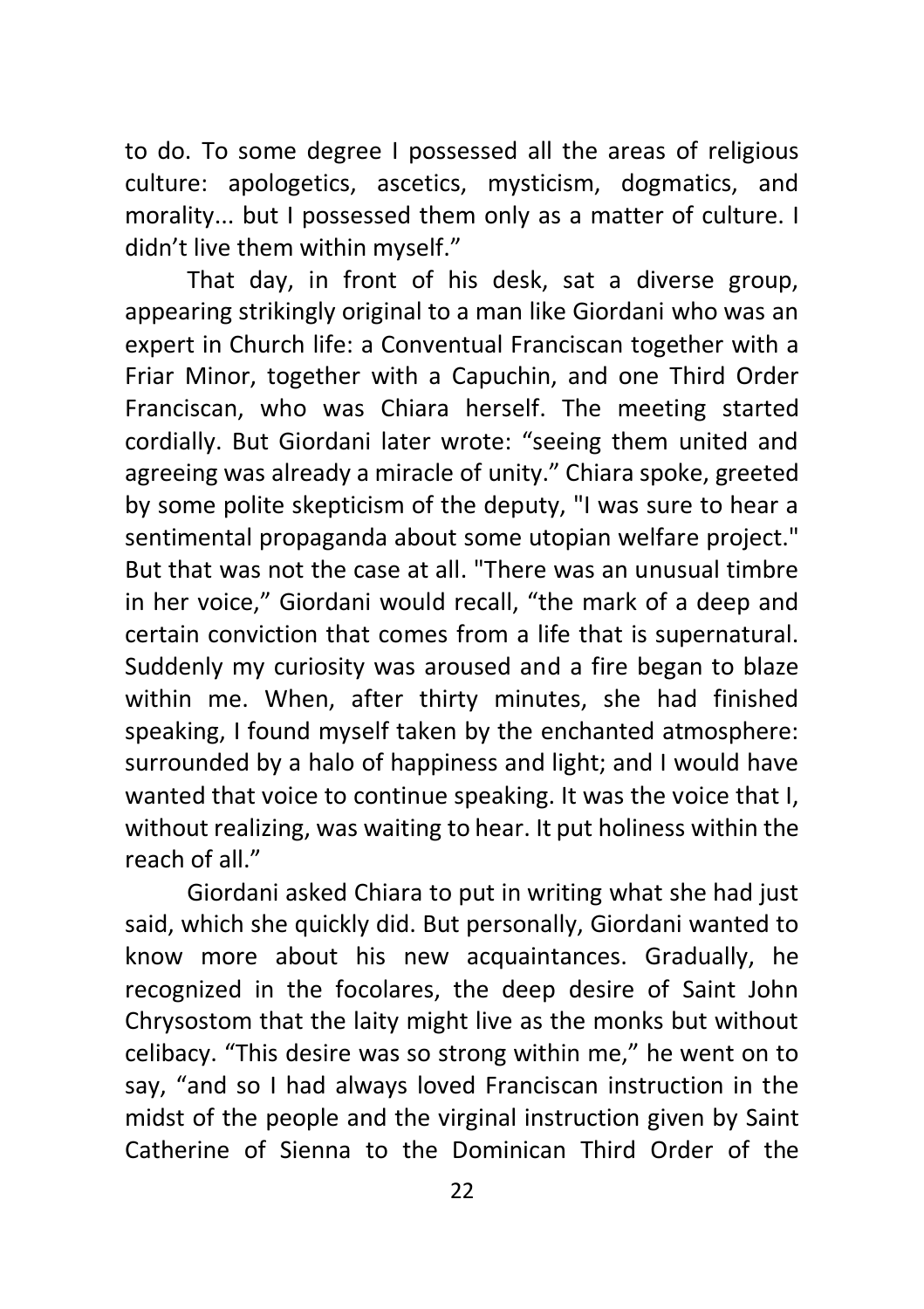Catherinites. And I went along with initiatives that seemed to lead to the removal of the walls interposed between monastics and laity, between the consecrated and the common people: walls, behind which the Church suffered as Christ in Gethsemane. Something happened in me. It happened that those pieces of culture, which I had always been standing side by side for comparison, began to move and come alive and become a living body, flowing generously with blood: the Blood with which Saint Catherine was burning? Love had penetrated and invested those ideas, and its gravitational pull drew them into an orbit of joy."

And to explain the "discovery" he had made, he would often repeat a phrase which he said to many people during the final years of his life, which spent in a focolare, in Rocca di Papa, following the death of his wife, Mya, whom he loved deeply: "I moved away from the library clogged with books, towards the Church inhabited by Christians."

It was a real and true conversion that "plucking me from the doldrums that walled me in, was urging to place myself in a new landscape that was boundless, somewhere between Heaven and earth, inviting me to walk again."

The cause of canonization is presently underway for Igino Giordani, called Foco.

#### <span id="page-22-0"></span>**Biography**

Igino Giordani is an intellectual who is difficult to label: we cannot describe him as a political thinker or journalist, or studier of ancient Christian literature, or a writer about the lives of saints or history, in the hope of being able to sufficiently express his talents. He was driven by a great passion and was spurred into public life through a wide range of interests. It is said that "for him writing was life", therefore an understanding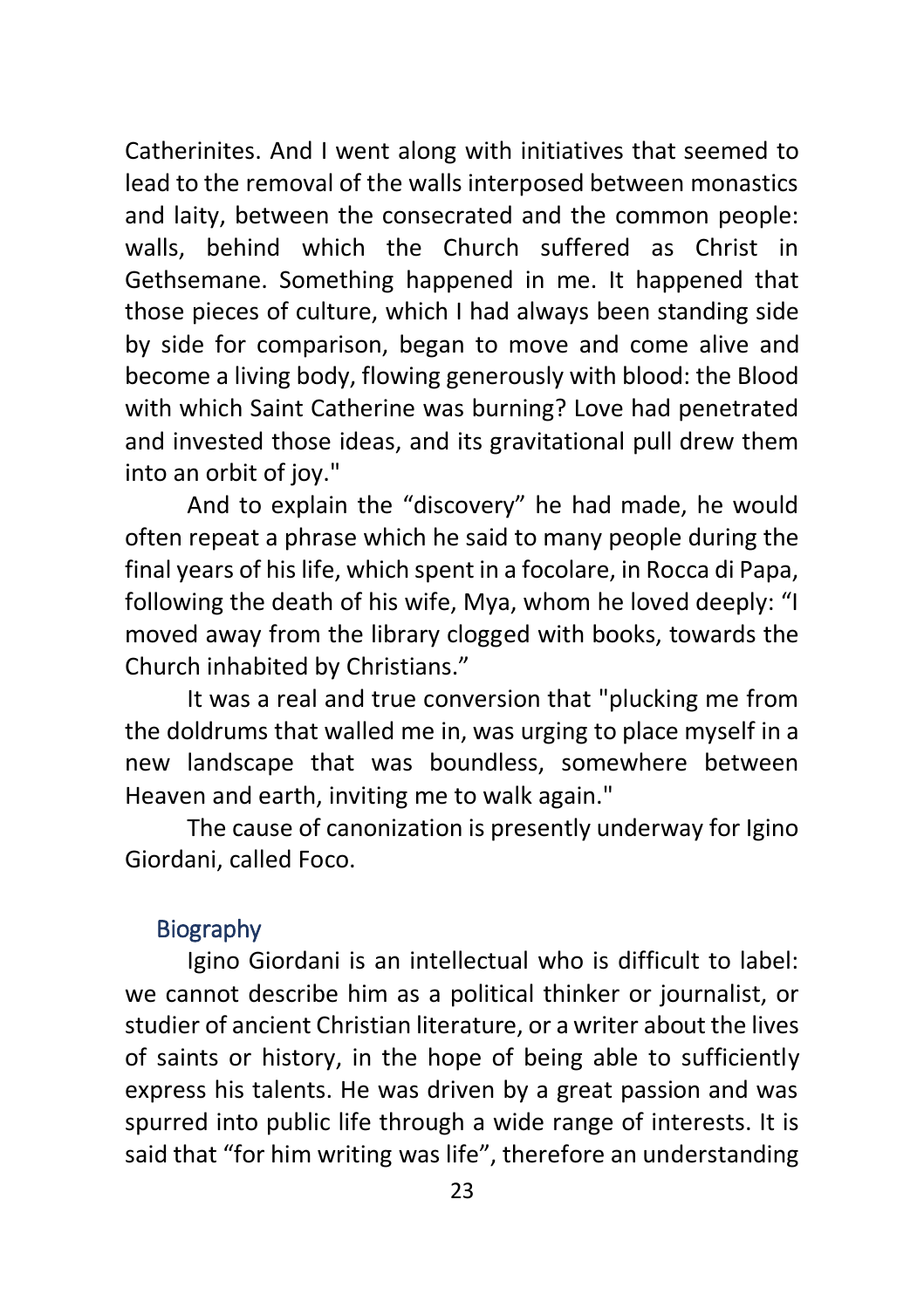of the figure of Giordani could (almost) easily come through analysis of his writings. There are about 100 books and more than 4.000 newspaper articles.

Born 1894 into a poor, profoundly Catholic family in Tivoli, his parents could not guarantee regular schooling and worked in manual labour. But the young Igino was noted for his intelligence, and a rich gentleman for whom he worked, impressed by his acumen paid for him to study at the seminary, not to become a priest but to be one of the most brilliant diplomats at that time.

As he finished his studies the First World War broke out and he went to the trenches. Giordani refused to fire a single shot against the 'enemy', not wanting to kill "a brother", "in the likeness of God, since all people are made His image", he wrote. Giordani, who always believed in the supreme value of peace, described the war as "an act of madness against God and human reasoning". Blowing up some entangled barbed wire out of pure obedience he was hit by an Austrian sniper and suffered serious injuries as a result of which he spent 3 years in hospital, underwent 11 operations, received a silver medal and had... a close encounter with God. The writings of a lay person, Contardo Ferrini, who was later declared a saint, helped him discover that holiness was possible even in the midst of the world.

He married in 1920. He and his wife Mya had 4 children, and he began working for the newly formed Italian Christian political party, founded by Luigi Sturzo. The Fascist regime destroyed freedom and rights, and even Igino was persecuted. From this period there remain some of his famous writings denouncing fascist violence. On returning to Italy from a journey to the United States he became the director of part of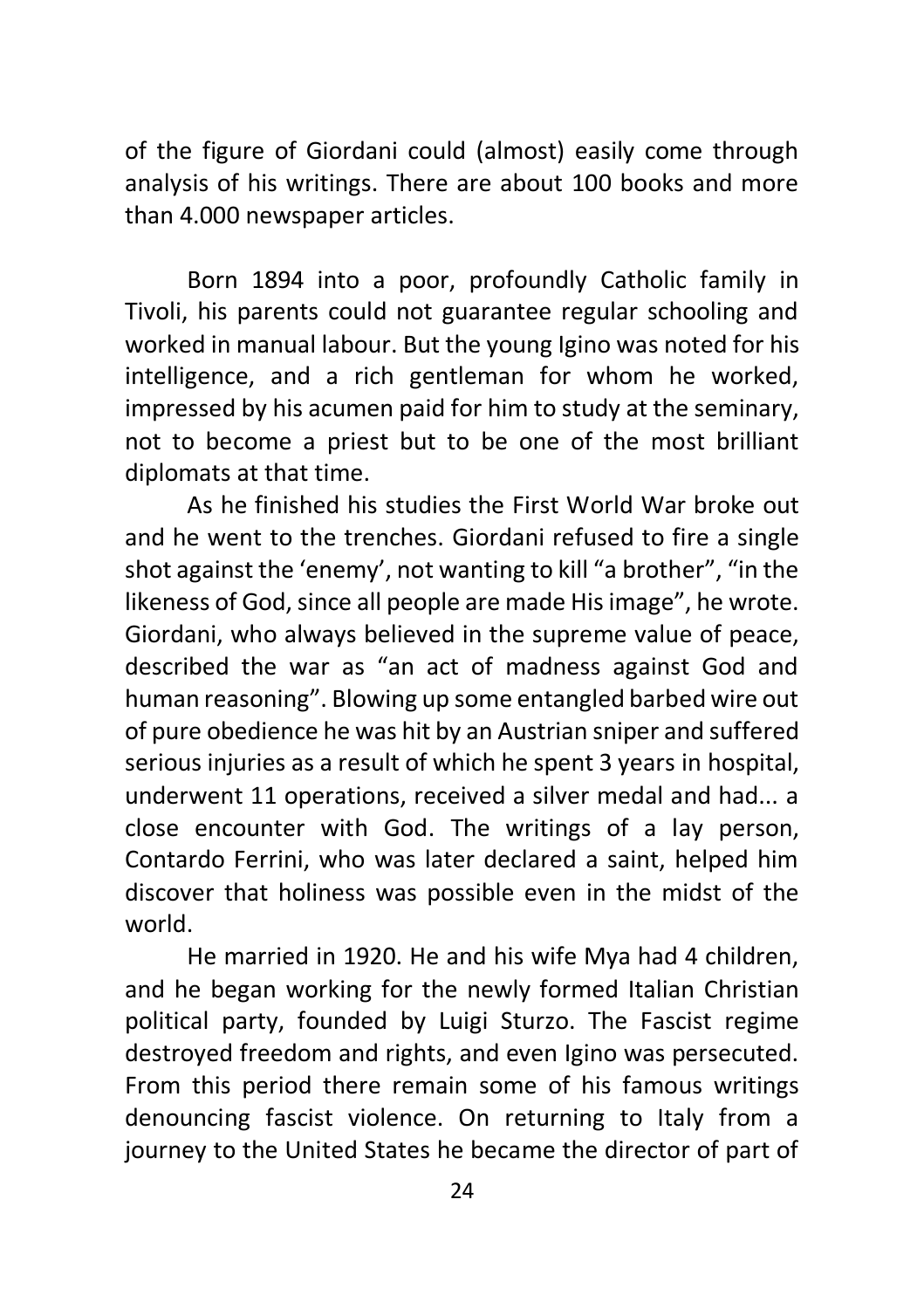the Vatican Library. From there he also directed the journal 'Fides', which was known in Catholic environments throughout the world. It was through them that the re-birth of a postfascism Catholic political party came about, Christian Democracy. He was elected to Parliament in the first elections after the Second World War.

1948 was the decisive year of his life: he was 54, and a man established in politics and culture. He met Chiara Lubich, a young woman aged 28, in whom he found extraordinary spiritual inspiration.

His encounter with Chiara Lubich took place in his office at the Office of Deputies in Montecitorio, in September 1948. He was going through a particularly difficult moment in his life, both spiritually and politically: ""I studied religious topics with a passion," he writes in his Memorie di un cristiano ingenuo, "but mostly so that I would not have to think about my soul whose appearance wasn't very edifying. It was burdened with boredom and, in order not to have to admit to its paralysis, I buried myself in books and tired myself with activity. I believed this was all I could do. I had grasped and possessed a bit from all the areas of religious culture: apologetics, ascetics, mysticism, dogmatics and morality . . . but I possessed them only as a matter of culture. They weren't integrated with my life."

That day quite an assorted group appeared at his desk, whose originality immediately struck someone like Giordani who was rather expert on ecclesial life: a Conventual Franciscan, a Friar Minor, a Cappuchin, a man from the Third Order and a woman from the Third Order (Chiara). He would later write: "To see them united in such harmony already appeared like a miracle of unity!" Chiara spoke first, while perceiving the courteous scepticism of the deputy: "I was sure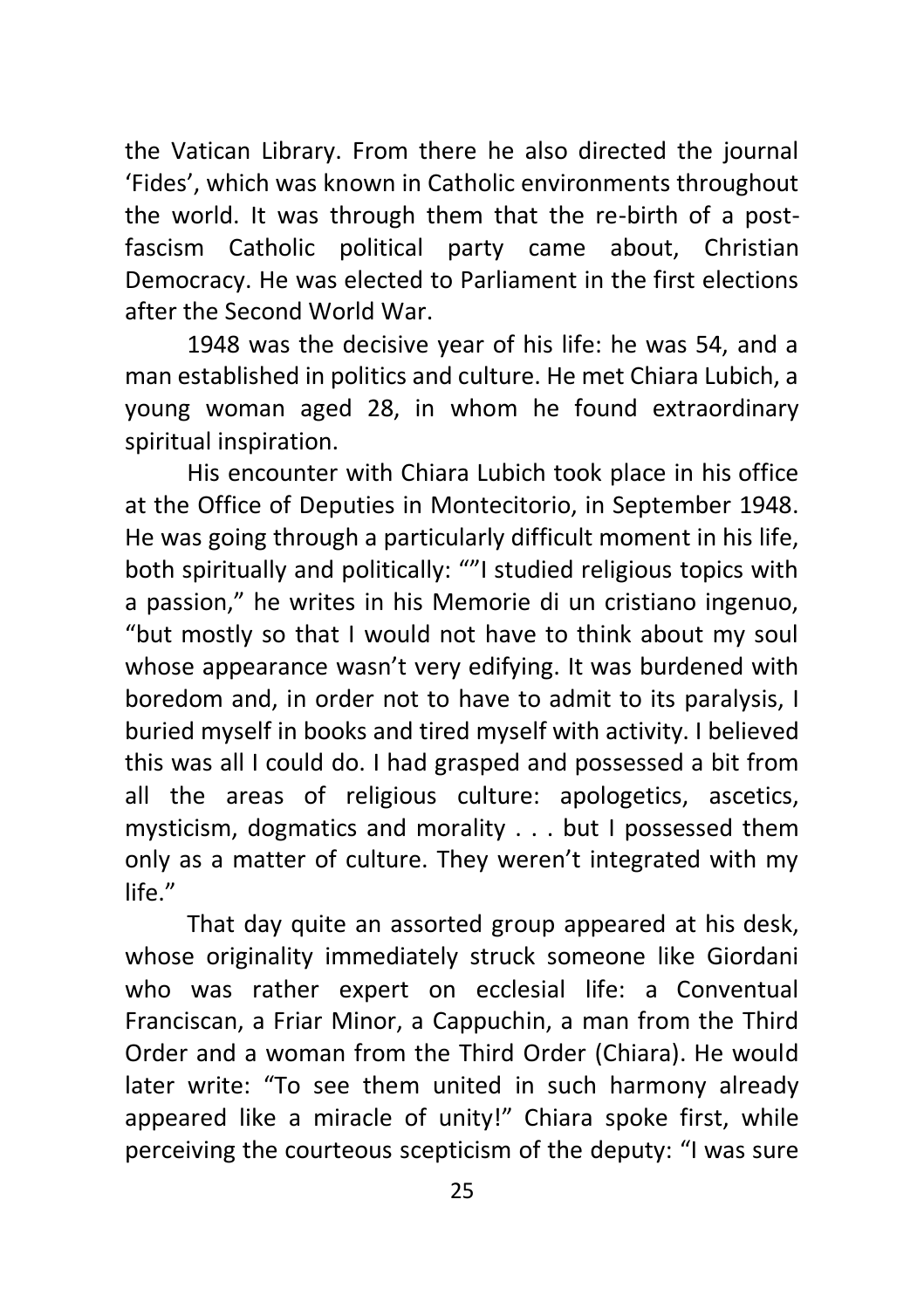I would hear a lot of sentimental dribble about some utopian welfare scheme." But that wasn't the case at all! "There was an unusual tone in her voice," he later commented, "a sense of deep certainty and conviction that seemed to come from something supernatural. Suddenly my curiosity was aroused and a fire began to blaze within me. A half hour later when she had finished speaking, I found myself completely taken by an enchanted atmosphere: enclosed in a halo of happiness and light; and I would have wanted that voice to continue speaking. It was the voice that I, without realizing, was waiting to hear. It placed holiness within the reach of everyone."

Giordani asked Chiara to write down what she had just said, and she quickly did. But personally, Giordani wanted to know more about his new acquaintances. He gradually came to discover in his experience of the Focolare, the deep desire of St John Chrysostom that the laity might live as the monks but without celibacy. "This desire had always been so strong in me," he went on to say, "and so I had always the Franciscan style of teaching among the people and the virginal instruction given by St Catherine of Siena to the Dominican Third Order. And I supported all the initiatives to bring down the walls placed between the monastic life and the laity, between the consecrated and the common folk: confines within which the Church suffered like Christ in the Garden of Gethsemane. Something happened in me. Those chunks of culture that had always been standing side by side for comparison began to move and come alive, to become a living body that was generously flowing with blood. Love had entered in and invested those ideas, and its gravitational pull drew them into an orbital path of gladness."

So Giordani adhered fully to the Focolare Movement and at Chiara's side he took on an important role building the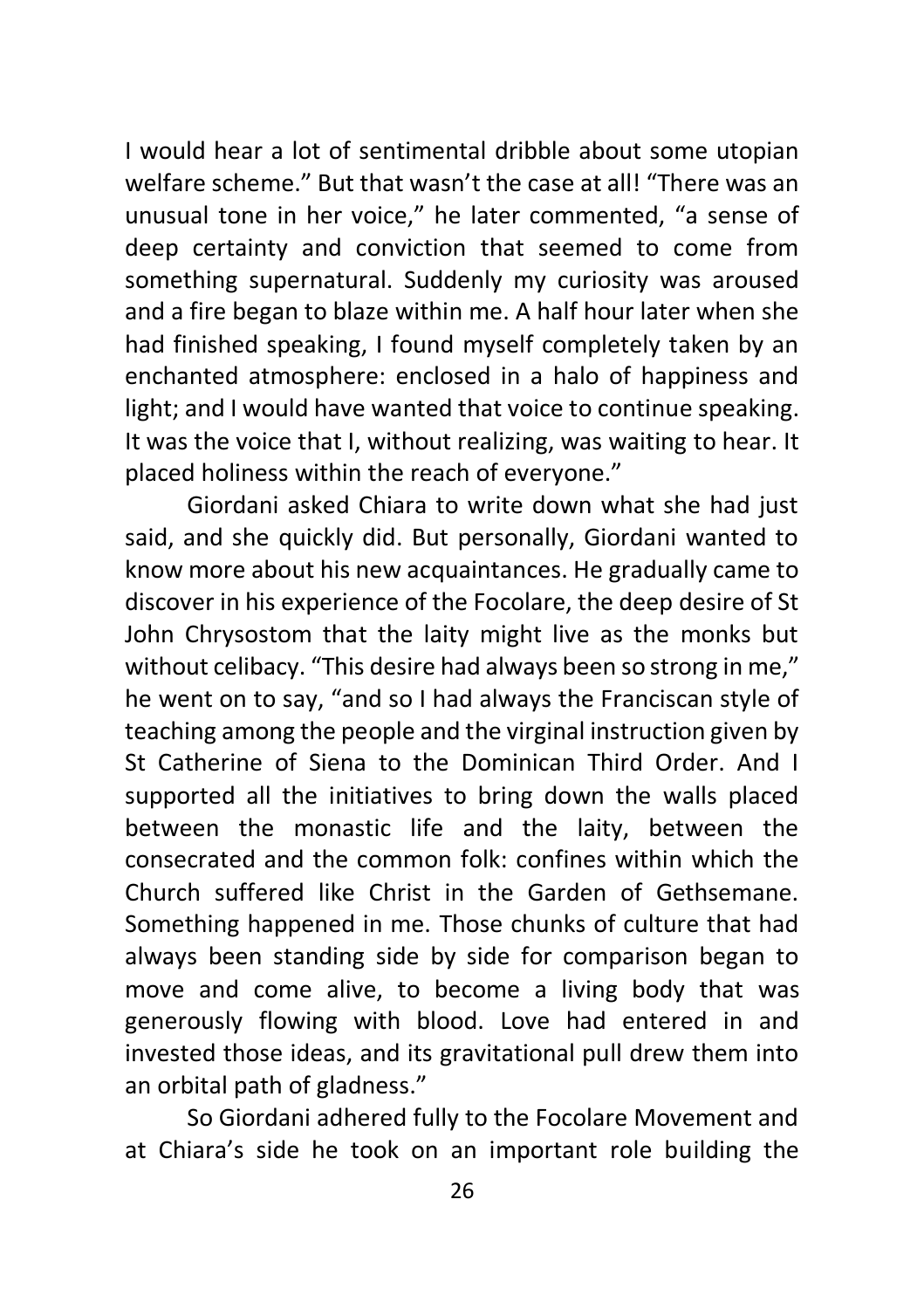Movement and deepening its social doctrine, to the point of often being designated by Chiara as co-founder. Of special note, the deep spiritual relationship with Chiara was the start of the intense mystical period known as "Paradise '49". From then Chiara clearly saw through Giordani's life confirmation that the ideal of unity was made for all, and was a gift for the whole of humanity. Igino was the first married focolarino of the Focolare Movement. He was the one credited with bringing lay married people and families into the Focolare as active members, opening the Movement  $-$  in a certain sense  $-$  to the entire human family.

Due to some courageous political decisions (pacifism and unity in spite of the ideological differences, or because of them), in Parliament, he became considered as a Christian Democrat out of step, and as a result was not re-elected.

This was the time to dedicate himself more to the Focolare Movement, to contribute to the debate in the Church taking ahead themes that would be understood in the Second Vatican Council (above all concerning the mission of the laity). He became the director of the newly created 'Citta Nuova' (1959) magazine, and from 1961 became a director of Centro Uno, a body within the Focolare Movement working within ecumenism. In 1965 he was nominated president of the international institute Mystici Corporis in Loppiano. After the death of his wife and with the agreement of his children, he lived the last seven years of his life in a "Focolare", in Rocca di Papa, near Rome.

Here he would often explain his "discovery" to people with the following words: "I moved away from the library cluttered with books, to the Church filled with Christians." It was a real and true conversion, a new conversion, which "having plucked me from the doldrums that fenced me in, was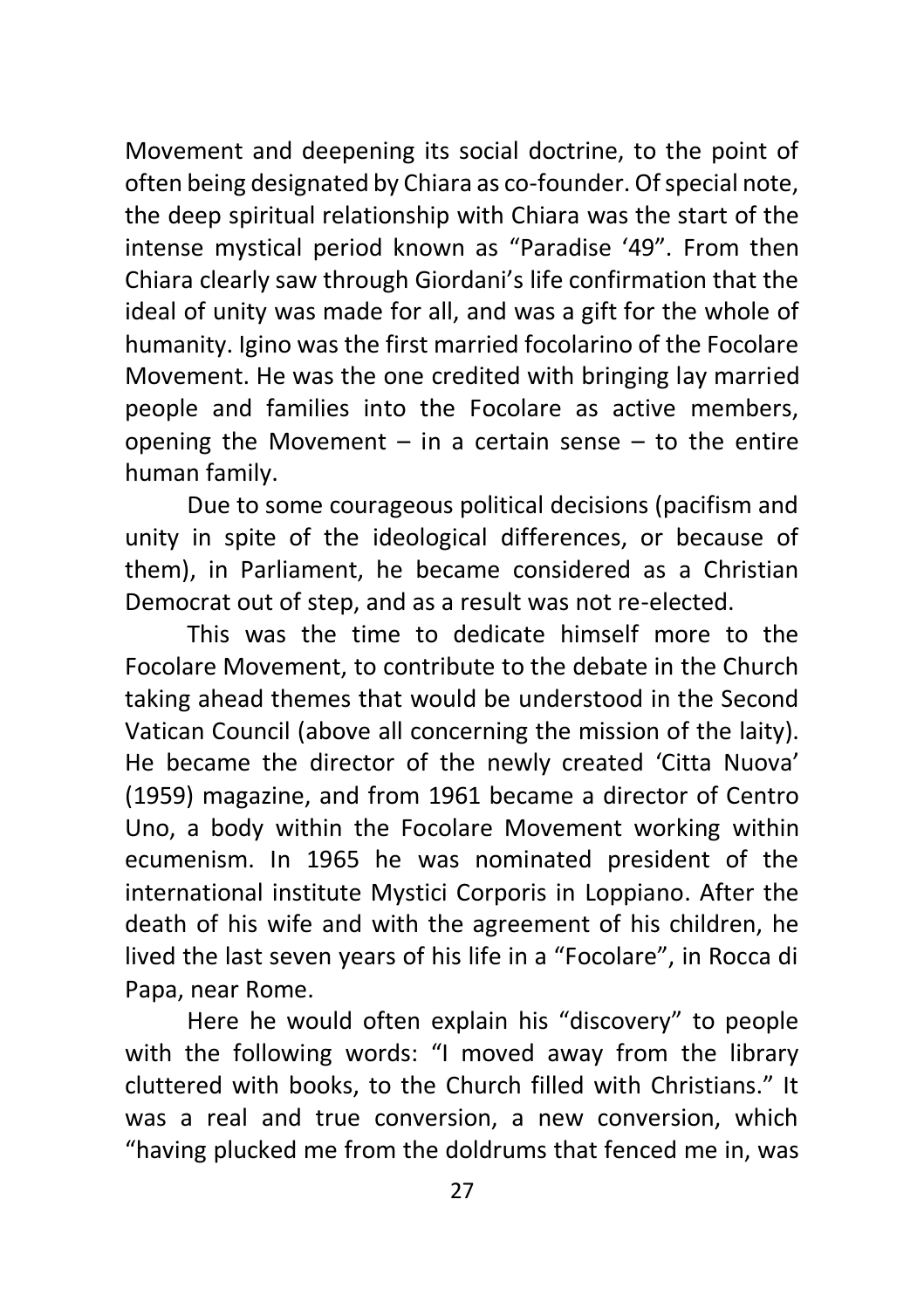now urging me to step onto a new landscape that was endless, somewhere between earth and Heaven, inviting me to walk again."

He left this earth on 18th April 1980.

In 1985, Chiara Lubich opened the Igino Giordani Centre to preserve the papers, correspondence, published works and unpublished writings of Igino Giordani. Today the Igino Giordani archives contain several hundred works signed by Giordani, some 4,000 articles and an extensive collection of correspondence with leading political and ecclesiastical figures of the twentieth century.

The process towards his canonisation has begun in 2004.

#### **Chiara Lubich: Igino Giordani christian and co-founder**

First of all, I would like to thank His Excellency Giuseppe Matarrese, Bishop of Frascati, also on behalf of the Focolare Movement, for today's event: the solemn proclamation of the opening of the cause of beatification of Igino Giordani. My heartfelt greetings to the fortunate sons, daughter and other relatives of the Honorable Igino Giordani, now Servant of God. We are grateful for the presence of the mayor of Frascati, Dr. Francesco Posa, and the other mayors, as well as all the citizens whose presence here signals their interest in this Christian, so rich with witnesses to give to the "city of man". I share the joy of all the members of the Focolare Movement gathered here.

The installation of the ecclesiastical tribunal marks the beginning of the diocesan phase of the canonical proceedings. To each of its members present here I assure my, our prayerful support for your very sensitive work and our active collaboration in any way that could be helpful.

On this very special occasion, I hope that a few words on my part about the Honorable Igino Giordani will be appreciated.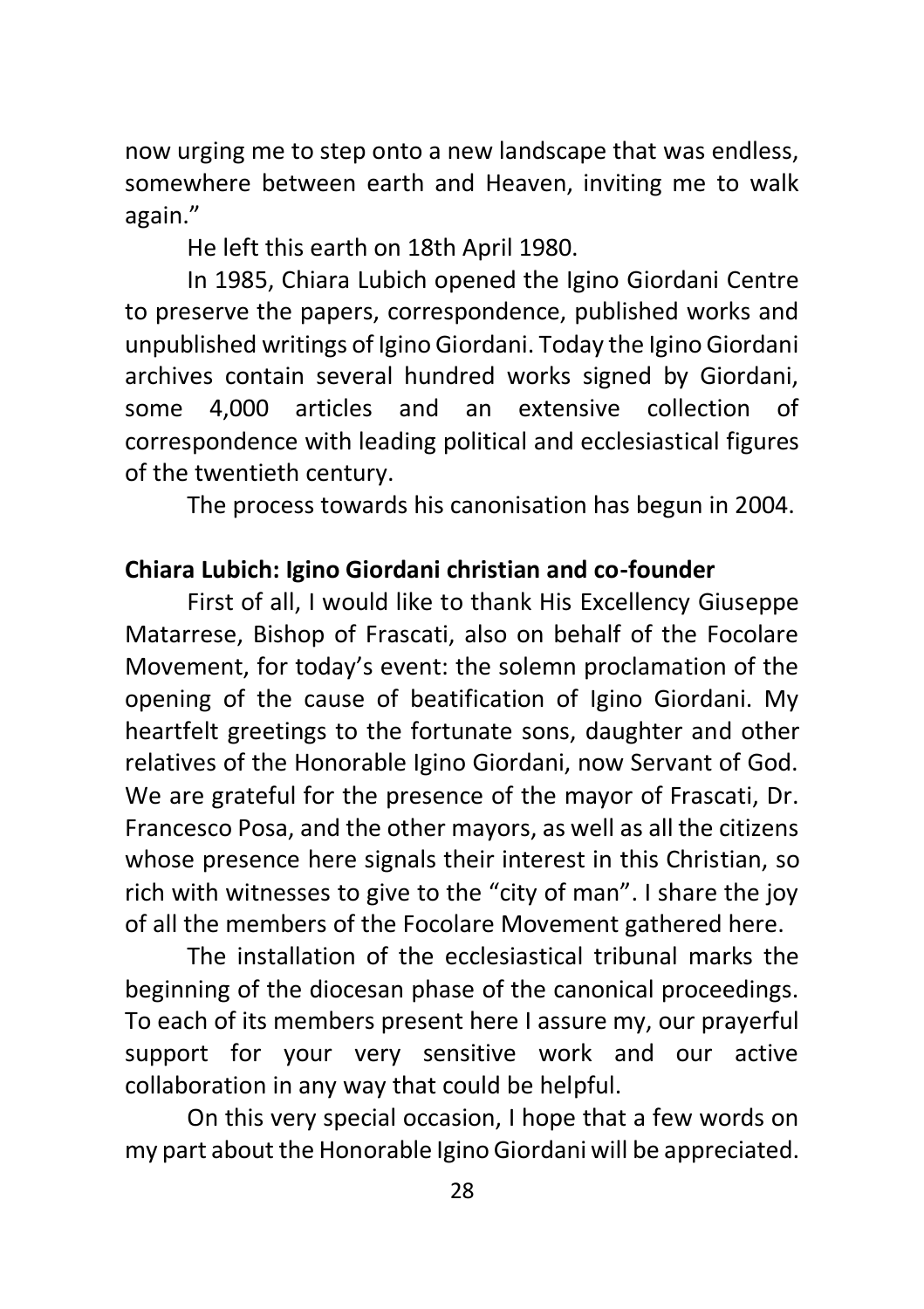As you know, he was an eminent, versatile Catholic personality who always joined his political commitment to an intense and fruitful cultural activity as journalist, author, apologist, hagiographer and renowned scholar of the Fathers of the Church and Christian social doctrine. We could and should speak at length about the many different roles which made the Honorable Igino Giordani famous.

But today, in this sacred place and in this particular circumstance, it seems to me that we must speak of him above all as a Christian, as a focolarino and co-founder of the Focolare Movement: roles he diligently carried out for thirty-two years of his life.

#### Giordani as a Christian

Someone once said that if every Gospel were to disappear from the face of the earth, people should be able to rewrite it by observing how Christians live. On the day of Igino Giordani's funeral, the Gospel passage which speaks of the Beatitudes was read. All of those who had known him well, were unanimous in affirming that he had practiced each one of them. "Blessed are the pure of heart". It was this purity that allowed him to see and describe one's earthly life as a divine adventure, because of the intervention of God's providential love. This purity of heart strengthened his most sacred sentiments and at the same time it potentiated them: towards his wife, towards his most beloved children. He was "poor in spirit", completely detached not only from all that he possessed, but above all, from all that he was. He was full of "mercy": even the most wretched sinner felt that he had been forgiven when he was with him and the poorest person felt like a king. He was always a "peacemaker", as the record of his political career shows. He was so "meek" as to make one understand why the Gospel says that those who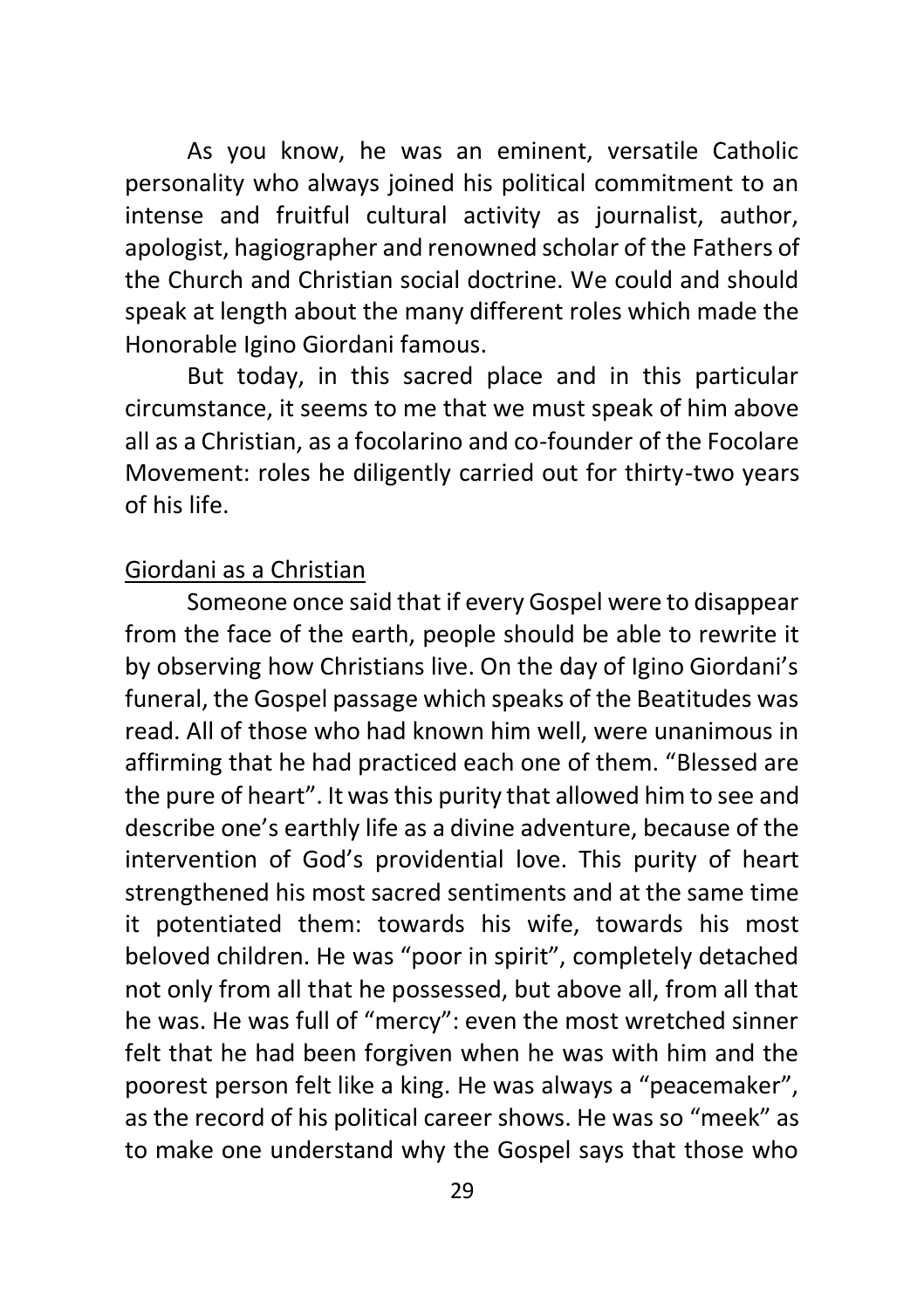live this virtue will possess the earth. His extraordinary kindness, his way of finding the right word for each person, won over everyone he met. And… we could go on and on….

## Giordani as a focolarino

He was an excellent Christian, a scholar, an apologist, and apostle. Yet when he encountered a genuine spring of pure water flowing out from the Church, he "sold everything" in order to follow Jesus who was calling him. Giordani was a true Christian, but he was also a Christian with a specific vocation. God called him to be a focolarino. He personified the name by which he was known within the Movement: "Foco", which means "fire". He loved God and neighbour with a love that was both natural and supernatural, the kind of love which is the basis and apex of an authentic Christian life.

He had always hoped to find to fulfil his desire to consecrate himself to God even though he was married. In 1948 he came in contact with the Focolare Movement. And it was through the spirituality of unity, characteristic of this Movement, that he was able to express the Gospel in his life.

So that Christ would live in him, the way to achieve the full communion with our brothers and sisters that Christ asks of us, he really died to himself as a poetic writing of his from 1951 confirms:

"I have resolved to die and what happens no longer matters to me; now I wish to disappear in the abandoned heart of Jesus.

All this toiling with avarice and for vanity disappears in love: I have recovered my freedom.

I have resolved to die by this death which dies no more; now I wish to enjoy with God his eternal youth."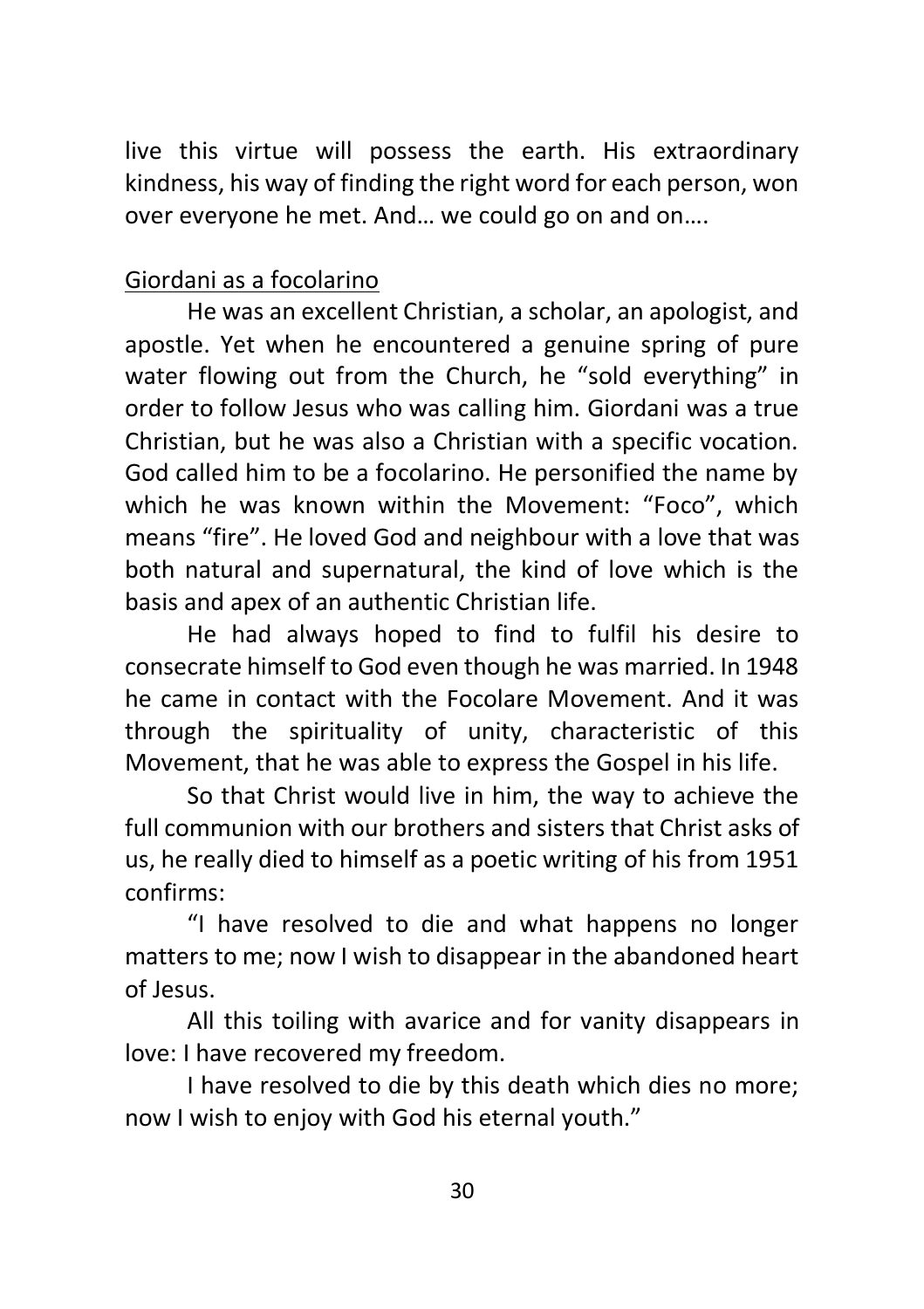Giordani was very familiar with Christian asceticism, and he also experienced the joys of contemplation and the mystical life. St. Louis Maria Grignon di Montfort, speaking of people whom the Virgin Mary loves in a special way, says that the primary gift that such persons acquire here on earth, is the life of Mary in the soul, so that it is no longer that person who lives but Mary living in him or her. In other words, such persons acquire the hearth and soul of Mary.

Giordani wrote in 1957: "On the evening of October 1st, the month dedicated to Mary, after praying, I felt my soul suddenly free from every attachment to persons and things. Mary entered in their place, with the lifeless Jesus in her arms. My entire soul was filled with her presence, a combination of suffering and love. (…) "She remained there for twenty-four hours, like an altar bearing its victim: 'Virgo altare Christi'. My soul became her room, a temple. (…) So that I felt like saying: 'It is no longer I who live, but Mary who lives in me'. "Her presence had, as it were, virginized my soul, marianized my person. My ego seemed dead, and Mary took its place. I no longer felt the need to search for images of Mary along the road. It was enough to fix the eyes of my soul within to discern, in the place of the usual sordid and grotesque idol of myself, the All Beautiful One, the Mother of the Fair Love. And even this poor, suffering body seemed to me to be a kind of cathedral…. "If I am not the most scoundrel on earth, I must become a saint, in order to be in accord with this reality."

## Giordani co-founder

He was also co-founder of the Focolare Movement. He was the one who opened the doors of the focolare to married people. In this way, something which had at first been only vaguely foreseen, became a reality – single and married people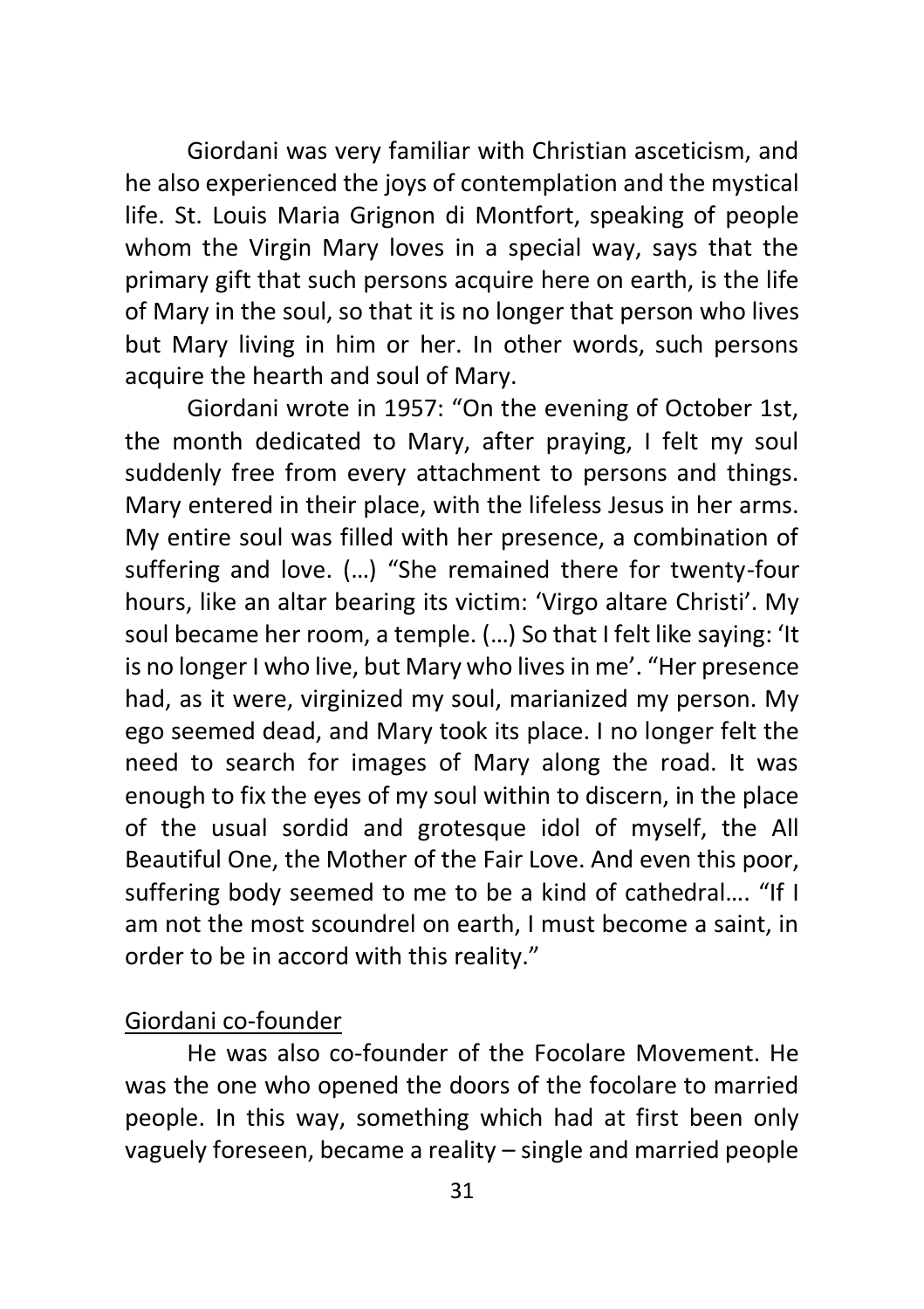could, insofar as is possible, pursue the same spiritual itinerary. He was the one who gave an outstanding contribution to the birth of those branches of the Focolare's mass movements, like the New Families Movement, the Youth for a United World, or the New Humanity Movement, which seeks to animate the worlds of work, art, medicine, education, and politics, to name a few, with a genuine Christian spirit. He was the one who began with other members of parliament the "St. Catherine Center", precisely in order to animate politics with the spirit of the Movement. He was the one who personified one of the most important aims of this Movement: to cooperate towards the unification of the Churches, directing for years the ecumenical center "Centro Uno".

He was the one, above all, who helped the Movement to be deeply rooted in the Church. During his lifetime, the Movement's branches extended across the globe bearing much fruit, given its evangelical spirit which emphasizes universal fraternity, unity among all people.

## Giordani was one of the greatest gifts that heaven ever gave our Movement.

And now, to conclude, I would like to tell you about one of his last days. His physical condition had deteriorated. I brought to his bedside a card that had just arrived for him, with a picture of the Holy Father, a heartfelt blessing, and His signature. It made him very happy. He brightened and said: "Today is a beautiful feast day! This is something I never expected!" And while Father Antonio Petrilli – one of the first focolarini priests, who was looking after him during his last years, he too in heaven now – was hanging up the framed blessing on the wall, Giordani added: "I feel like I'm in heaven". When I asked if it would like him to have Mass said in his room,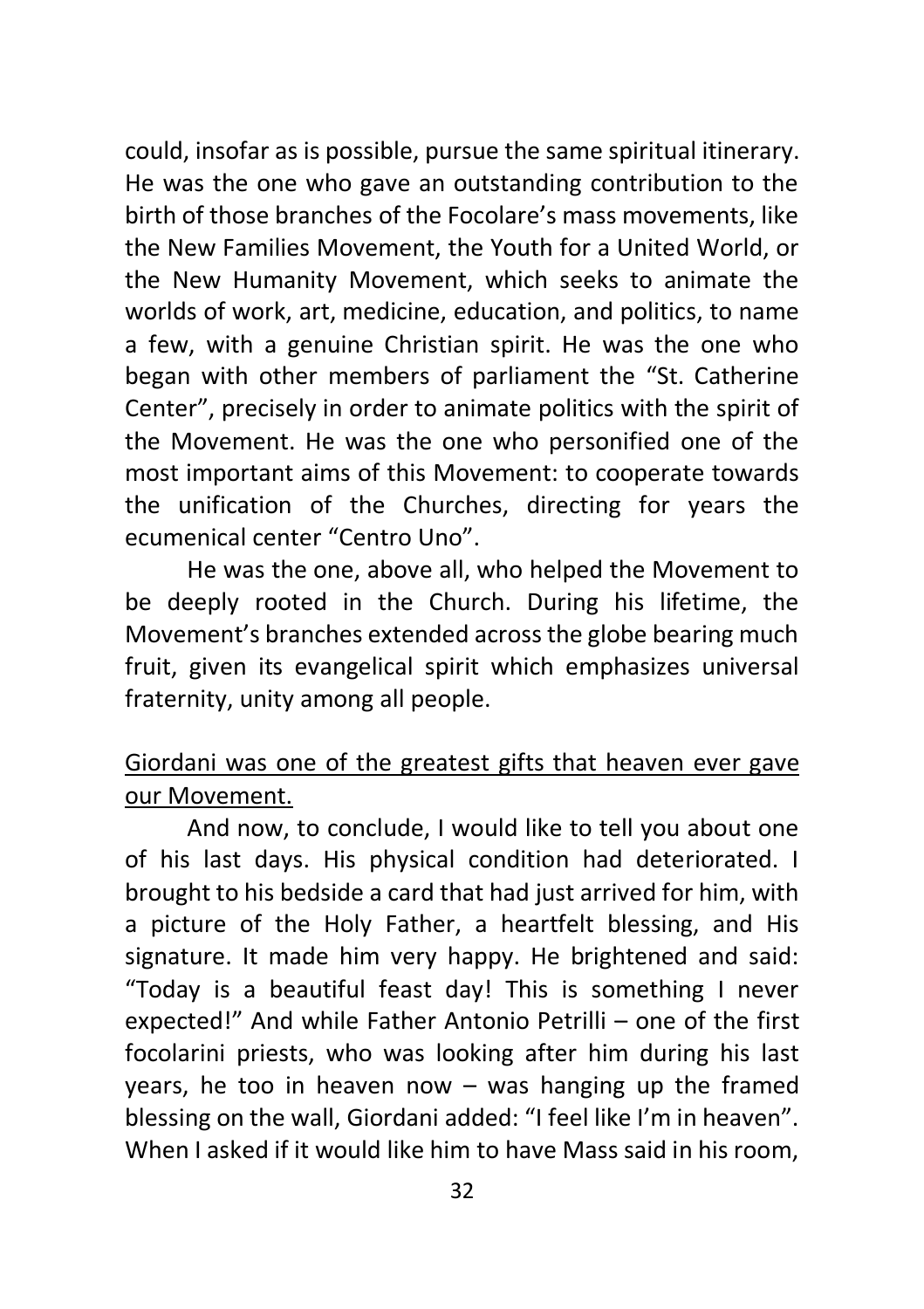also so that together we could renew the pact of unity of the focolarino, he exclaimed: "Oh, how beautiful! This is an added gift." At one point, he said: "I'm always mindful of God, the Giver", and he listed some of the gifts he had received from God. When I asked him if he would like to go to heaven, he nodded with his head, as if to say: "Oh, if only I could…!" Several times, with a particular smile, he added: "This is heaven! What could be more beautiful?" Referring once again to the Pope's blessing, he whispered: "I can't find the words to express what that gift means to me; the more I think about it, the more I find no words ..." After receiving the Eucharist during a special Mass, he solemnly affirmed: "Everything is complete". Giordani is present here today with all of us.

*By Chiara Lubich*

#### **Igino Giordani: The encounter that made him a new person**

The following is recorded in the personal diary of Igino Giordani: "17 September 1948. This morning at Montecitorio I was called upon by angels: a Capuchin, a Friar Minor, a Conventual, a Third Order man and a Third Order woman, Silvia Lubig (sic!), who is beginning a community in Trent. She spoke like a saint inspired by the Holy Spirit."

Recounting the event: "One day I was urged to listen to an apostle – as they said – of unity. It was in September 1948. I exhibited the usual courtesy of any deputy towards possible electors when some Religious came to Montecitorio, representatives of different branches of the Franciscan family, a young lay woman and a young layman. To see a Conventual, a Friar Minor, a Capuchin, and a woman and man from the Third Order of Saint Francis all united together already looked like a miracle of unity to me: and I said so.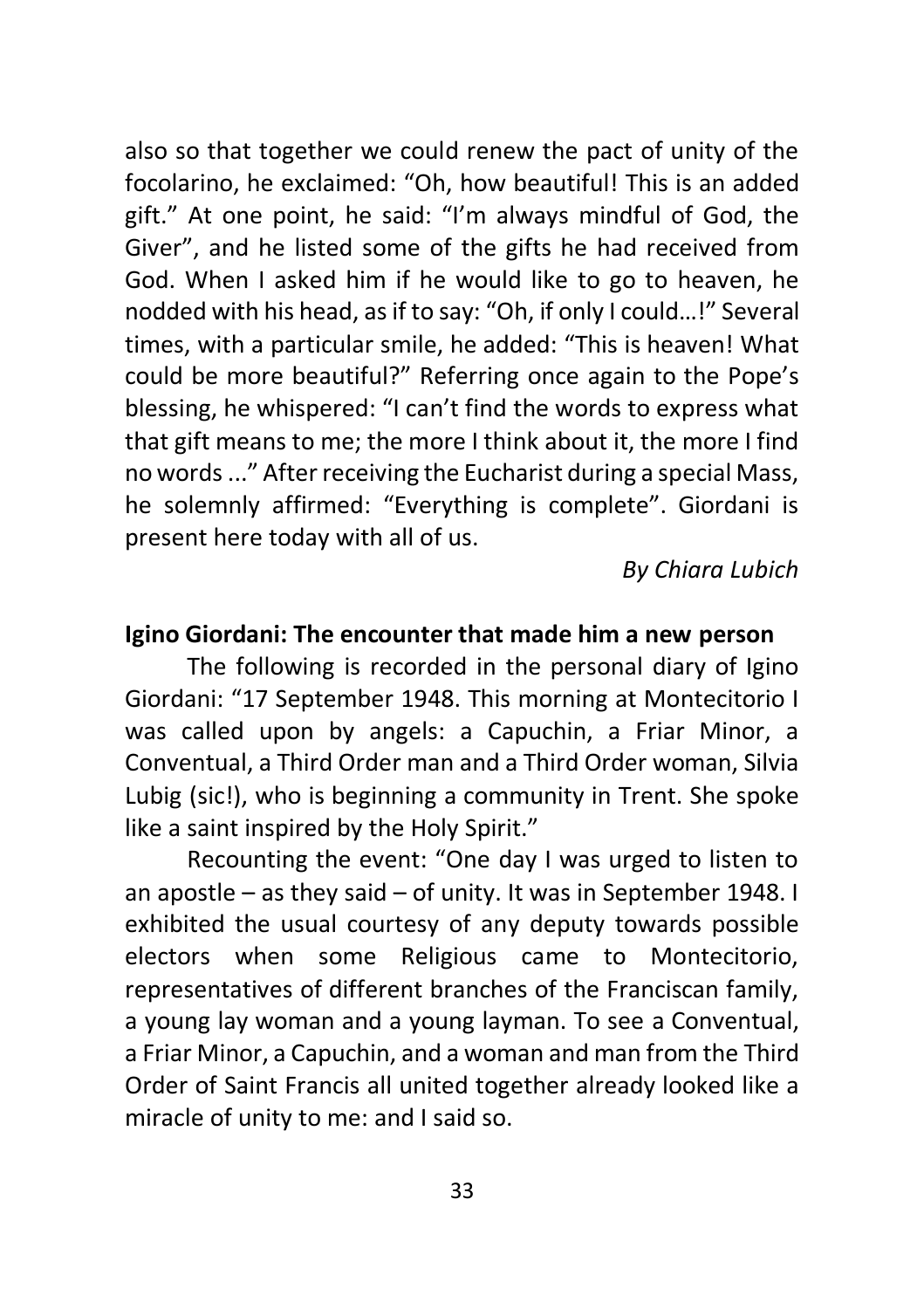The young lady spoke: I was sure I'd hear a sentimental propagandist tell me about some utopian welfare. Instead, right from the first words I felt something new. A half hour later when she had finished talking, I was taken by the enchanting atmosphere: I would have liked that voice to continue on. Without realizing it, it was the voice that I had been waiting for. She placed holiness within everyone's reach; she took away the grates that separated the lay world from the mystical life. She made public the treasures of a castle that only a few were admitted to. She brought God near: she made him feel like a Father, brother, friend, present to humankind.

I wanted to look into it: and getting familiar with the life of the Focolare of unity – as they called it – I recognized in their experience the realization of the desire that overwhelmed Saint John Chrysostom: that the laity would live as monks, minus celibacy. I had much cultivated that desire.

What happened was that the idea of God had yielded its place to God's love, the ideal image of the living God. In Chiara I had found someone who didn't talk about God, but someone who spoke with God: a daughter speaking in loving conversation with the Father.

If I did a critical examination of it, I found that I hadn't discovered anything new. In the way of life that was opening to my soul, I found all the same names, characters and doctrines that I had loved. All my study, my ideals, the very events of my life all seemed directed to this goal. Nothing new: yet everything was new: the elements of my cultural and spiritual formation began to come together in accordance with God's plan. They took their rightful place.

All was old and all was new. The key that unlocked the mystery had been discovered: love was allowed to pass, which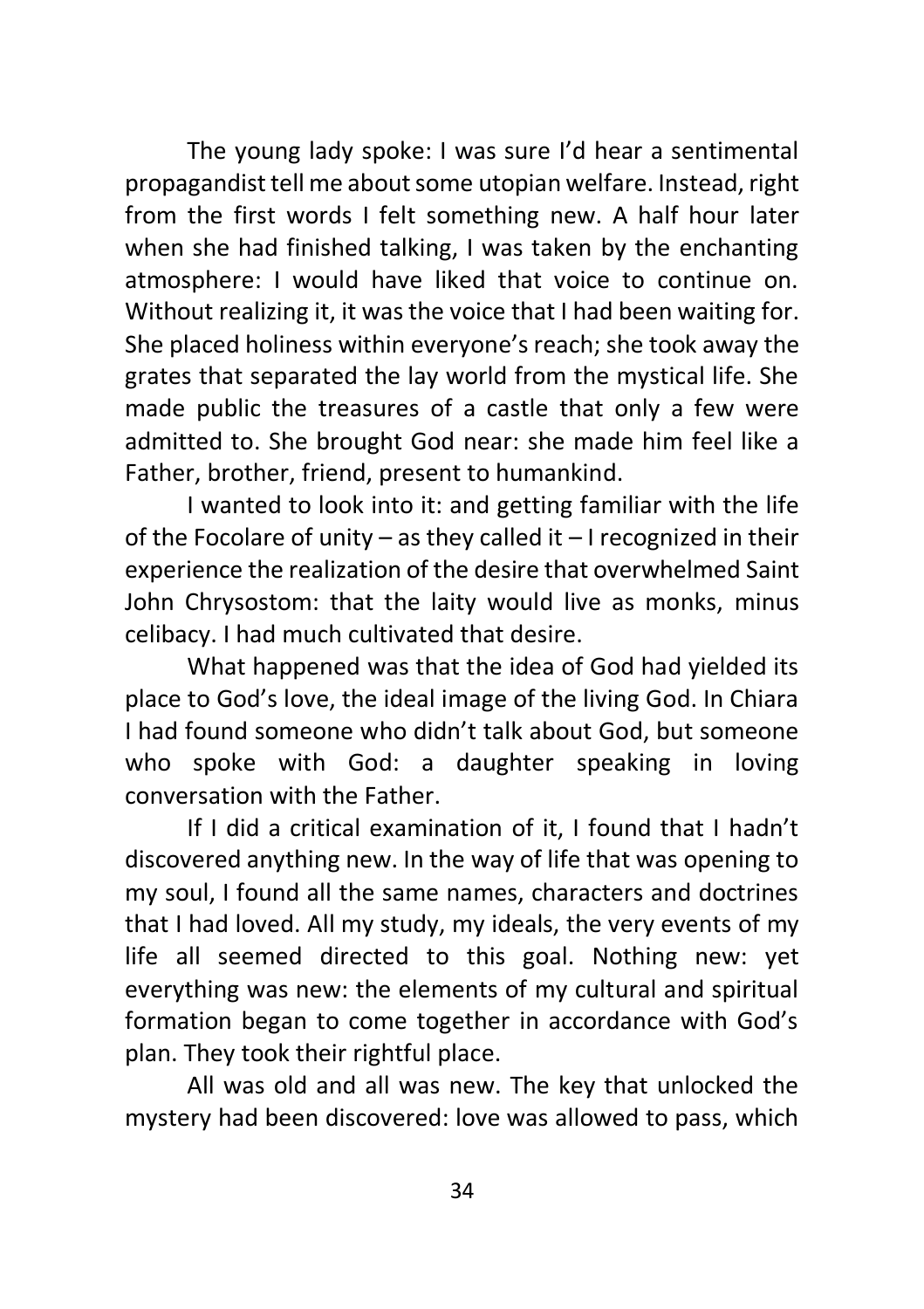had too often been barricaded: and it burst forth spreading like fire and becoming a blaze.

A collective, socialized holiness – to use terms that were later popularized by the Second Vatican Council – drawn out of the individualism that had accustomed everyone to become holy on one's own, meticulously caring for one's own soul, with endless analyses in order not to lose that soul. A piety, an interior life that came from Religious houses, from a certain exclusiveness of the privileged classes was now poured out into the public, into offices and factories, into houses and fields – and into convents – because wherever you find people, you find candidates for the perfection of holiness.

And to live this new life, to be born in God, I didn't have to renounce my doctrines: I only had to place them in the fire of love so that they would come alive. Through my neighbour I began to live God. Life became a total adventure, consciously lived in union with the Creator, which is what life is. Mary was resplendent with a new beauty; the saints entered among the relatives; Heaven became a common home. This was the discovery, this the experience. This made me a new man."

## **A "socialised" sanctity**

On January 27, 2015 the cause of canonization of Chiara Lubich opened. Igino Giordani, in these unpublished writings dated 1974, testifies to the strong impact that had on him the meeting with Chiara and her charisma, which took place in September 1948: from this meeting took shape in him a totally new idea of holiness:

«In reading about the lives of the saints, the idea of sanctity that seemed like a difficult uphill climb reserved only for a rare group of people, became a common heritage, and I began to understand why Jesus invited all his disciples to reach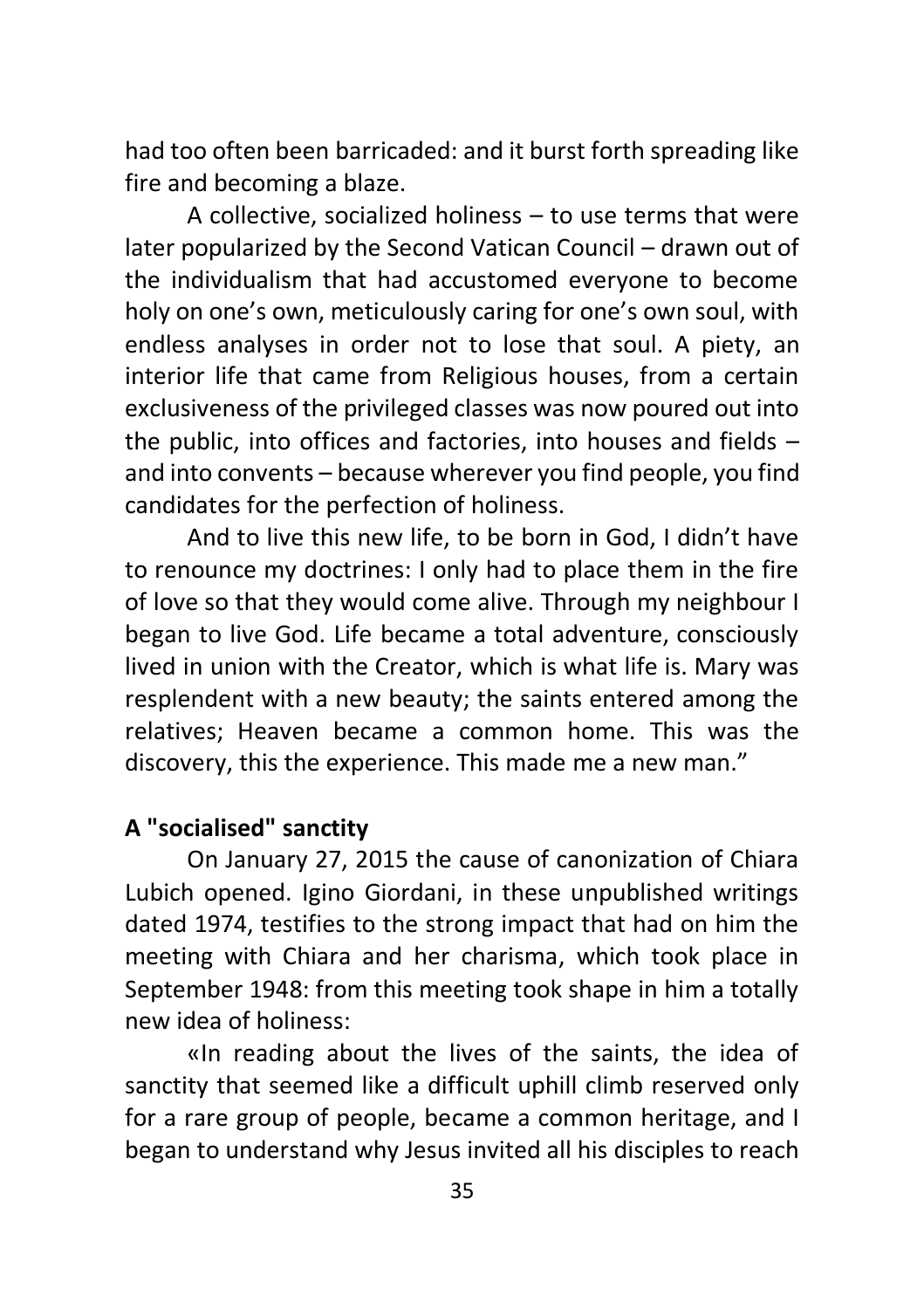perfection, in the same way as the Father: the perfection of God himself!

It all seemed old but also totally new. It was a new method, a new spirit, like discovering the key to a mystery: one that opened out to love that had been locked up, but which now broke out like a flame and spread until it became a blazing fire.

The ascent towards that remote God now seemed easy and possible for all, since all could now find the way home together, as brothers. Those terrifying acts of penance (hair shirts, chains, dark nights of the soul, renunciation) became effortless since all was done together, with the help of our brothers, with love for Christ.

It was the dawning of a a "socialised" sanctity (terms used by the Second Vatican Council and which would become popular) no longer individualistic, where you think of sanctifying yourself and meticulously cultivate your own soul, instead of forgetting yourself. A religiosity, an interior life that issued from the ranks of religious institutes, from a sort of elitism of the privileged classes –at times so distant and even against society, in reality formed by the major part of the living Church. This sanctity now reaches out to the squares, workshops and offices, the houses and fields, as also to the convents and Catholic Action associations, since in every place, one meets people who are all candidates for perfection. In short, asceticism has turned out to be a universal adventure of divine love – love that generates light.»

«Life is a unique occasion to be lived on earth which is one with eternity. And we can make the earth a foretaste of heaven, and insert it into the life of God, to bring heaven on earth. Do not spoil it with ambition and greed and do not ruin it with wrath and hostility: deify it – extend it within the heart of the Eternal – with Love. And God is where love exists. And where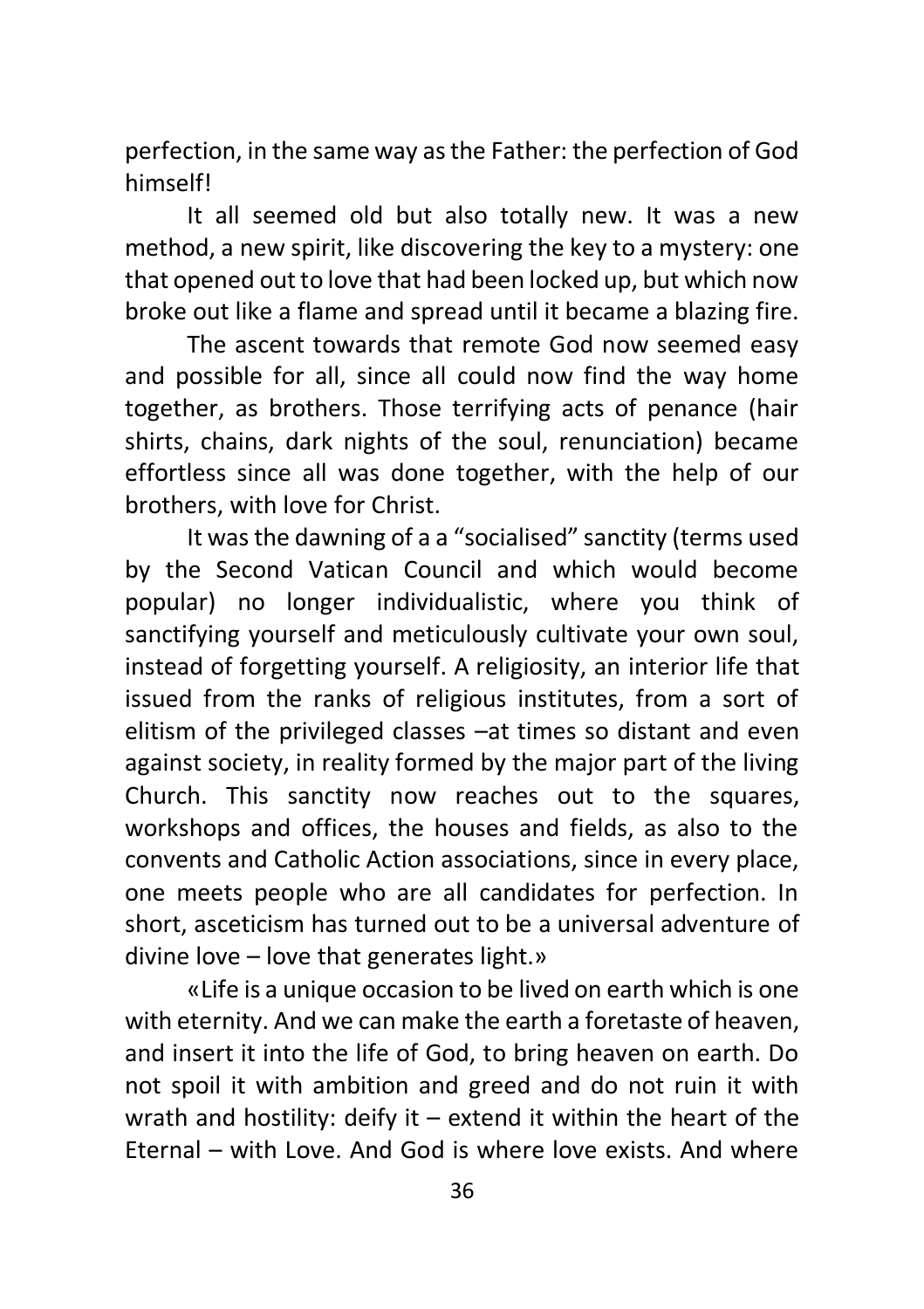every moment is used for love, giving God to others: which also means absorbing God for oneself and for the others.

This means experiencing the freedom of the sons of God, for whom the spirit is not immobilized by prejudice, divisions, oppositions, and barricades to the spirit of God. Those who live this way do not focus on sanctifying themselves but on sanctifying. They are not self-centered. They sanctify by sanctifying, given that we love through loving, and serve by serving. In this way, sanctification itself takes on a social dimension: a continual giving and giving of oneself brings about the sanctification of souls, which becomes a communitarian reality.

"Be perfect as my Father is perfect," Jesus exhorted: and we become perfect in God's will, united as one in order to be one with Him, through Christ».

# <span id="page-36-1"></span><span id="page-36-0"></span>The age of maturity Awaiting approval

In the late 1940's, almost imperceptibly, the spirit of the Movement began to spread beyond the borders of Trent, northern Italy. In the space of a few months in that first city about 500 people had begun striving to live the Gospel in the spirit of the early Christians. Now, the focolarini were invited to Milan, Rome, Florence, Sicily and elsewhere and, quietly, Christian communities like the one in Trent began to develop.

But precisely during those years of extraordinary growth, the Church began a careful study of the Movement. It was a long period of intense examination, of suspension and doubts.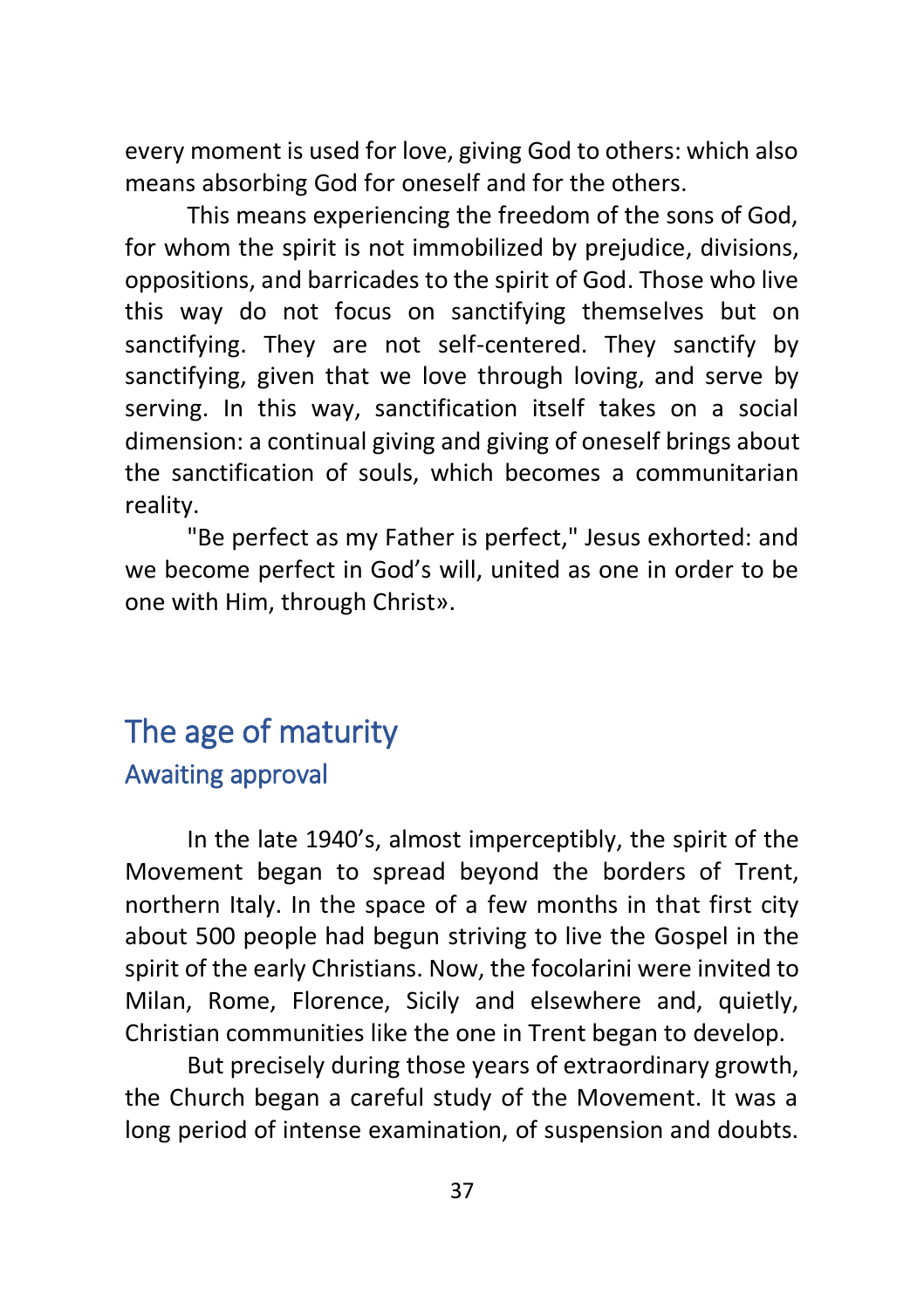The 50's and early 60's were years lived in uncertainty of ever receiving approval, which seemed to never arrive.

The nascent spirituality, which was rooted in Scripture, highlighted words that were not often heard before the Second Vatican Council, words like: "unity," "Jesus in the midst" of the community, "Jesus Forsaken," etc. Moreover the first focolarine were young and they were lay people who were trying to live the words of the Gospel, not only to read and meditate on them. This appeared "protestant". And their practice of the communion of goods in order to offer an orderly and organized assistance to the poor appeared "Communist." But for them it meant living like the first Christians and they felt a particular affinity with the Church in the years before it was divided.

Thus, in the 40's and 50's, without knowing it, the Focolare was becoming interwoven with invisible threads with the main currents of thought that were spreading through the Christian world and later taken up by the Second Vatican Council. The attention they paid to the Gospel was in perfect agreement with the biblical movement; their desire to live for unity bound the focolarini to the ecumenical movement (from 1960). Then they were prepared, when religious and social conditions arrived which required it, to embrace dialogue with the followers of different religions and with people with no religious reference. Moreover, having been started by a laywoman, for laypeople, placed the Focolare in perfect harmony with the emergence of the laity in the Church.

This new passion for unity would be fully recognised and welcomed into the heart of the Catholic Church on the eve of the Council in 1962, when it approved the central nucleus of the Focolare Movement.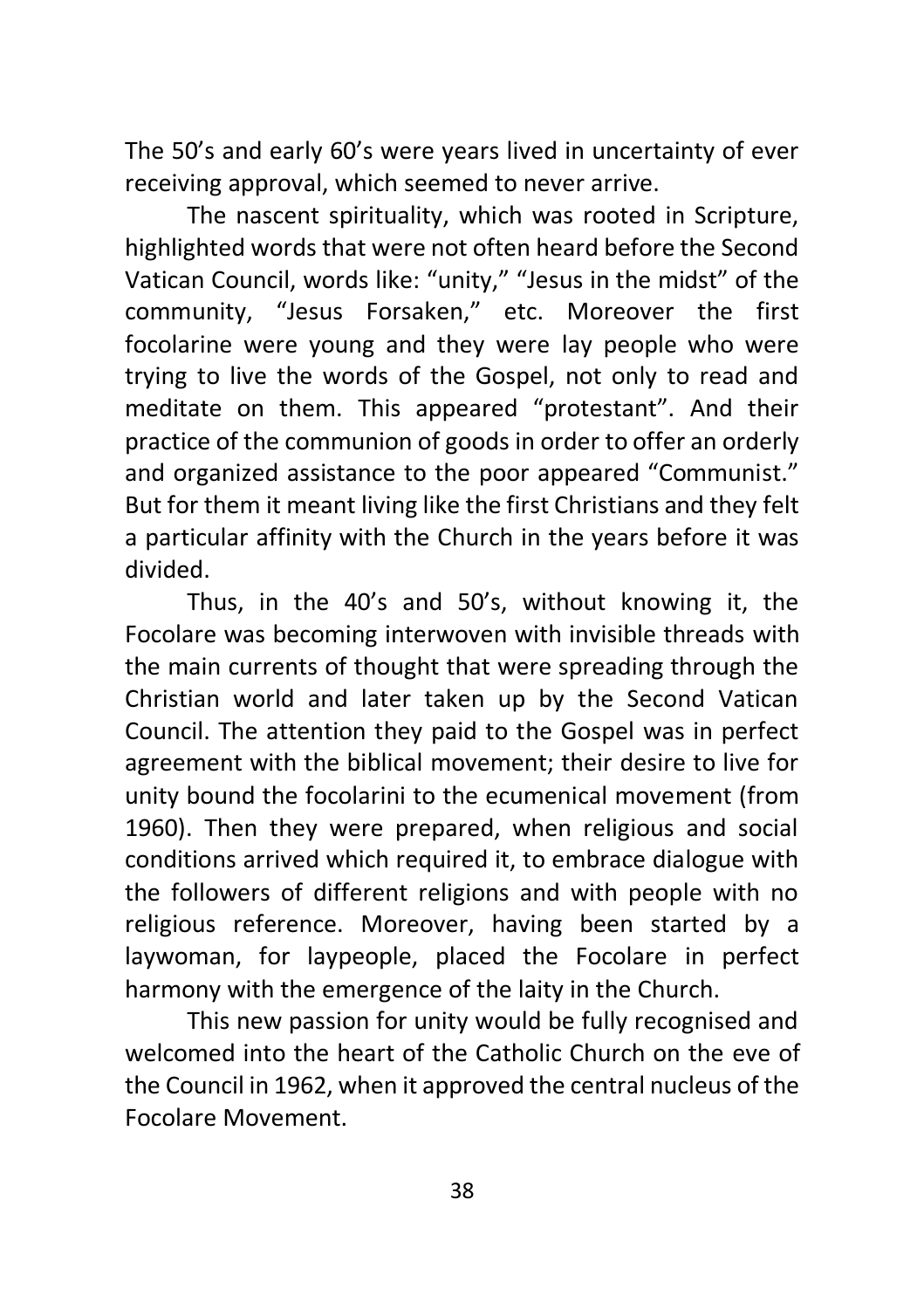The Movement received its first provisional approval. The Movement was also recognised by Pope John XXIII under the name "Work of Mary" given by Chiara Lubich. There were further investigations by the Holy See and further recognition granted following other developments in the Movement and modifications to the General Statutes. The Statutes were finally approved in June 1990.

The Pontifical Council for the Laity's decree of approval stated: "Faithful to its Charism, the Movement has developed, spread and grown in maturity. It has brought the Church abundant spiritual fruit and is a credible witness of unity in the world".

The Focolare Movement is for everyone. Indeed, it brings together Christians from various Churches, the faithful of different religions as well as those who do not profess a formal faith.

# <span id="page-38-0"></span>**Openness**

For those who belong to the Focolare Movement dialogue is not a matter of opinion. Even a glance at the stages in its development (see timeline) will show that the Movement was not born sitting around a planning table, but by an inspiration through the charism that the Holy Spirit wished to bestow on a young woman from Trent (Northern Italy). Since the earliest years numerous incidents occurring with Chiara Lubich and her first companions pointed out a way of total acceptance of others no matter who they were. And acceptance is the first step in dialogue.

Looking then at the spreading of the Movement in the world, it will appear clear that the rapid growth of the spirit of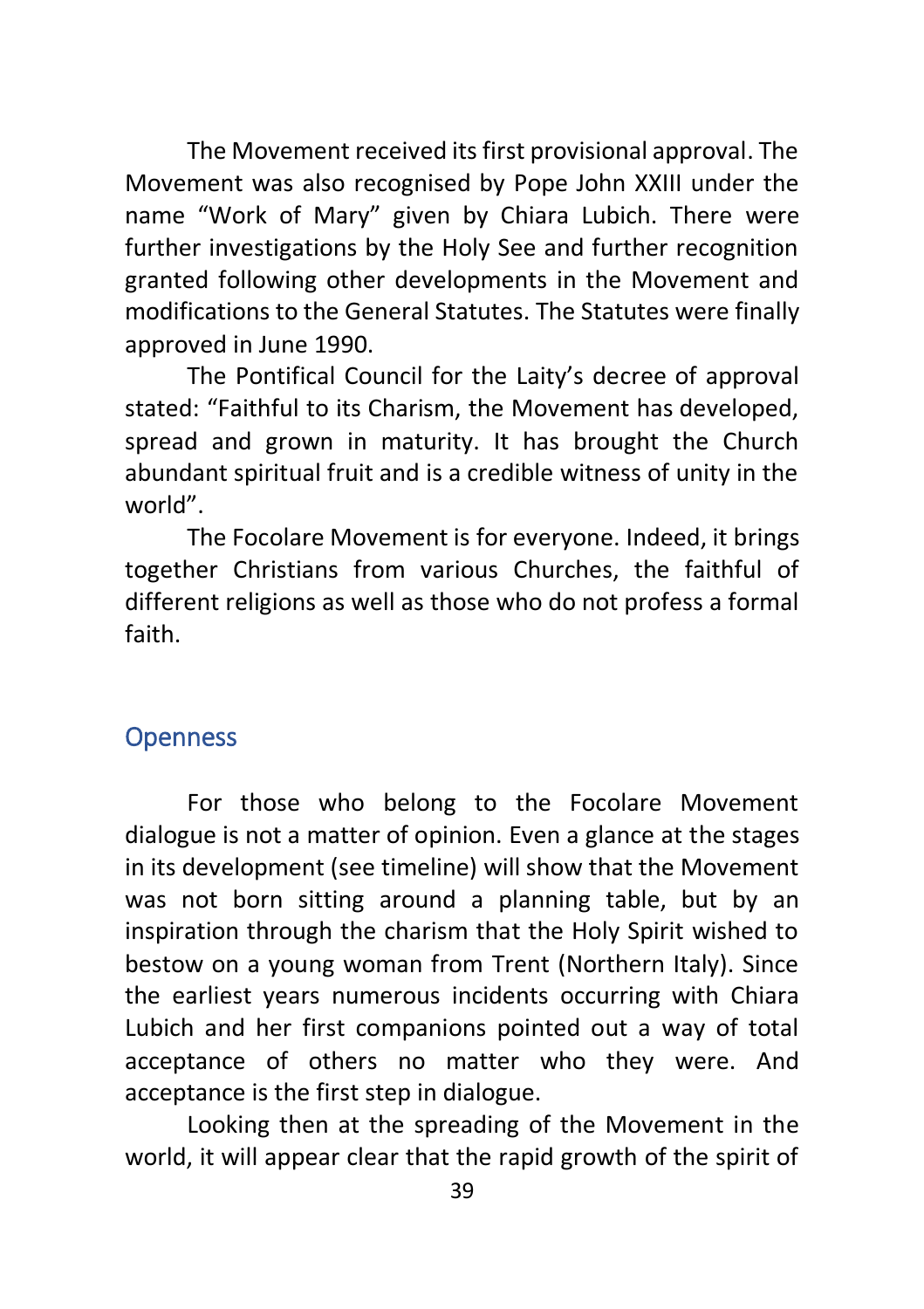unity cannot be attributed only to words that were spoken between a few people, into a microphone, or on the radio to reach new frontiers, but to love that is lived out according to the art of loving that Chiara had always proposed as the one and only "method" for spreading – "making yourself one". It is a phrase borrowed from Saint Paul ("I have become all things to all people") and, for the Movement, this has always been the only "method" used in spreading, the principal method of evangelization.

Considering the vast spreading of the Movement, it is obvious that the spirituality of unity conquered the hearts and the souls of persons of every social category because of its uncompromising openness to humankind and its needs. An openness expressed primarily in an attitude of dialogue in every field, time and place.

Therefore, in the Focolare dialogue is to be understood in its strongest sense, in its Gospel sense, in which we do not sacrifice our own identity in order to reach compromises of any sort, but precisely because of the identity we have, we are able to reach out to another who is "different from us" in a spirit of openness.

On 24 January 2002 when she and Andrea Riccardi were called to Assisi to speak on behalf of the Catholic Church before the pope and other religious leaders of the world, following the collapse of the Twin Towers, Chi-ara wished to underscore that the Church's attitude is "all dialogue". She recalled the Church's four dialogues: the one within the Church itself, the ecumenical dialogue, the relationship with the faithful of other religions and the dialogue with people who do not profess any religious creed. These are precisely the four dialogues that the Church identified during Vatican II, in Paul VI's encyclical Ecclesium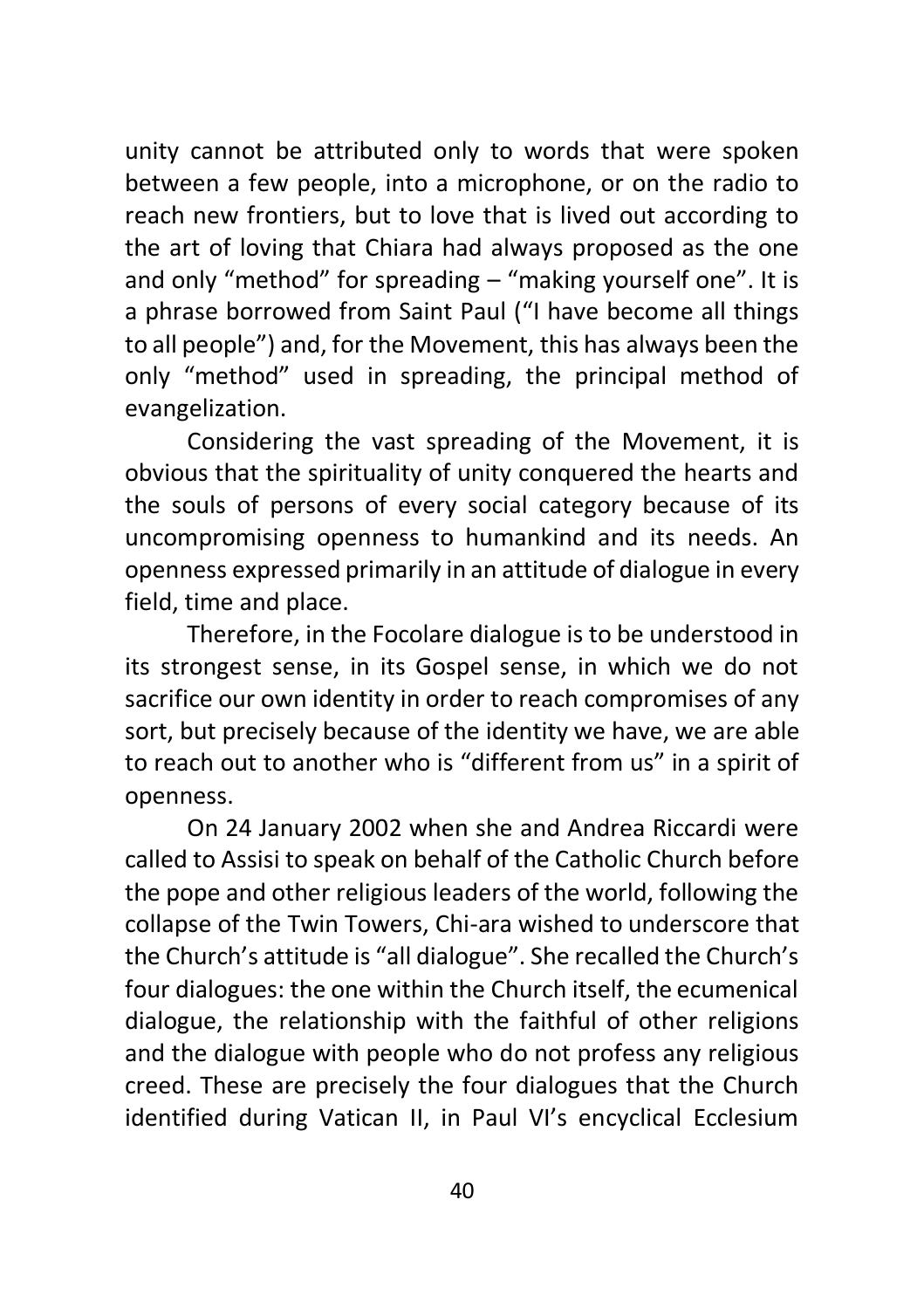Suam, as ways of being in relationship with the world in all its various facets.

In 1991 Chiara wrote: "Jesus considers as allies and friends all those who battle against evil and work, often without realizing it, for the coming of God's Reign. Jesus asks a love from us that is able to become dialogue; that is, a love, that far from closing us proudly within the precincts of our own little worlds, is able to open itself to everyone, and to work together with other people of good will for the building of peace and unity in our world. Therefore, let us try to open our eyes to the neighbours that we meet, to admire the good they do, no matter what their beliefs may be, to feel solidarity with them and to encourage each other on the path of justice and of love."

# <span id="page-40-0"></span>**Recognitions**

Since 1995 there has been a growing number of recognitions awarded to [Chiara Lubich](https://www.focolare.org/en/chiara-lubich/) on behalf of international organizations, universities and public offices. These motivations highlight in a particular way the contribution towards peace and unity among peoples, religions and cultures. In Chiara Lubich's addresses on such public ceremonies, she presents in different ways a careful study of the various aspects of the charism entrusted to her by the Holy Spirit, thus attributing the fruit of unity and peace that are thereby recognized.

#### International Organisations

UNESCO – Unesco Prize for Peace Education 1996 (Paris 1996)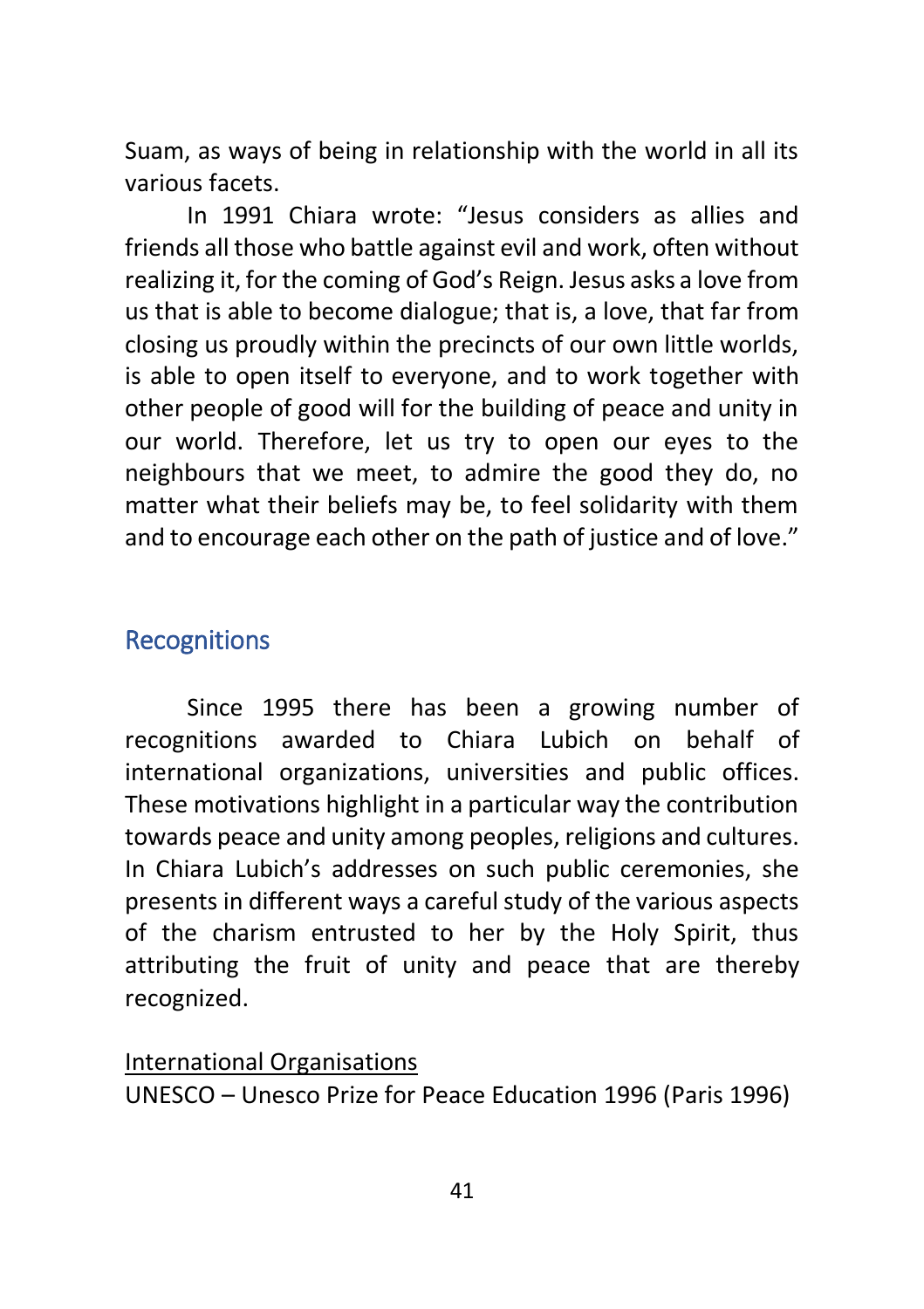EUROPEAN COUNCIL – Human Rights Prize 1998 (Strasburg 1998)

Government leaders

Brazil – Southern Cross award from the President of Brazil, Fernando Henrique Cardoso (Rome 1998)

Federal Republic of Germany – The Great Cross of Merit from the President of Germany Johannes Rau (Rome 2000)

Italian Republic – Knights of the Great Cross from the President of Italy Carlo Azeglio Ciampi (Rome 2003)

Ecumenism

From the Anglican Church – Cross of the Order of St. Augustine of Canterbury from the Anglican Primates Archbishop Robert Runcie (London 1981) and Archbishop George Carey (London 1996)

From the Orthodox Church: The Byzantine Cross from Patriarch Dimitrios I (Istanbul 1984) and Bartholomew I (Istanbul 1995)

From the City of Augsburg (Germany) – Augustan Peace Prize (between Lutherans and Catholics) (Augsburg 1988)

Interreligious dialogue

Templeton Prize for Progress in Religion (London, 1977)

From the Jewish Community of Rome -An Olive Tree for Peace (Rocca di Papa 1995)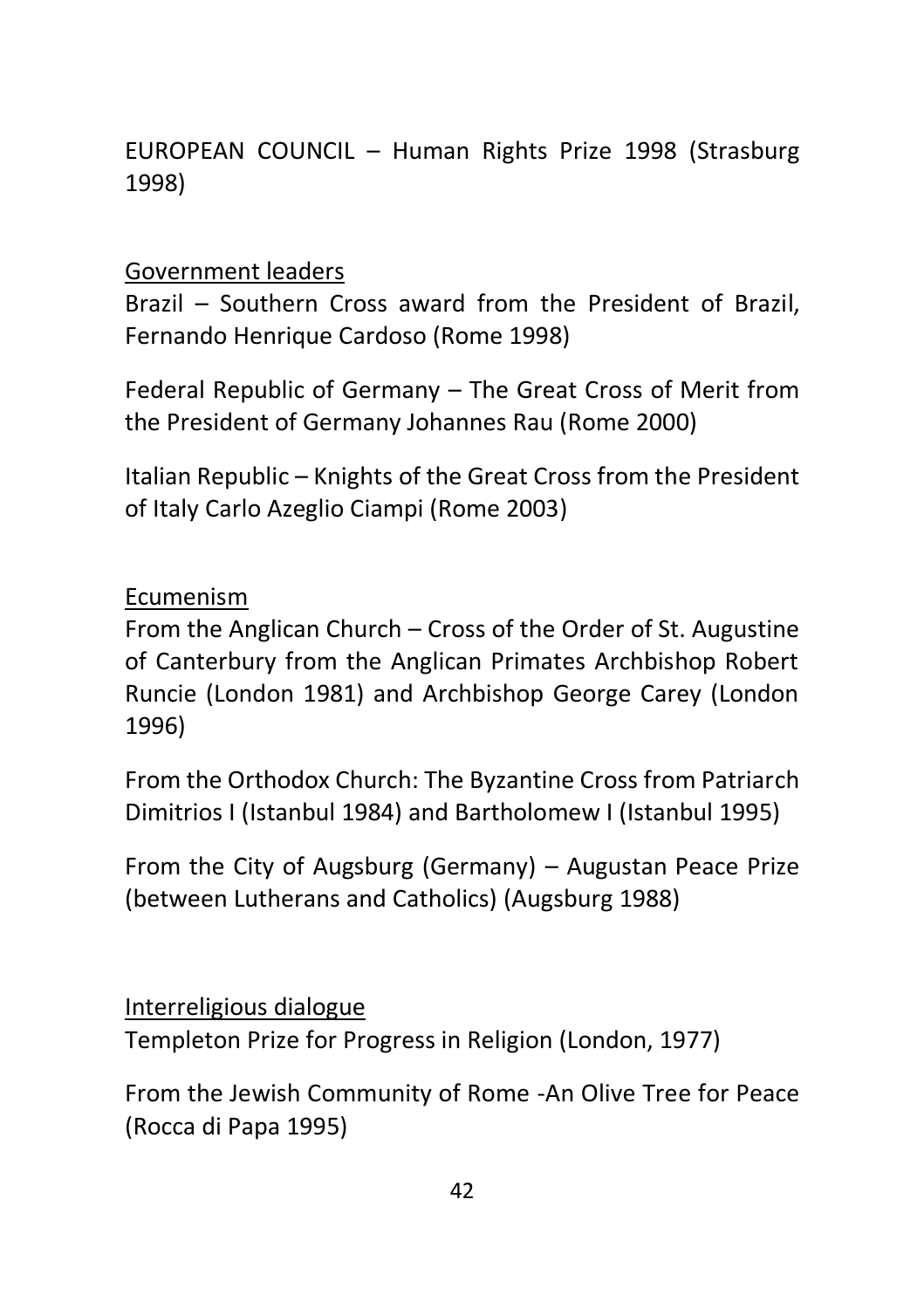From Hindu Movements of Gandhian inspiration Shanti Ashram and Sarvodaya: Defender of Peace Prize (Coimbatore India 2001)

Honorary doctoral Degrees

Poland – Social Sciences from the Catholic University of Lublin (1996)

Thailand – Social Communications from St. John's University in Bangkok (1997)

Philippines – Theology from the Pontifical University of Santo Tomas in Manila (1997)

Taiwan – Theology from Fu Jen University of Taipei (1997)

USA – Humane Letters from Sacred Heart University, Fairfield, Connecticut (1997)

Mexico – Philosophy from the University of San Juan Bautista de la Salle, Mexico City (1997)

Argentina – Jointly, all 13 Academic Faculties of the State University of Buenos Aires (1998)

Brazil – Humanities and the Science of Religion from the Catholic University of Sao Paolo (1998)

Brazil – Economics from the Catholic University of Pernambuco (1998)

Italy – Economics from the Catholic University of Milan in Piacenza (1999)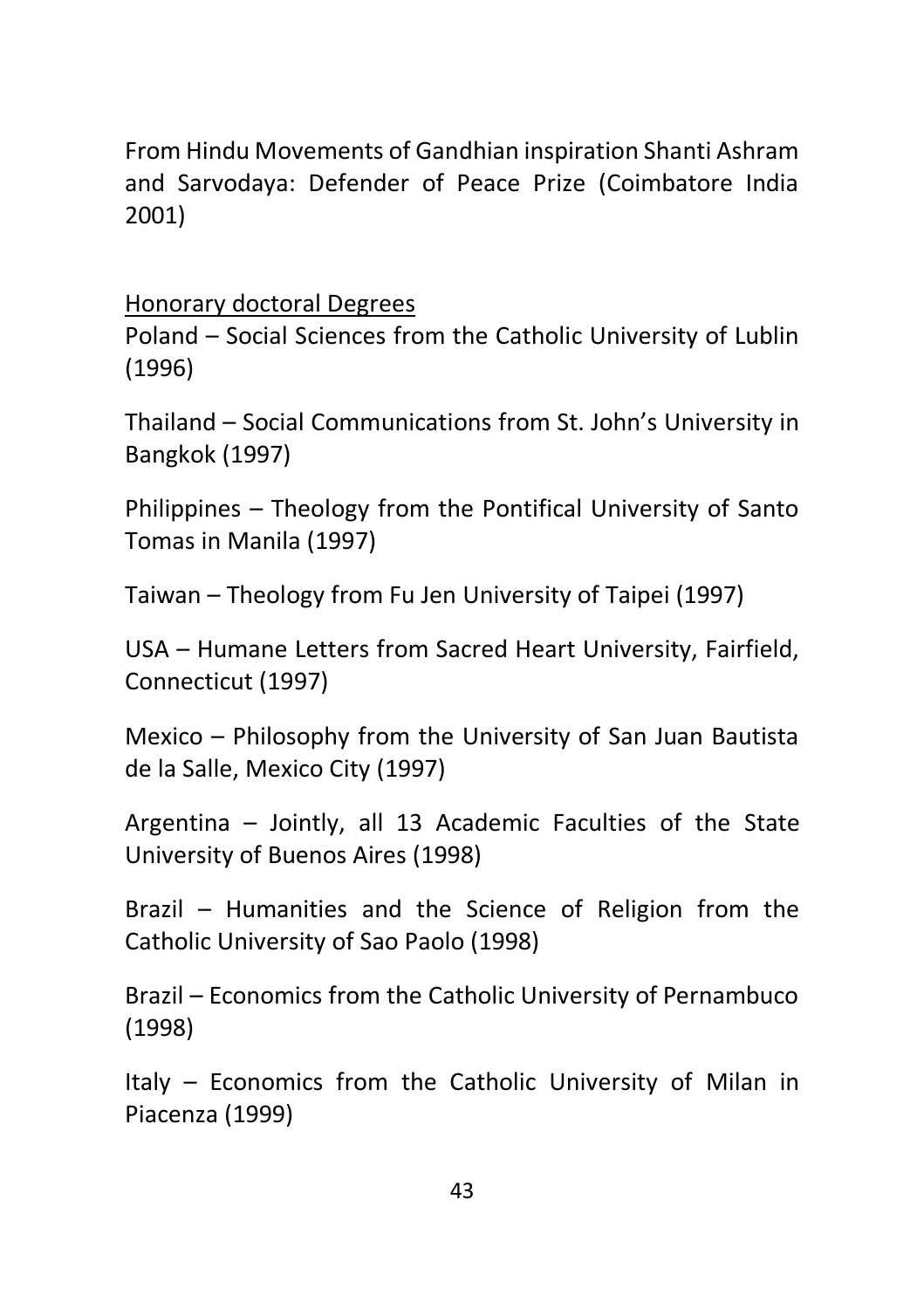Malta – Psychology from the University of Malta (1999)

USA – Education from The Catholic University of America (Washington D.C. 2000)

Slovakia – Theology from the University of Trnava (2003)

Italy – Theology of Consecreted Life from Claretianum Institute of the Lateran Pontifical University, (Rome 2004)

Honorary citizenships Palermo – 1998 Buenos Aires (Argentina) – 1998 Rome – 2000 Florence – 2000 Genoa (Italy) – 2001 Turin – 2002 Milan – 2004 La Spezia – 2006 Rocca di Papa (Rome) – 1995 Pompei (Naples) – 1996 Tagaytay (Philippines) – 1997 Rimini (Bologna – Italy)- 1997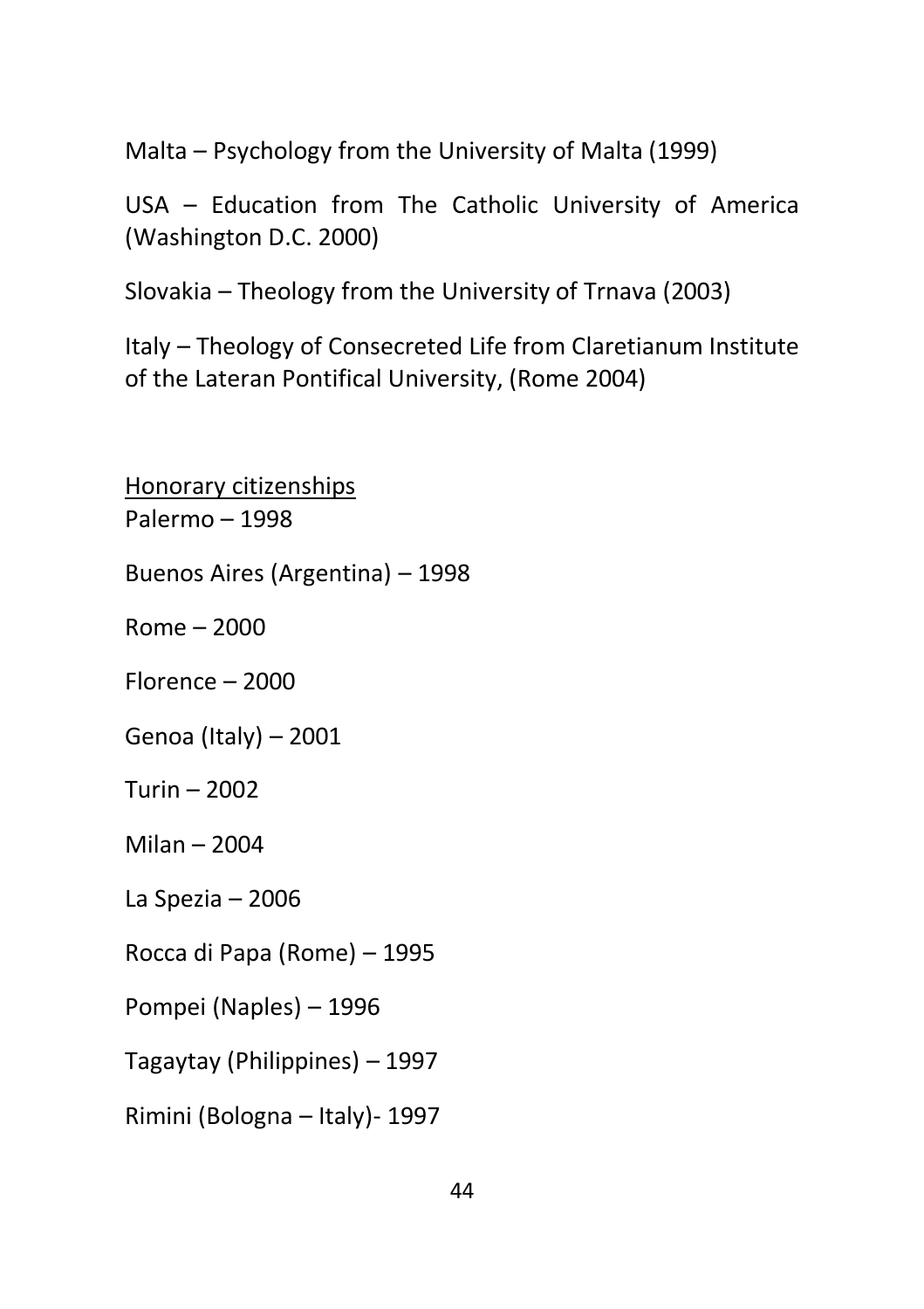Chacabuco (Argentina) – 1998

Incisa Valdarno (Italy) – 2000

Rovigo (Italy) – 2000

Bra (Cuneo – Italy) – 2002

Todi (Perugia – Italy) – 2005

La Spezia (Italy) – 2006

Awards from civic administrations Peace and solidarity Prize – Regione Liguria (Italy) – 2001

Camune Rose Prize – Regione Lombardia – 2003

Ardent Eagle of St. Wenceslas – Trent (Italy) – 1995

Turrita d'argento – Bologna (Italy) – 1997

Brazao Medal d'Armas de Belem – Belém (Brazil) – 1998

Grosso d'oro – Brescia (Italy) – 1999

City of Alba Prize – Alba, Italy – 2000

City of Castelgandolfo, City of Peace Prize – Castelgandolfo (Italy) – 2003

S.M . Capua Vetere City of Peace Prize – S.M Capua Vetere (CE, Italy) – 2003

Civis Tusculanus – Frascati (Rome) – September 2004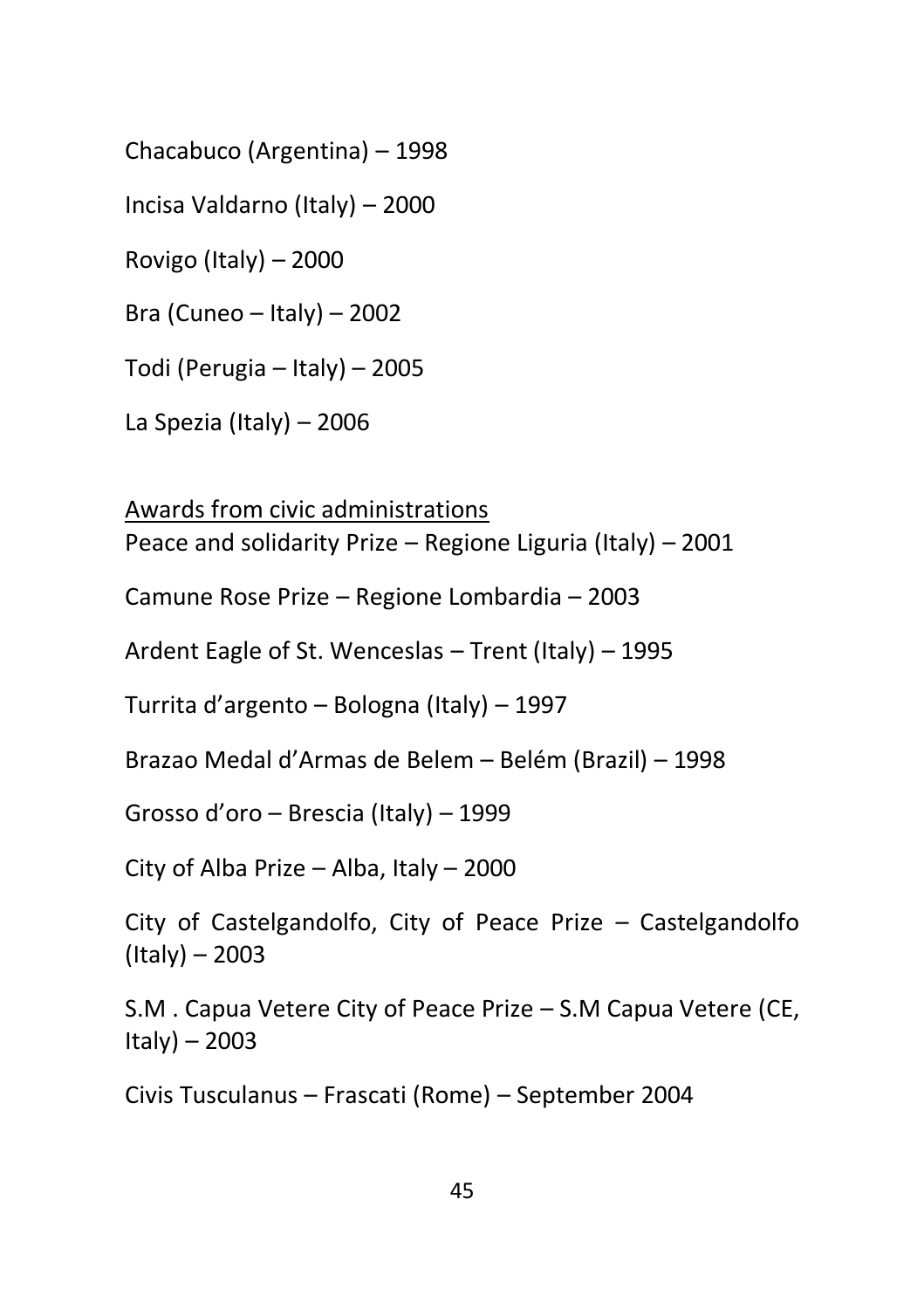Honors from local churches

Trent (Italy) – The Gold Medal of San Vigilio – January 1995

Slovenia – The Saints Cyril and Methodius Medal from the Slovenian Church – April 1999

Brescia (Italy) – Goodheartedness Price Paul VI – September 2005

Cultural boards Medal of Honor – State University of San Paolo (Brazil 1998)

The St. Catherine Silver Plaque – St. Catherine Center of Siena (1987)

Casentino Prize – Michelangelo Cultural Center – City of Florence, in Arts and Letters (Arezzo 1987)

First International Prize for Dialogue among Peoples – Franciscan International Study Center (Massa Carrara 1993)

UELCI Prize: Author of the year 1995 – Union of Italian Catholic Editors (Milan 1995)

Civilization of Love Prize for interreligious dialogue – International Forum, Civilization of Love (Rieti 1996)

International Telamone Prize for Peace 1999 – Socialprogramming Center (Agrigento 1999)

Friendly Heart Prize 1999 – (Brescia 1999)

Trentino of the Year Award – (Trent 2001)

6th Rotary Club Award – (Trent 2001)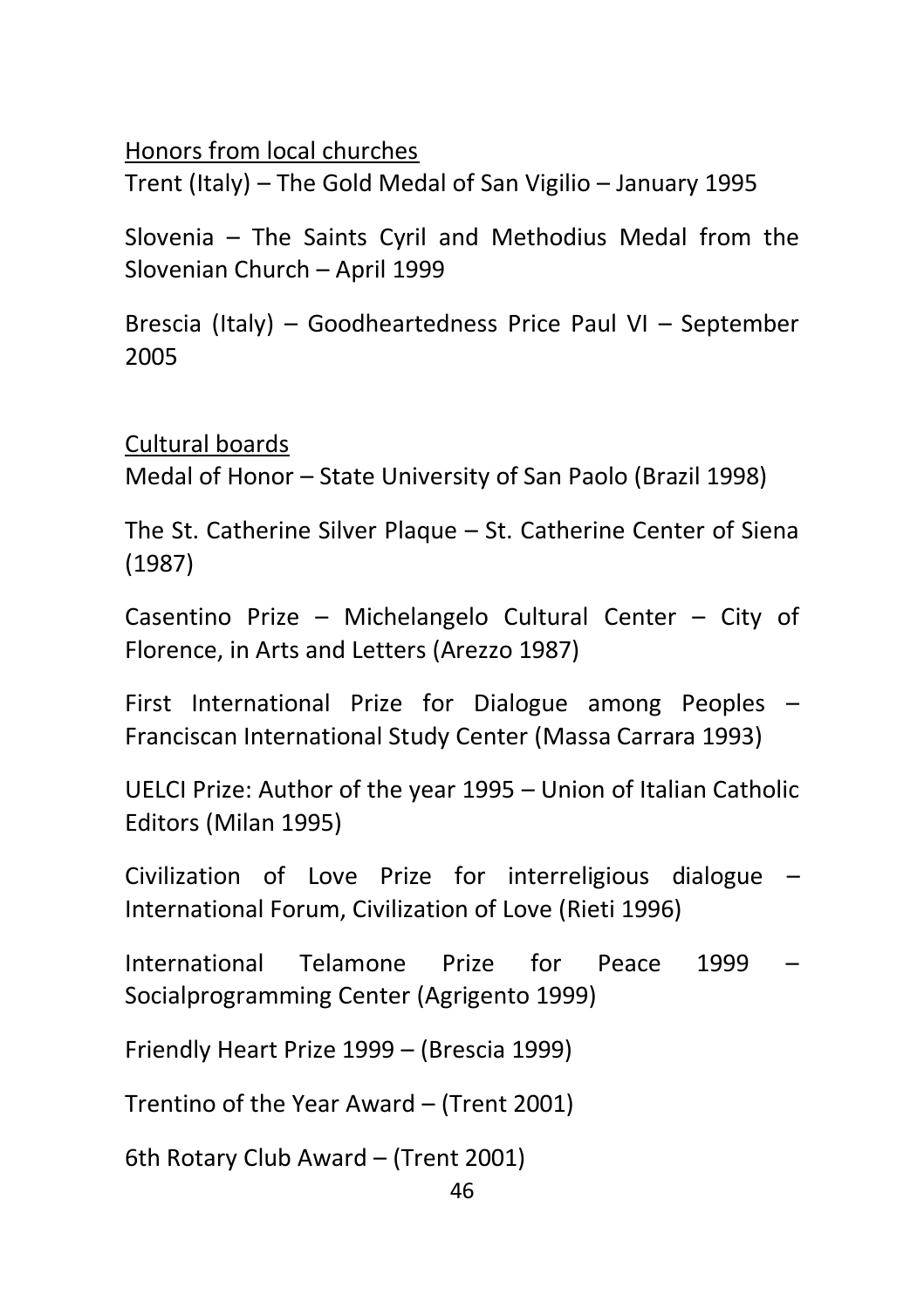Stefano Borgia Prize for Intercultural and Interreligious Dialogue – International Center for Borgian Studies – (Velletri 2001)

Lifetime Achievement Award – Family Theater Productions (FTP) di Hollywood (Montet, Svizzera, 16 july 2006)

Thomas Moro Award – Catholic University of Paraguay (Asunción, 27 december 2006)

## <span id="page-46-0"></span>Developing the Work of Mary

The adventure of unity came from a charism of the Spirit in the person of Chiara Lubich. At least 5 Popes have confirmed this as well as innumerable personalities from across the spectrum of Christianity. This 'gift' appeared very quickly, almost immediately, as eminently collective and communitarian. Even before she had made her consecration to God, Chiara Lubich, then a young teacher, met in July 1943 the person who was to become her first companion in the Focolare in Piazza Cappuccini, Natalia Dallapiccola. It was to Natalia that Chiara had said 'You must get to know God; He is not only goodness, patience and mercy, but also beauty, love, light for every mind.' Chiara shared straight away with Doriana Zamboni, know to everyone as Dori, that she had made her consecration to God on 7th December 1943. Chiara gave Dori lessons in philosophy and in October that year had said to Dori, 'We want to make a new house. I don't know if you've ever seen a cloister with lots of columns. We want to make a cloister where the columns are people living and in the middle there is a garden with a spring of fresh water: Jesus.'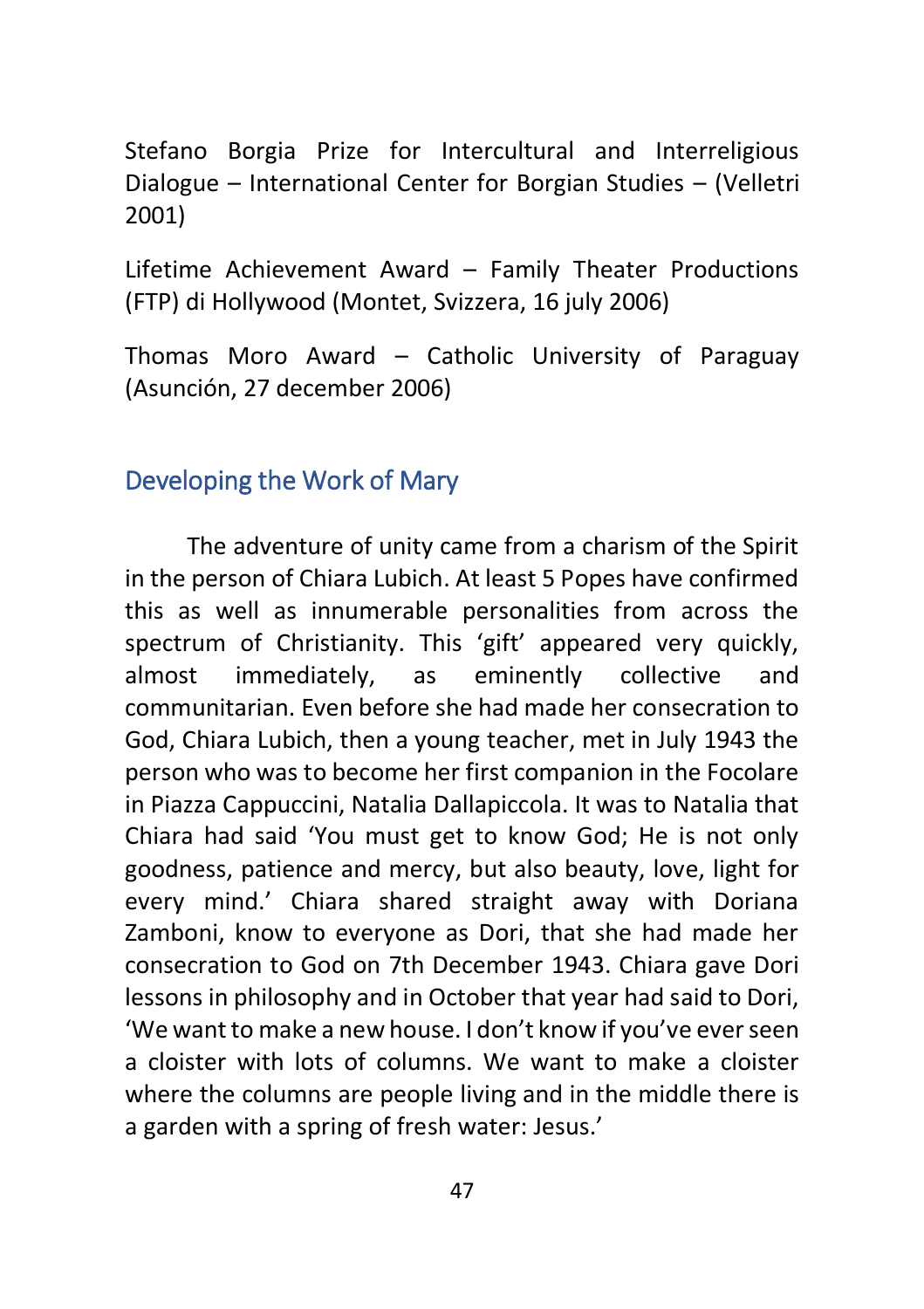In the early days when the Movement was a group of young men and women around Chiara, there were among them a few who were particularly linked to her. They were clear in their conviction that the charism had been given personally to Chiara. These people, each with strong personalities, were a mix of well educated, some less so, professionals and skilled workers such as an electrician, brought to all that they did the indelible mark of unity: each one of them in fact, through meeting the charism of unity radically changed their lives, putting them at the service of the charism.

In one of that closer group, Giosi Guella, Chiara recognised *'incarnate'* all that was involved in the charism to do with *'inside'*, the life 'in the home', trusted to keep the *'flame'* of love alive among them. In Graziella De Luca, a fervent dynamic young girl, Chiara felt there was, in some way, all that the charism turned to the *'outside'*, the spreading onto the world of the light that had been received. Between those two, there was Natalia Dallapiccola, who in the light of Chiara appeared with her in some way that summarised these two 'dimensions': *'In her the external and internal are united'*, Chiara wrote in October 1950. Chiara in some way often clearly, *'saw'* or *'recognised'* the different aspects of her charism. She saw them in the human attitudes of each person, but *'clarified'*, purified, raised up in the Spirit. Each one of her first companions in a way became a segment of the complex design of the Opera (Work of Mary) that would be born.

Some of these people have already left this world, whilst others continue their work, faithful to the end of all their energy. In an extraordinary way, they are a complete body, indissolubly united to the founder and give witness to the "collective holiness", which is an integral part of the charism of unity.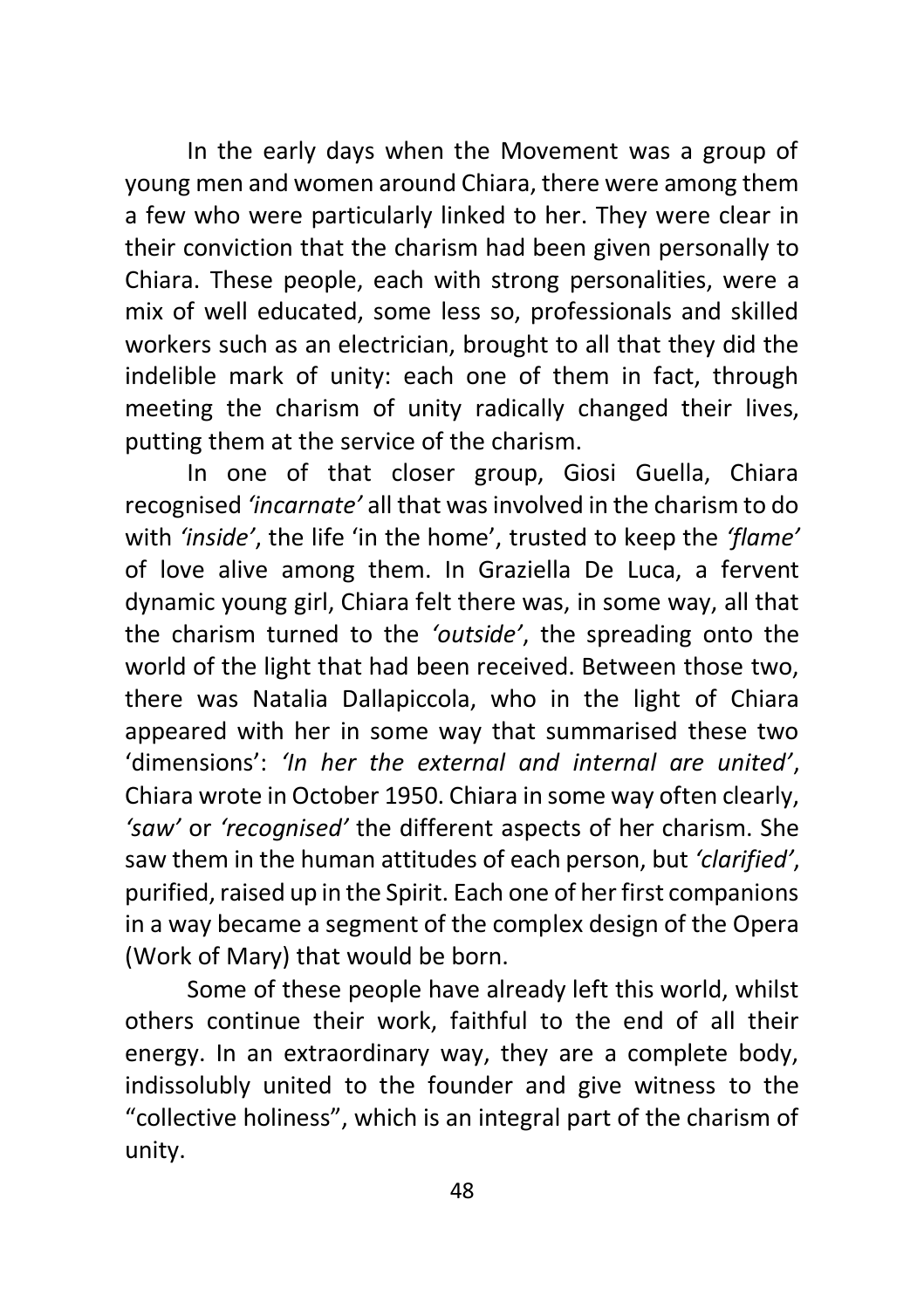# <span id="page-48-0"></span>Chiara Lubich 's Final years

Following a period of illness and retreat in Switzerland in the early 1990′s, Chiara Lubich engaged the Focolare in a rapid opening to local society and to faraway peoples. Certainty that the Movement was fully inserted in the Church spurred an extraordinary season of dialogue, journeys and public recognitions. A number of honorary degrees, citizenships and prizes on every continent (see timeline) showed how her Ideal and its influence had reached a high point.

The period between 1994-2004 saw the start and consolidation of deeper and expanded dialogue with faithful of the Great Religions especially in the East; a large series of activities promoted by the Movement that advanced the contribution of the charism of unity in the fields economics, politics, communication, health, and more; the launching of a large scale effort engaging politics and ecumenism in giving a "soul" to Europe.

Following this long period of journeys, foundations and new frontiers, Chiara's health began to fail. The last three years of her life on earth were perhaps the most difficult. Jesus Forsaken, her Spouse, presented himself to her "in a solemn way", in a darkness where it seemed that God was "like the sun when it sets and is lost beyond the horizon". Nonetheless, moment by moment Chiara continued to love person after person, one person at a time. She continued to place herself at the service of God's design on the Movement, overseeing its development until the very last days of her life when, to her great joy, Sophia University was instated as a Pontifical University Institute.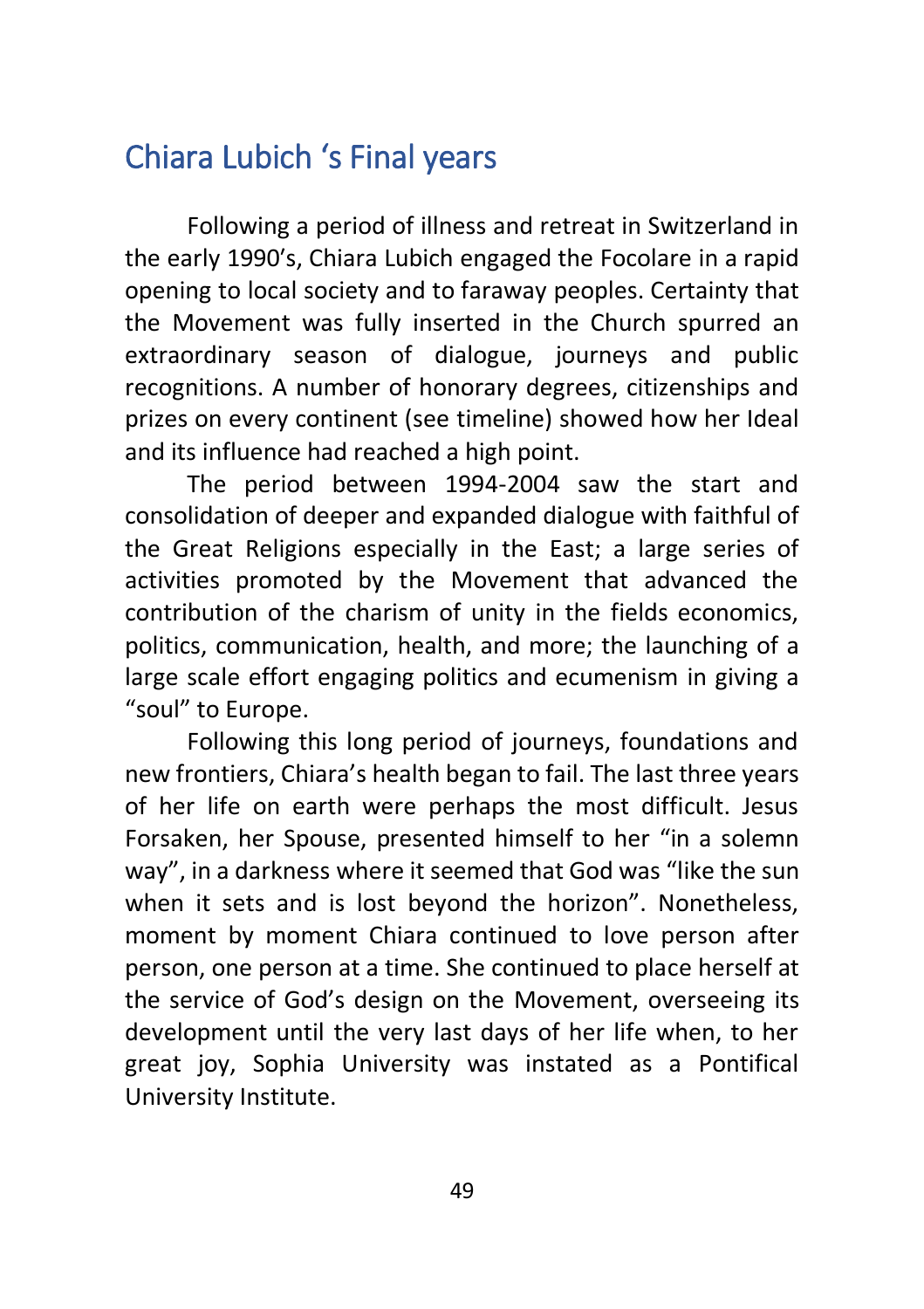She still had one constant last wish: "I would wish that the Work of Mary, at the end of time, when all united and waiting to appear before Jesus Forsaken and Risen, may be able to say to him, in the moving words of the Belgian theologian Jacques Leclercq: 'On your day, my God, I shall come to you… I shall come to you, my God … with my wildest dream come true: to bring you the world in my arms.' That all may be one!"

Chiara died on 14th March 2008 shortly after 2 a.m. She had spent her final month in Gemelli Hospital, in Rome. From there she still managed brief correspondence and decisions for the Movement. She also received a letter from the Pope which she re-read often because it gave her great comfort. The Ecumenical Patriarch of Constantinople, Bartholomew I visited her in hospital and gave her his blessing.

During the final days she more than once expressed a desire to return home. Once there, she said goodbye to her first companions and close collaborators. Then, as her condition worsened and she began to fade away, an endless line of people passed by her bedside, to see her, kiss her hand, to say thank you. The emotion was intense, but so were the faith and love. The Magnificat was intoned in thanksgiving for the great things the Lord had done in Chiara, and as a renewed pledge to live the Gospel, to love in the way Chiara had always taught and done.

# <span id="page-49-0"></span>Time Line

1920 22 JANUARY – Born in Trent, Italy. Baptized with the name of Silvia. Her parents are typesetters: her mother is a fervent Christian, her father a Socialist. Her brother, Gino, will be a partisan and then a reporter for the Italian Communist newspaper L'Unità.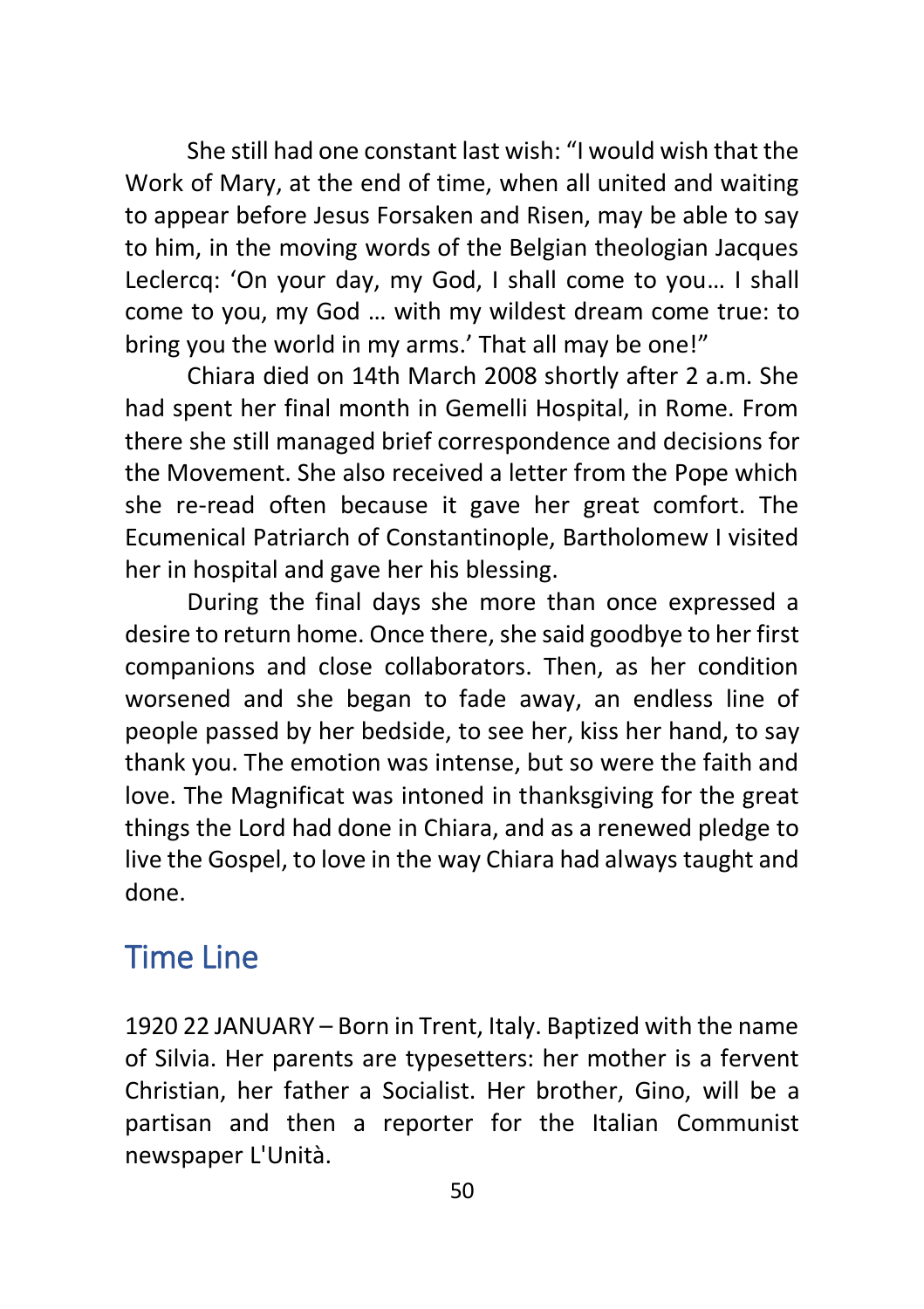1938 – Teaches in Castello and in Livo in Val di Sole, and then in Trent. Enrolls at the University of Venice where she begins to study Philosophy. The Second World War prevents her from continuing her studies.

1939 – While attending a course for Catholic Action youths, she visits the Shrine of Our Lady of Loretto and discoveres her vocation, a "fourth way", a new vocation in the Church.

1943 – Called upon to animate a Franciscan Third Order group, she is attracted by Clare of Assisi's radical choice of God and takes her name.

1943 7 DECEMBER – Consecrates her life to God with a perpetual vow of chastity. This day is considererd the birth of the Focolare Movement.

1944 13 MAY – Trent undergoes a violent bombing. Chiara's family home is partially damaged and the family has to flee the city. Chiara stays behind in the city to continue supporting what was being born around her. Later she will find an apartment in Piazza Cappuccini, which she will share with her first companions. It is the first "focolare".

1947 – First diocesan approval of the Movement by Carlo De Ferrari, Archbishop of Trent, who had stated: "The finger of God is in this".

1948 – First men's focolare is opened in Trent. In Montecitorio, Rome, Chiara meets the Honorable Igino Giordani, father of four children, Member of Parliament, writer, journalist, and pioneer of ecumenism. Chiara will consider him a co-founder of the Movement because of his definitive contribution in the field of incarnating the spirituality unity in society and in the ecumenical developments of the Movement.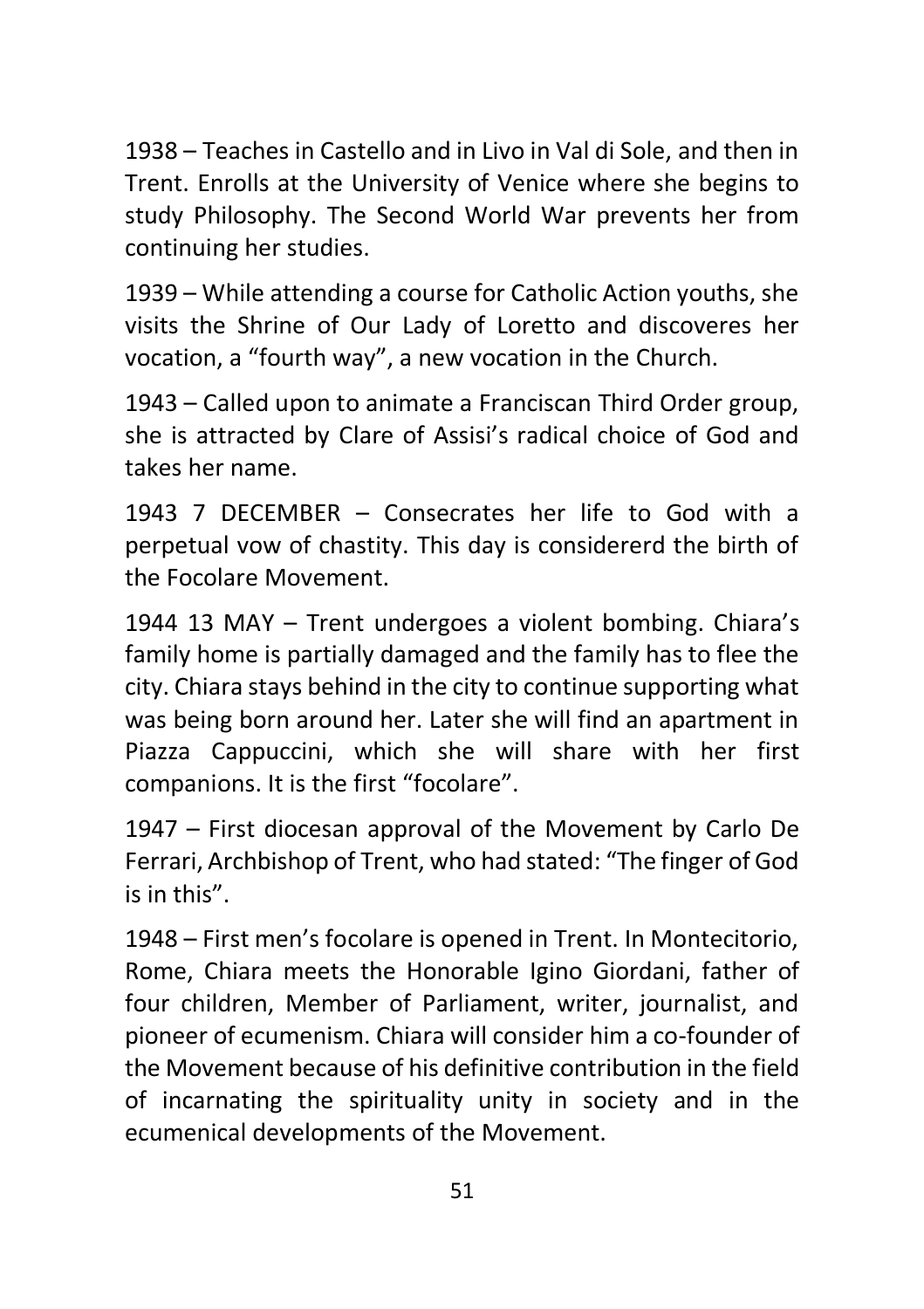1949-1959 – Beginning in 1949, Chiara will spend her summers in the Trentino Dolomites with her first companions. They will be joined by a growing number of people, giving a picture of society founded on the Gospel. This is the first city of Mary, the Mariapolis. In 1959 more than 10,000 persons will gather in Fiera di Primiero, from 27 countries.

1953 –The way is officially opened for the "married focolarini" who are consecrated to God according to their state in life, being allowed to enter and belong to focolares.

1954 – Chiara founds the Diocesan Priests Branch and also that of Consecrated Religious who belong to the Movement. Pasquale Foresi is the first focolarino to be ordained a priest by the Archbishop of Trent. Chiara will also consider Foresi as a cofounder of the Movement because of his role in developing the Movement: for instance, in furthering theological studies, in drawing up the statutes, in setting up the first publishing house, and in establishing Loppiano, the first of the Movement's little towns.

1956 – The first Citta Nuova magazine is published. The Volunteers are born, persons committed to renewing the most diverse areas of society.

1959 – The first collections of Chiara's spiritual writings is published, with the title: Meditazioni. Thus beginning her publishing activity l'Editrice Città Nuova (New City Publishing).

The Focolare begins its spreading beyond the Iron Curtain, in Eastern Europe.

1961 – In Darmstadt, Germany, Chiara meets with Lutheran pastors who wish to know about her Gospel spirituality. This is the beginning of ecumenism in the Movement.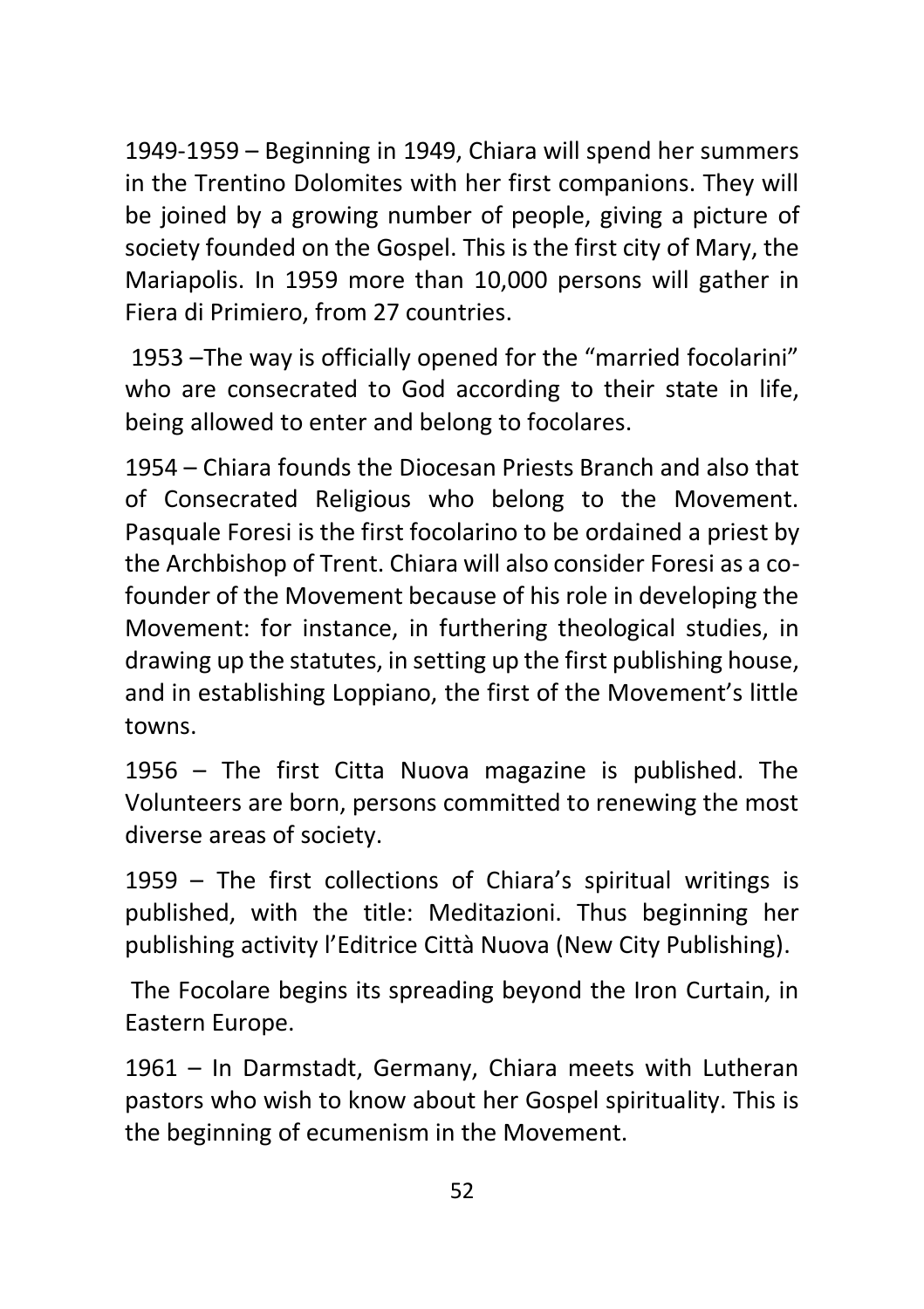1962 – First pontifical approval ad experimentum: John XXIII recognizes the Movement, under the name Work of Mary.

1963 – Near Rome, in Rocca di Papa, the first "Mariapolis Centre" is inaugurated with the purpose of offering formation courses for members of the Movement.

1964 – The first Focolare town is begun at Loppiano, in Incisa Val d'Arno, near near Florence.

1966 – She founds the Gen Movement (New Generation), youth branch of the Focolare. At London Chiara is received in audience by the Archbishop of Canterbury, the Doctor Michael Ramsey, Primate of the Anglican Communion, who encourages the spreading of the spirituality of the Focolare in the Church of England.

In Fontem (The Republic of Cameroon), she lays the foundation stone of a hospital offering assistance to the Bangwa Tribe, in one of the Focolare's little towns, which bears witness to the collaboration between the local population and the Focolare. Chiara founds the Parish Movement in response to encouragement from Paul VI to bring the spirit of unity into parishes and into diocese.

1968 – She founds the Gens Branch for Gen seminarians. Chiara Lubich realizes that the social realizations in the fields of society share a vital interconnectedness and she forms them into one movement to which she gives the name, "New Humanity" and she entrusts it to the men and women Volunteers to animate it.

1967 – At Istanbul Chiara meets the Ecumenical Patriarch Athenagoras I. This will be the first of 24 audiences. She founds the New Families Movement.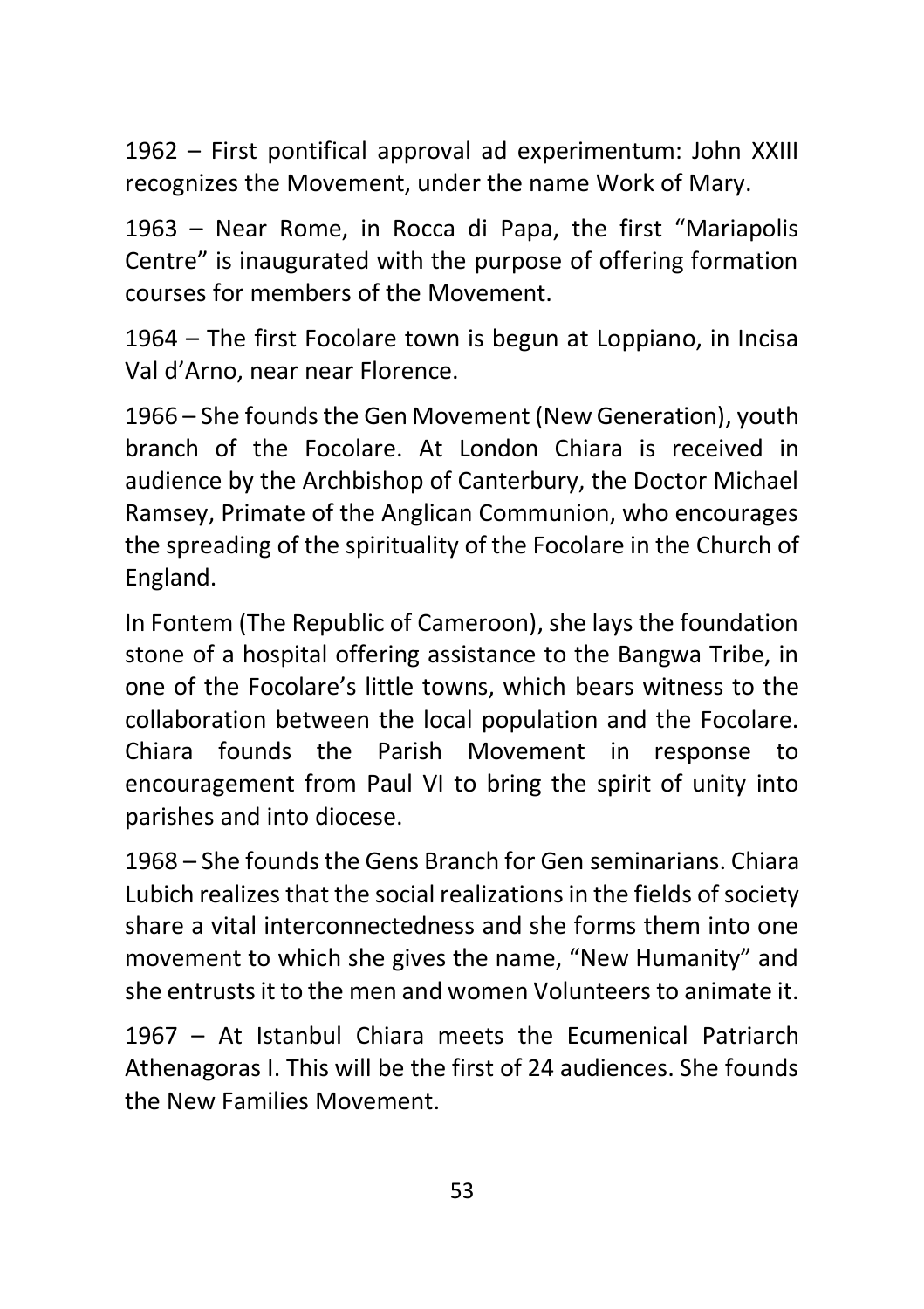1970 – Chiara founds the Gen 3 Movement for boys and girls, the Focolare's third generation.

1971 – She begins the movement for religious adherents of the Focolare Movement. During an audience, Pope Paul VI gives his blessing.

1975 – For the Holy Year, 25 thousand youths gather for the Genfest in Rome, Italy.

1976 – The first international annual meeting of "Bishops Friends of the Focolare Movement" is inaugurated. These are promoted by Bishop Klaus Hemmerle, Bishop of Aachen, Germany, with the goal of providing an opportunity to enter more deeply into the spirituality of unity and experience "effective and affective" collegiality. Bishop Hemmerle will come to be considered a co-founder of the Movement.

1977 – At Guildhall in London, Chiara receives the Templeton Prize for Progress in Religion, in the presence of represenatives from many faiths. This marks the beginning of the Movement's dialogue with the faithful of other religions.

1980 – At Flaminio Stadium in Rome, 40 thousand youths gather for their Genfest. It is the Movement's largest public gathering ever.

1981 – At Tokyo, Japan, invited by the Reverend Nikkyo Niwano, founder of the Buddhist lay movement, Rissho Koseikai, she speaks about her Christian experience in their great temple to 10 thousand people. This is the beginning of a fruitful relationship of dialogue and collaboration in the field of humanitarian action in favour of peace.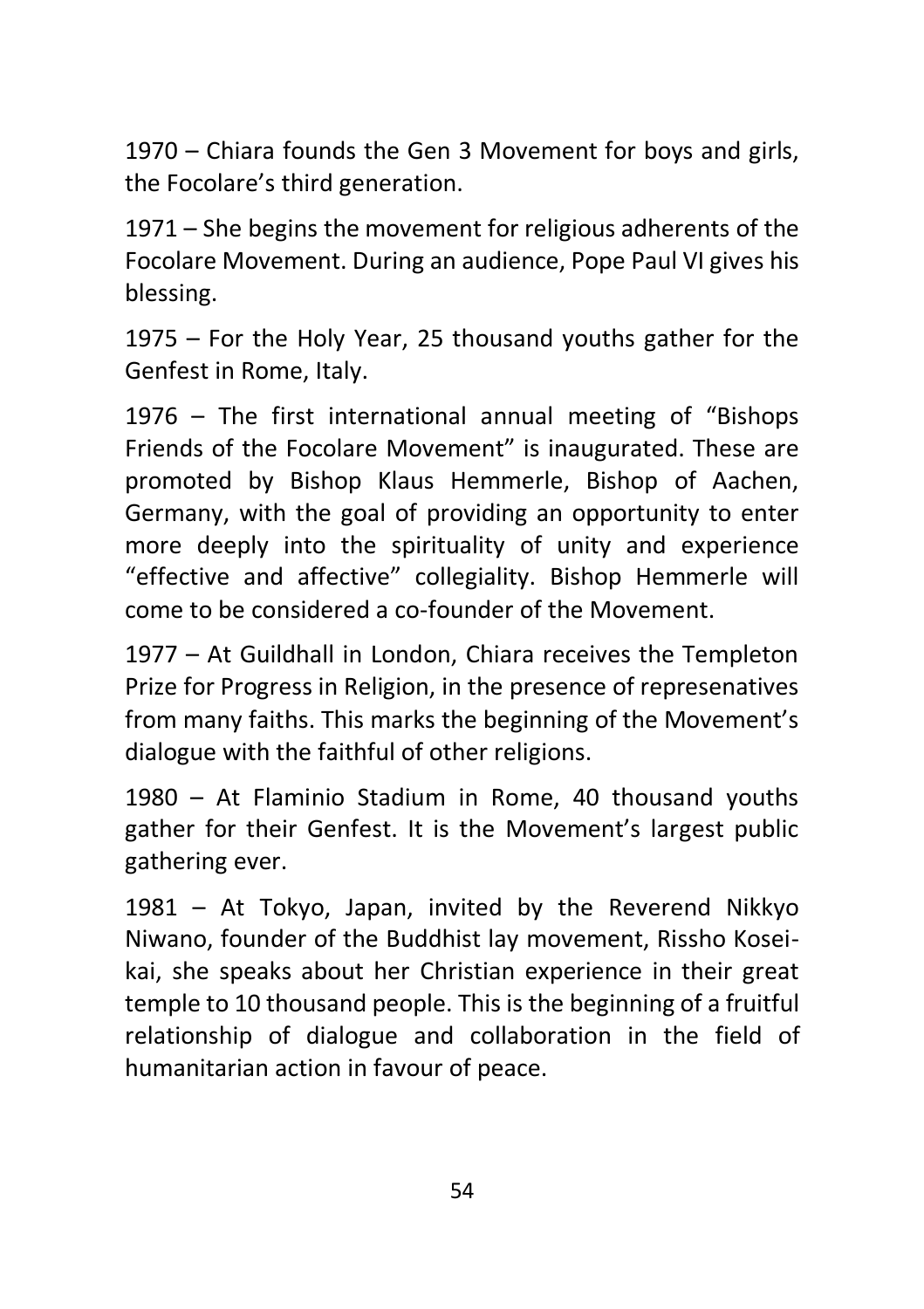1982 – First international meeting of "Bishops Friends of the Focolare Movement" with bishops from different Churches and ecclesial communities, at the request of John Paul II.

1983 – First international congress of the New Humanity Movement at the Palaeur Sport Stadium in Rome, Italy, with more than 15 thousand people in attendance from five continents.

1984 – Chiara founds the Gen 4 Movement for young children. John Paul II visits the international Centre of the Movement in Rocca di Papa, Italy. And she gives the go-ahead to the Young for Unity Movement.

1985 – Chiara is named a consultant to the Pontifical Council for the Laity.

Joins the extraordinary synod for the twentieth anniversary of Vatican II. Genfest 1985 in Rome, Italy, marks the beginning of the Youth for a United World Movement, with the Gen as its main animators.

1988 – She is awarded the prize for the Pax Augustana by the city of Augsburg, Germany.

1990 – Il Pontificio consiglio per i laici approva gli statuti generali aggiornati del Movimento dei Focolari.

With the help of Bishop Klaus Hemmerle, Chiara inaugurates the Abba School (center for interdisciplinary studies), whose task is to explore the doctrinal dimensions of the charism of unity.

1991 – In Brazil, at Mariapolis Araceli, near to San Paulo, Chiara begins the Economy of Communion project.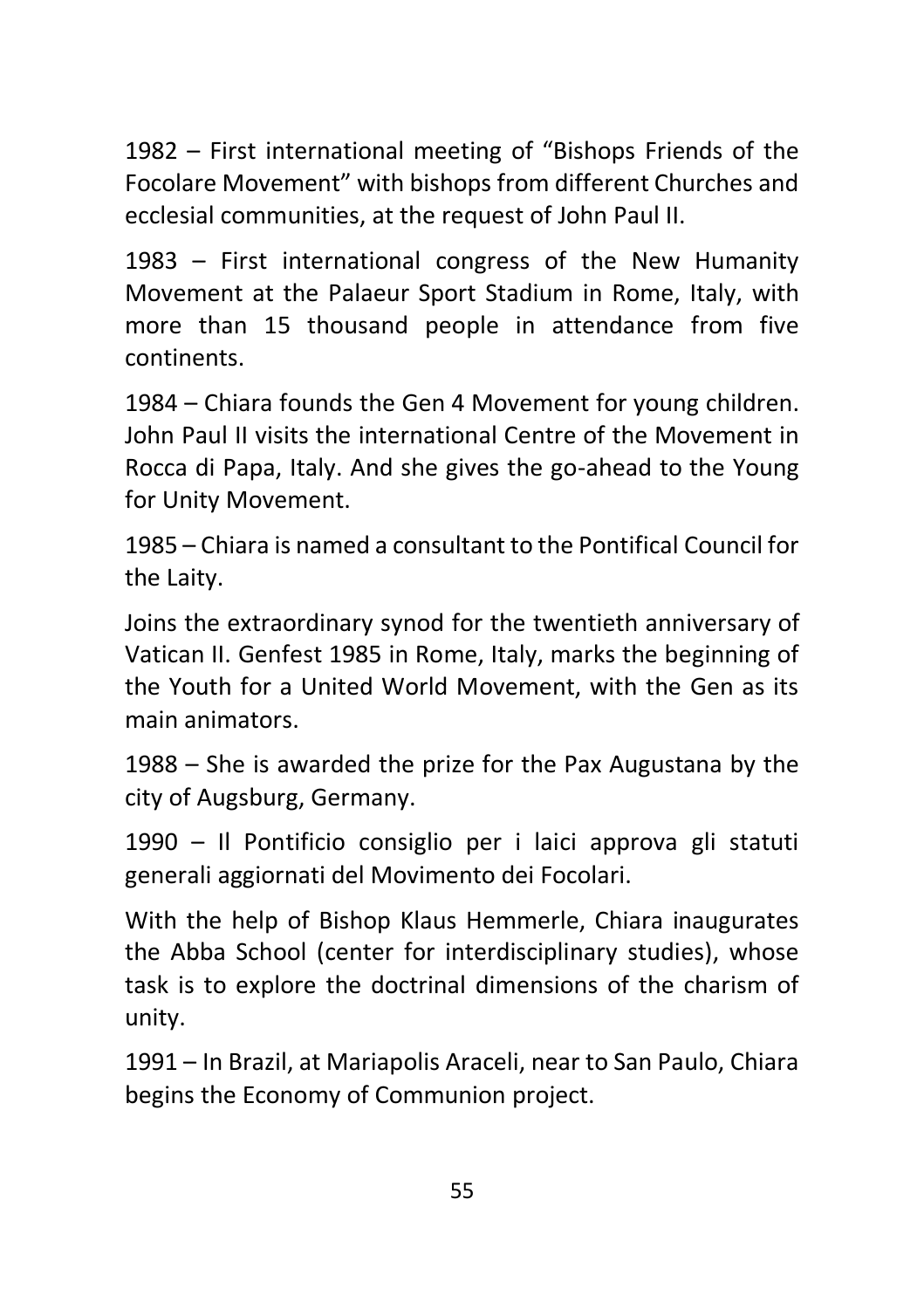1993 – Through simultaneous broadcasts to 63 national t.v. stations and many local ones, the Familyfest, which is held at the Palaeur Sport Stadium in Rome, is viewed by some 500 million spectators around the world.

1994 – She is named honorary president of the World Conference on Religion and Peace (WCRP).

1996 – With a group of politicians, adherents of the Focolare, she starts the Political Movement for Unity. She receives an honorary doctorate in Social Sciences from the University of Lublino, in Poland. Another eleven honorary doctorates will follow: Theology (Philippines and Taiwan, 1997, Slovakia, 2003, England, 2008); Social Communications (Thailand, 1997); Human Sciences (USA, 1997); Philosophy (Mexico, 1997); Interdisciplinary Studies (Argentina, 1998); Religious Sciences (Brazil, 1998); Economy (Brazil, 1998 and Italy, 1999); Psychology (Malta, 1999); Pedagogy (USA, 2000).

In Paris, she is awared the Unesco Prize for Education and Peace.

1997 – At Bangkok, Thailand, she meets the Supreme Patriarch of Thai Buddhism, His Holiness Somdet Phra Nyanasamvara, who encourages the dialogue and cooperation between Buddhists and the Movement. At Chiang Mai, Thailand, she speaks to a large group of Buddhist monks, nuns, and lay people, sharing her spiritual experience with them. In Manila, Philippines, she presents the Focolare Movement to the General Assembly of the Bishop's Philippine Bishops Conference. Following this, she will also speak at the Bishop Conferences of Taiwan, Switzerland, Argentina, Brazil, Croatia, Poland, India, Czech Republic, Slovakia, and Austria.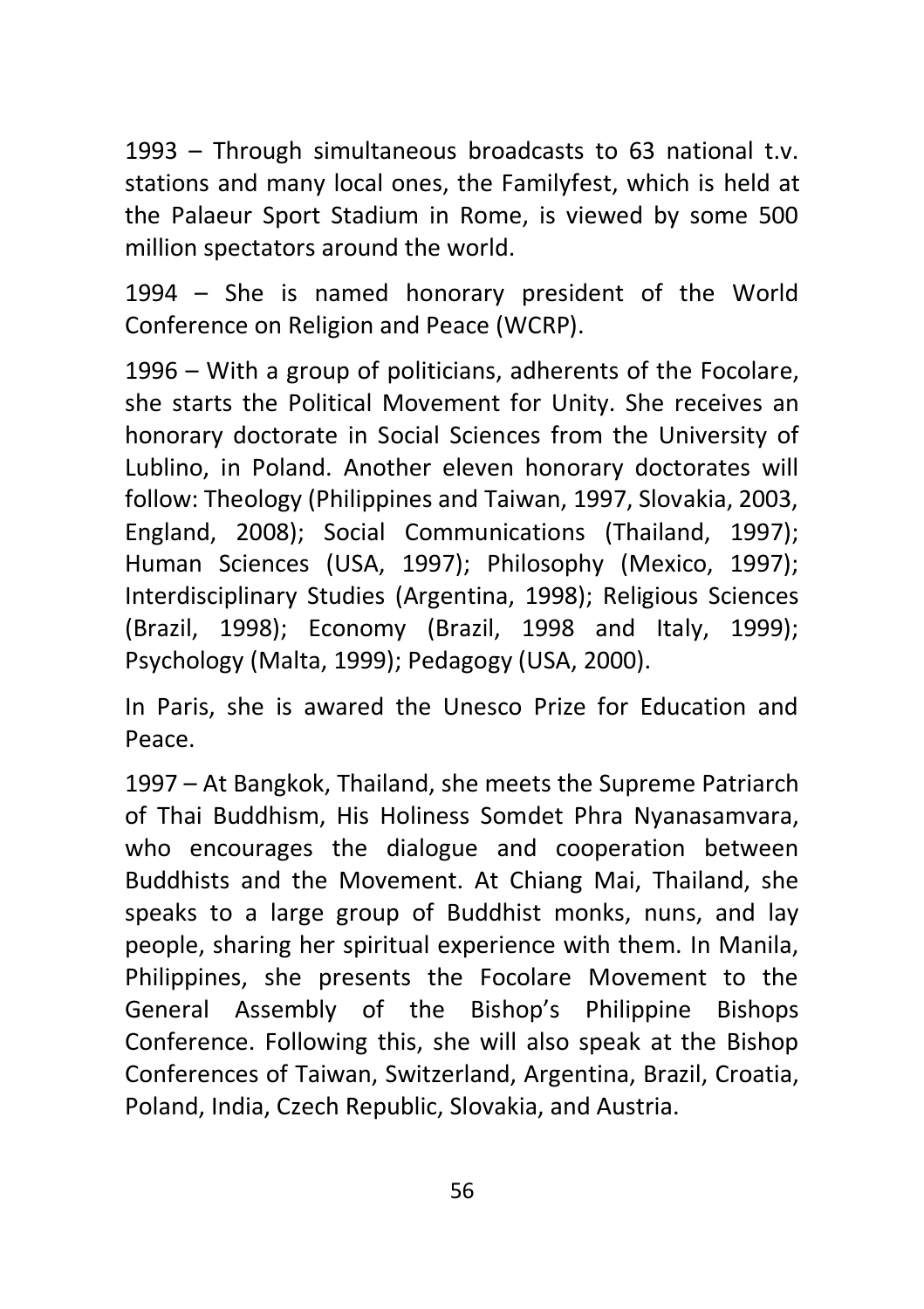At the United Nations Building in New York City, she speaks about the Unity of Peoples, during a symposium organized in her honour by the WCRP.

She offers her testimony to three thousand Black American Muslims of the American Muslim Society in the Malcolm X Mosque, in Harlem, New York. She has been invited by the Imam W. D. Mohammed, who is its founder.

At Graz, in Austria, she proposes the spirituality of unity as an "ecumenical spirituality" at the opening of the second European ecumenical assembly promoted by the Council of European Bishops Conferences (CCEE) and by the Council of the Christian Churches of Europe (KEK) which groups together Orthodox Churches and Churches of the Reform.

1998 – She meets the Jewish community in Buenos Aires, the capital of Argentina.

The President of Brazil confers on her "The Cruziero do Sul" (Southern Cross) for her efforts on behalf of the most disadvantaged and for promoting the Economy of Communion.

In Rome, at Saint Peter's Square, before more than 350, 000 participants, she is one of four founders who speak at the first international meeting Ecclesial Movements and New Communities. Pope John Paul II entrusts to her the development of a path to communion among the Movements.

In Strasbourg, France, she receives the 1998 Human Rights Prize from the Council of Europe.

In Bern, Switzerland, she makes a presentation as part of the celebration of the 150th anniversary of the Swiss Constitution.

1999 – In Strasbourg, France, she speaks to the Conference for the Fiftieth Anniversary of the Council of Europe. In her address,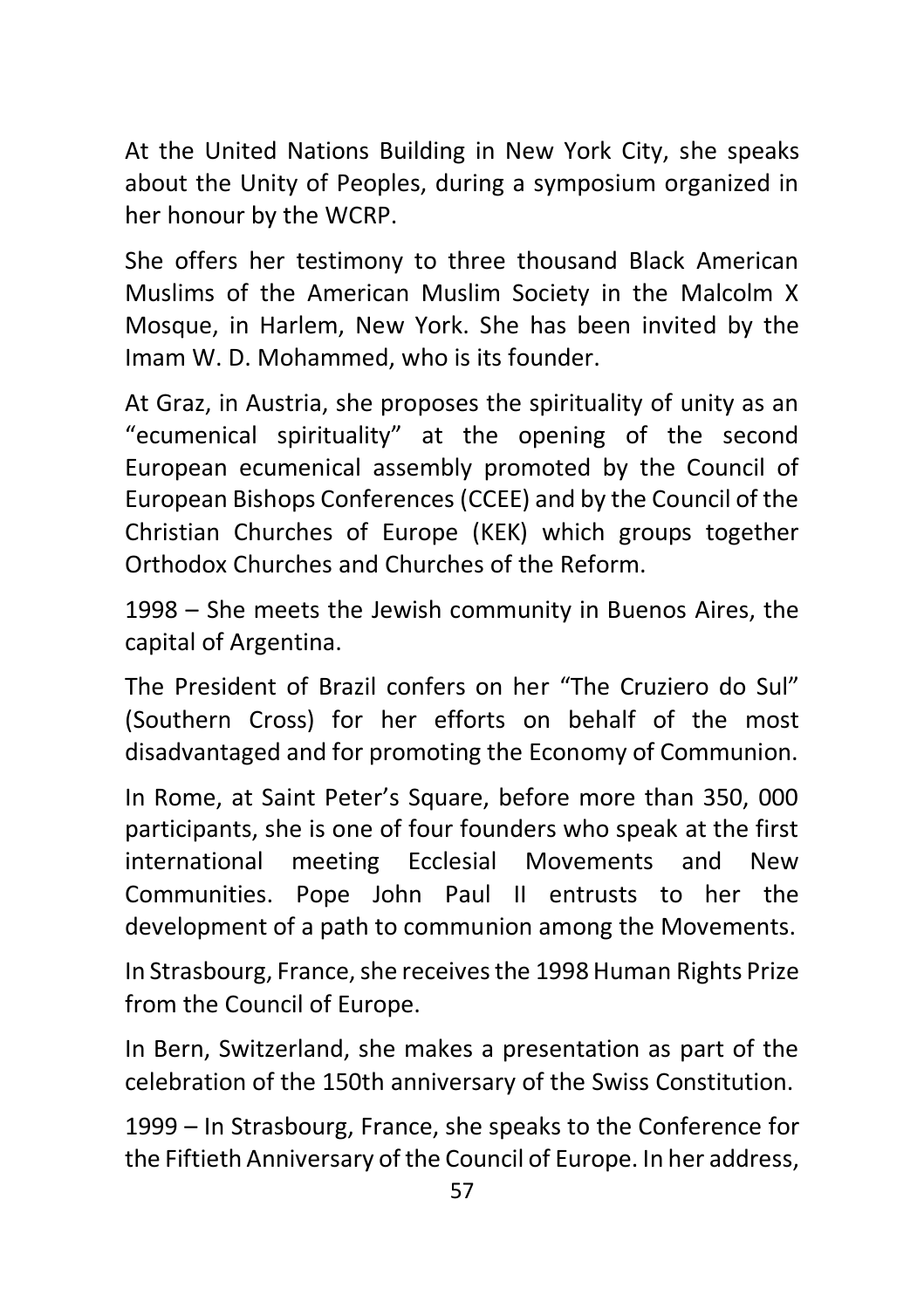"A Market-based Society, Democracy, and Solidarity," she presents the experience of the Economy of Communion as the basis of a new way of conducting business.

At Spyer, Germany, she brings a message of encouragement from Pope John Paul II to a meeting of the founders and leaders of 41 Ecclesial Movements and New Communities, organized by the Community of Saint Egidio and the Renewal in the Holy Spirit.

In Augsburg, Germany, she joins in the ceremony of signing the historic Joint Declaration on the Doctrine of Justification, and meets with the highest authorities of the worldwide Lutheran Federation.

2000 – She receives honorary citizenships from Rome and from Florence. In recent years, she had received another seventeen such honours, including those from Palermo, Genoa, Turin, Milan, and Buenos Aires.

She receives the Great Cross of Merit from the Federal Republic of Germany.

At Rothenburg, Germany, she meets with representatives of fifty Evangelical Lutheran Movements.

In Washington D. C., she speaks to a gathering of more than 5, 000 people, including Christians and members of the American Muslim Society. A fraternal dialogue begins in many different cities across the United States.

In Rome, at the Italian parliament's Palazzo San Macuto, she presents to a large crowd of politicians the ideals of the Movement for Unity in Politics.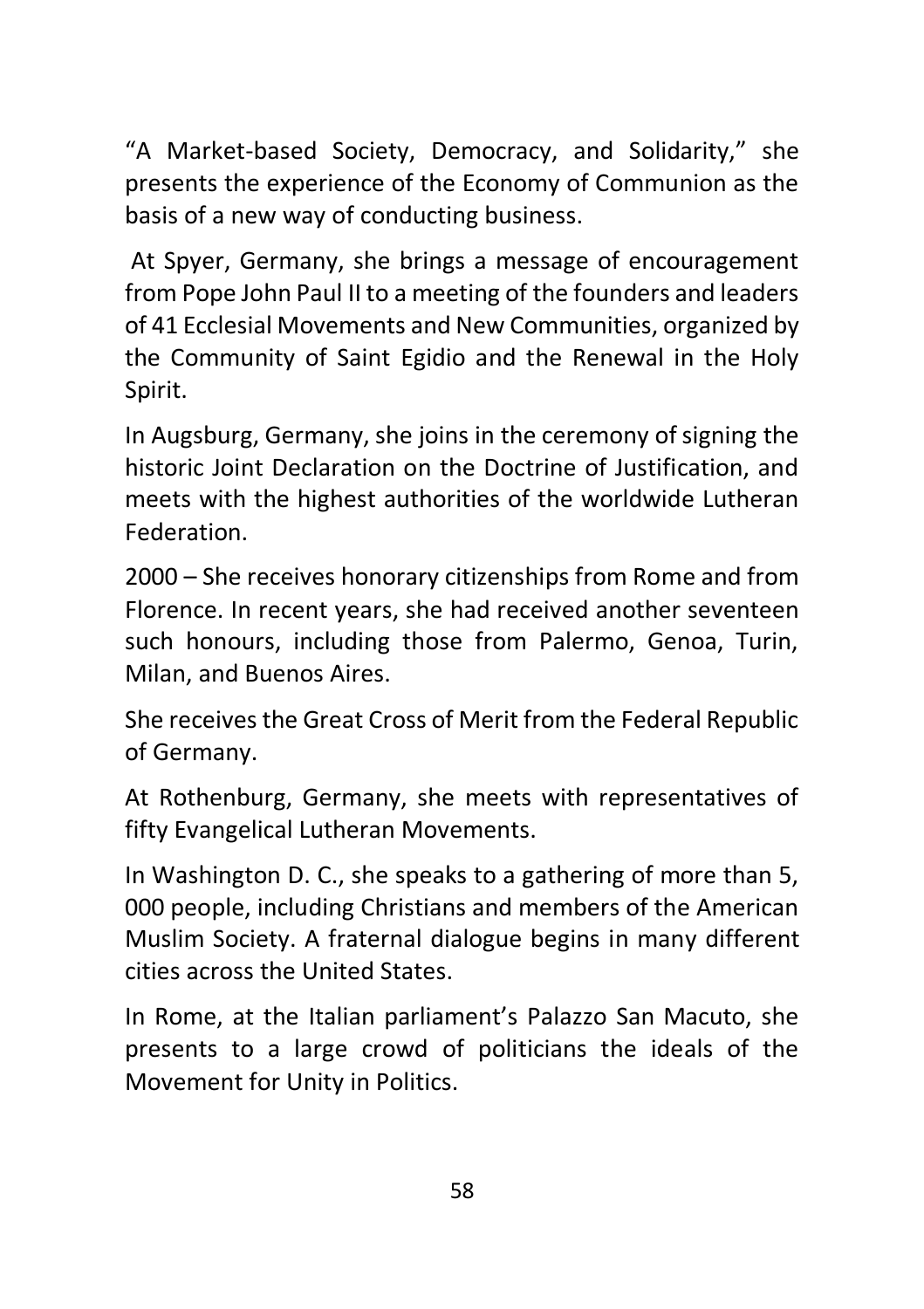At Assisi, she advocates a journey toward communion among old and new charisms, beginning with the different branches of the Franciscan family.

2001 – In Coimbatore, Tamil Nadu, India, she receives the Defender of Peace Prize from two Gandhian organisations, the Shanti Ashram and the Sarvodaya Movement. She also shares the story of her spiritual journey at the Somaya University, Mumbai.

In Prague, the Czech Republic, she meets with President Vaclav Havel.

At Bratislava, in Slovakia, during a gathering of the National Parliament, she presents "A Politics of Communion" to 150 deputies and local mayors.

At Innsbruck, Austria, she participates at the Convention, "1000 Cities for Europe." She is invited to speak on fraternity as a political concept.

2002 – At Castel Gandolfo, Italy, she supports the first symposium on interreligious dialogue among members of the Abba School and authoritative scholars and professors of Hinduism.

In Geneva, Switzerland, invited by the President of the Protestant Church of Geneva, she speaks about ecumenism in Saint Peter's Cathedral during Sunday Service. At the Ecumenical Council of Churches, she proposes the "spirituality of communion" as an "ecumenical spirituality."

In Montserrat, she speaks of her life experience to 400 nuns and sisters. In Madrid, she offers her political message in the local seat of the European Parliament, speaking before a hall filled with politicians and administrators.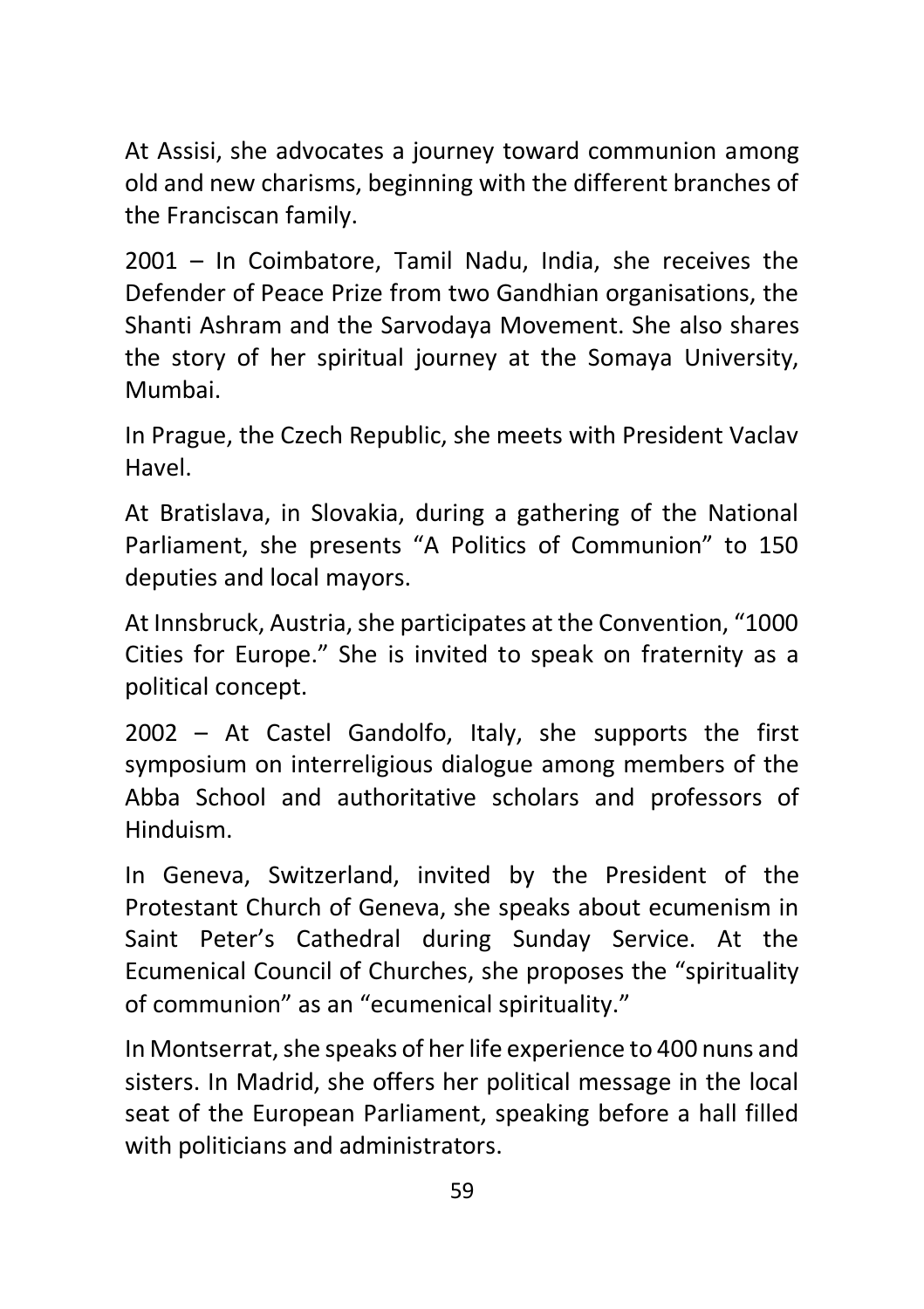2003 -In Mumbai, she deepens the dialogue with Hinduism that began during her first visit to India in 2001. She speaks at the Somaya College, and Indian institute of higher learning dedicated principally to interreligious dialogue; at Bharatiya Didya Bhavan, a centre founded to rediscover the cultural roots of Hinduism; and with the Swadhyaya Family, a Movement of more than 8 million adherents spread throughout India. Invited by Cardinal Dias, in Mumbai she also presents the spirituality of unity to priests, members of religious congregations, and lay movements. At the request of Archbishop Conceçao, she repeats the presentation in Delhi.

Responding to Pope John Paul II's request that the Focolare Movement take responsibility for promoting the year dedicated to the Rosary for the peace of the world, she promotes an International Marian Congress at Castel Gandolfo. Based on that event, 157 other Congresses, local as well as national, will follow on all five continents, at both local and national levels.

2004 – The president of the Republic of Italy presents her with the insignia of a "Cavaliere di Gran Croce" (Knight of the Great Cross).

A daylong celebration, "Together for Europe," is held in Stuttgart, Germany, to mark the widening of the European Union to 25 nations. It emerged from the developing communion among more than 150 movements and communities from various Churches, including Lutheran, Anglican, and Free Churches. Many political figures join the 9,000 participants, as well as another 100,000 who follow the event via live satellite transmission at 163 meetings taking place at the same time in other European cities.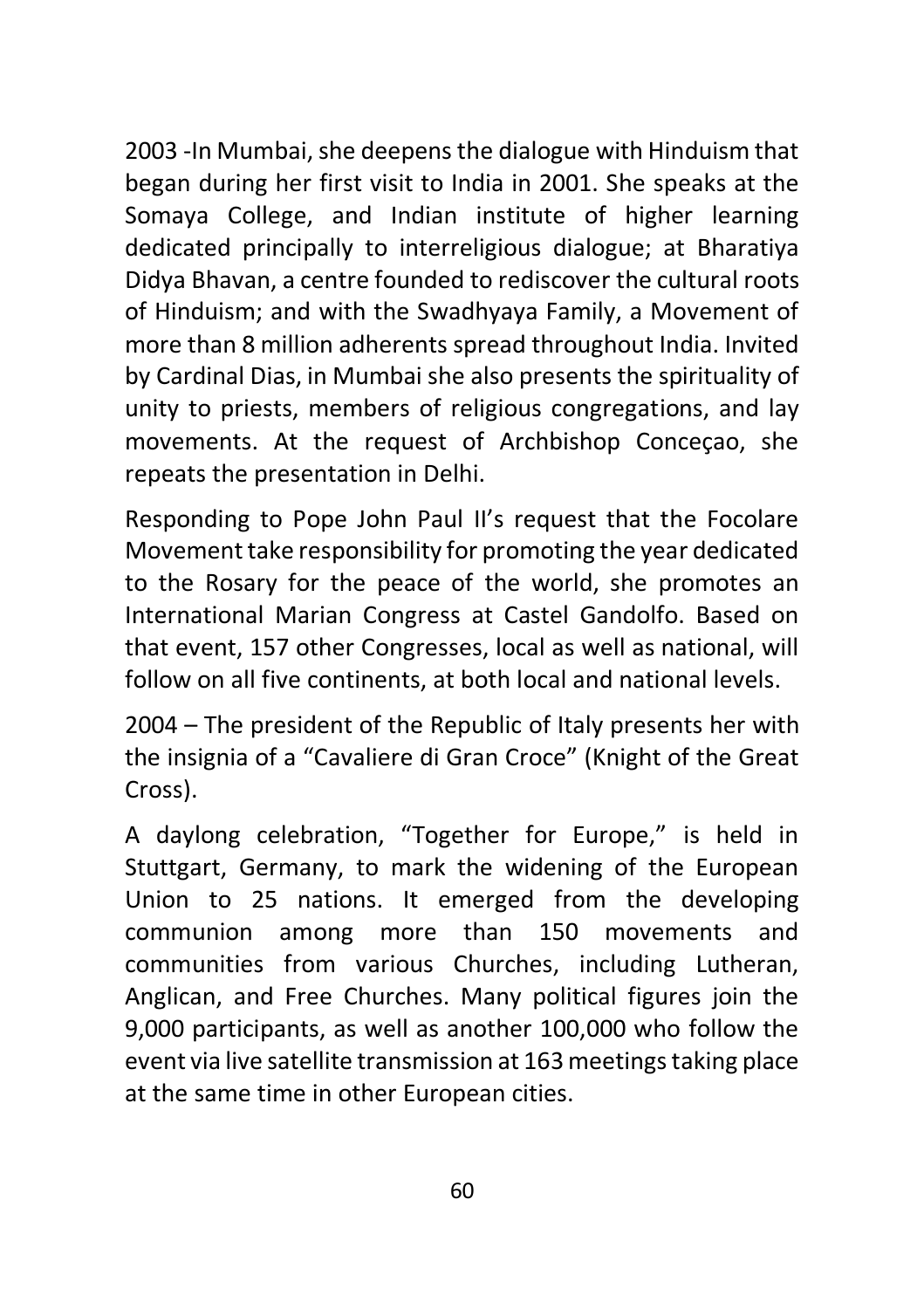2007 – On 7 December Sophia University Institute is erected by Pontifical Decree, based in the Focolare town of Loppiano. It is born as a further development of the Abba School. This is the last official act signed by Chiara Lubich.

2008 14 March -Following a long illness, after having been visited in hospital by the Ecumenical Patriarch of Constantinople, Bartholemew I, and receiving a comforting personal letter from Benedict XVI, after having been visited at her bedside by hundreds of people Chiara dies at her home in Rocca di Papa, Italy.

# <span id="page-60-0"></span>Cause for Canonisation

A witness of faith and love – It is customary in the Catholic Church to present to the faithful as an encouragement to their Christian life, people who have distinguished themselves because of their special witness of faith and love for God and neighbour. This is done following a canonical process of verification which also examines the life patrimony of ideas and actions of that person. The process can be started no earlier than five years after their death.

In recent years, considering Chiara Lubich (1920-2008) and her legacy, ordinary and authoritative people – notwithstanding the diversity their respective visions – have expressed thehope that this could be the case for her as well. The aim of such recognition would be to encourage many others to further their spiritual and moral commitment for the good of the human family. It would be an incentive for them to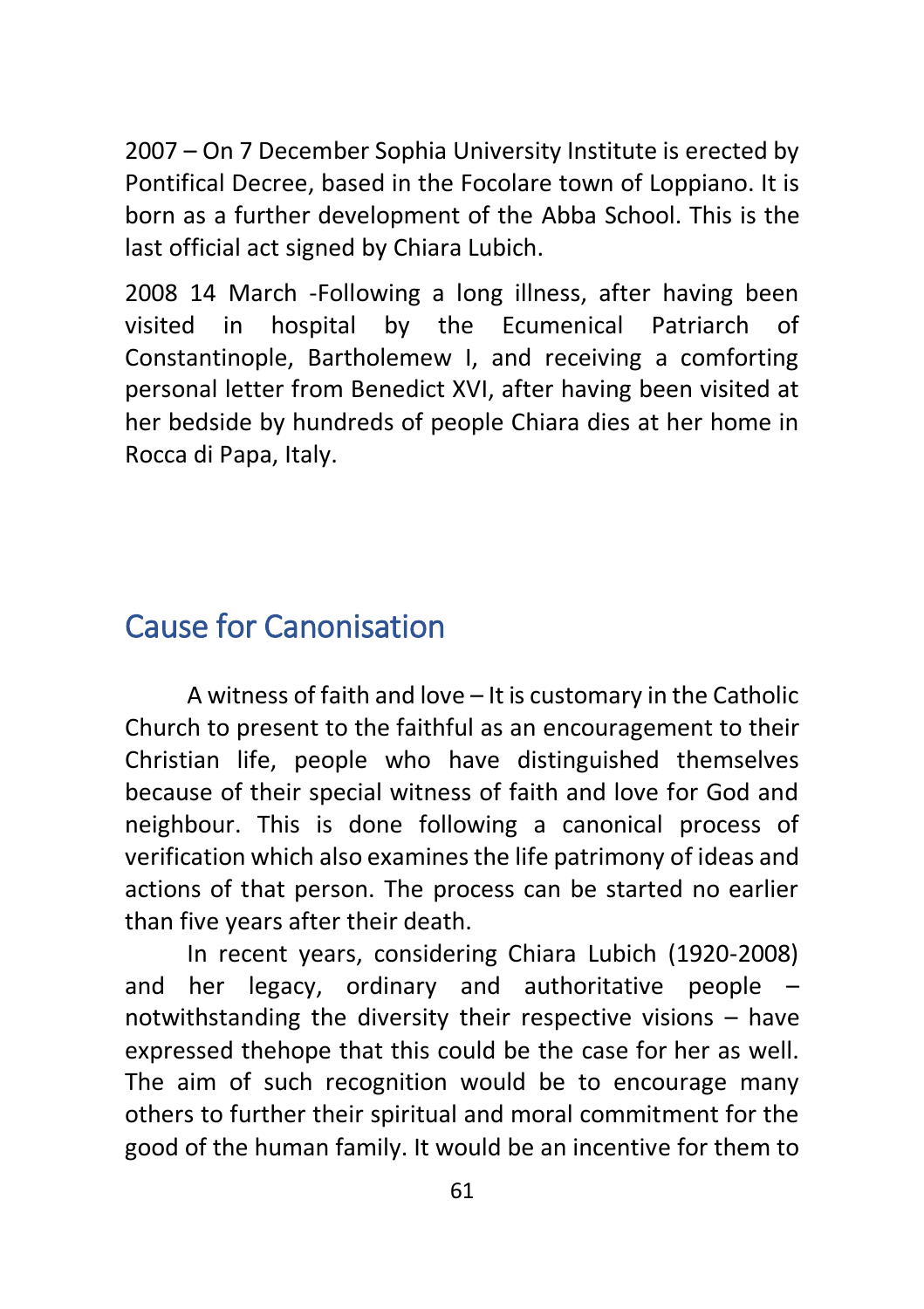personally adopt the desire that was repeatedly expressed by Chiara: of becoming holy together, offering to the Church not only the sainthood of separate individuals, but that of a people. In this spirit, the president of the Focolare, Maria Voce, on December 7, 2013 announced the decision to solicit the opening of the Cause of Beatification of Chiara Lubich.

After a year of compliance with the canonical norms for the Opening of the Cause, the Bishop of Frascati, Italy, Raffaello Martinelli, has designated the 27th day of January 2015, as the date of the Solemn Opening of the "Cause of Beatification and Canonization of the Servant of God Chiara Lubich." In a letter addressed to the Focolare Movement, Maria Voce was delighted to announce the Opening of the Cause, inviting everyone who adheres to the spirituality of unity to be a "living witness" of what Chiara had lived, proclaimed and shared with so many, through a common effort to become holy together."

The Opening Ceremony, known as the Prima Sessio (first session), was held at the Cathedral of Frascati, beginning at 16:00 with Vespers. It included the reading of the Decree of introduction of the Cause and of the Rescript nulla osta (no impediment) of the Holy See; the establishment of the tribunal appointed by the Bishop; and the oaths of the Bishop, the members of the Tribunal and of the Postulation.

The ceremony was followed live via the Internet, so that those who cannot be physically present, could still take part. Indeed, there is already wide interest and participation by countless people, religious leaders and academics from around the world, which is already an indication of the impact that the life of Chiara Lubich has had worldwide.

Her funeral was attended by tens of thousands of people, held on March 18, 2008 at the Papal Basilica of Saint Paul's Outside the Walls. In his message Benedict XVI called Chiara,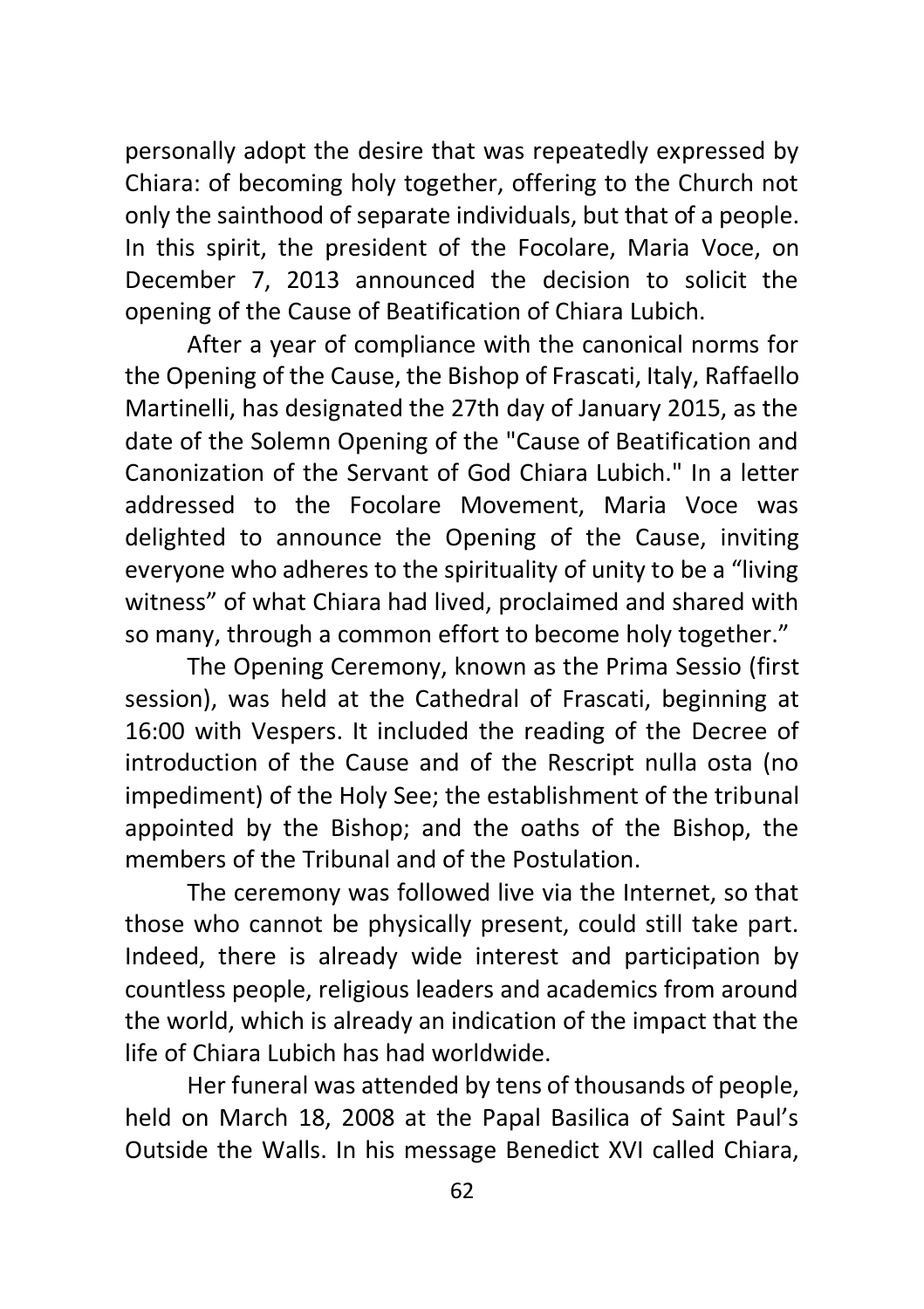among other things, a "Woman of intrepid faith, a meek messenger of hope and peace."

That her witness continues to be a light to many is also shown by the constant flow of people in the six years since her death, to the place she lived and now rests: over 120,000 people from different continents and religious traditions, bishops and cardinals, academics, politicians, families, children and young adults have visited her tomb at the Focolare's International Centre in Rocca di Papa, Italy – all in search of hope.

She had an idea of holiness that was firmly rooted in the Gospel, from which she drew nourishment throughout her life. Chiara wrote: "We find holiness in Jesus, who blossoms within us because we love. . . If we sought holiness for its own sake, we would never reach it, ever. Love, then, and nothing else. Lose everything, even any attachment to holiness, so that you can tend only towards loving." We'll become saints, she explained, "if we have at the basis of our holiness – ante omnia, before all else, also before sainthood – mutual love: Jesus in our midst as the premise or origin, as the means for becoming holy and as the goal.

#### **Prayer of Intercession**

Eternal Father, source of Love, and of every light and goodness, we give You thanks for the charism of unity given to Chiara and for the remarkable witness to the Church and humanity that she gave of this charism, remaining faithful to Jesus Forsaken. Grant us, O Father, through the action of the Holy Spirit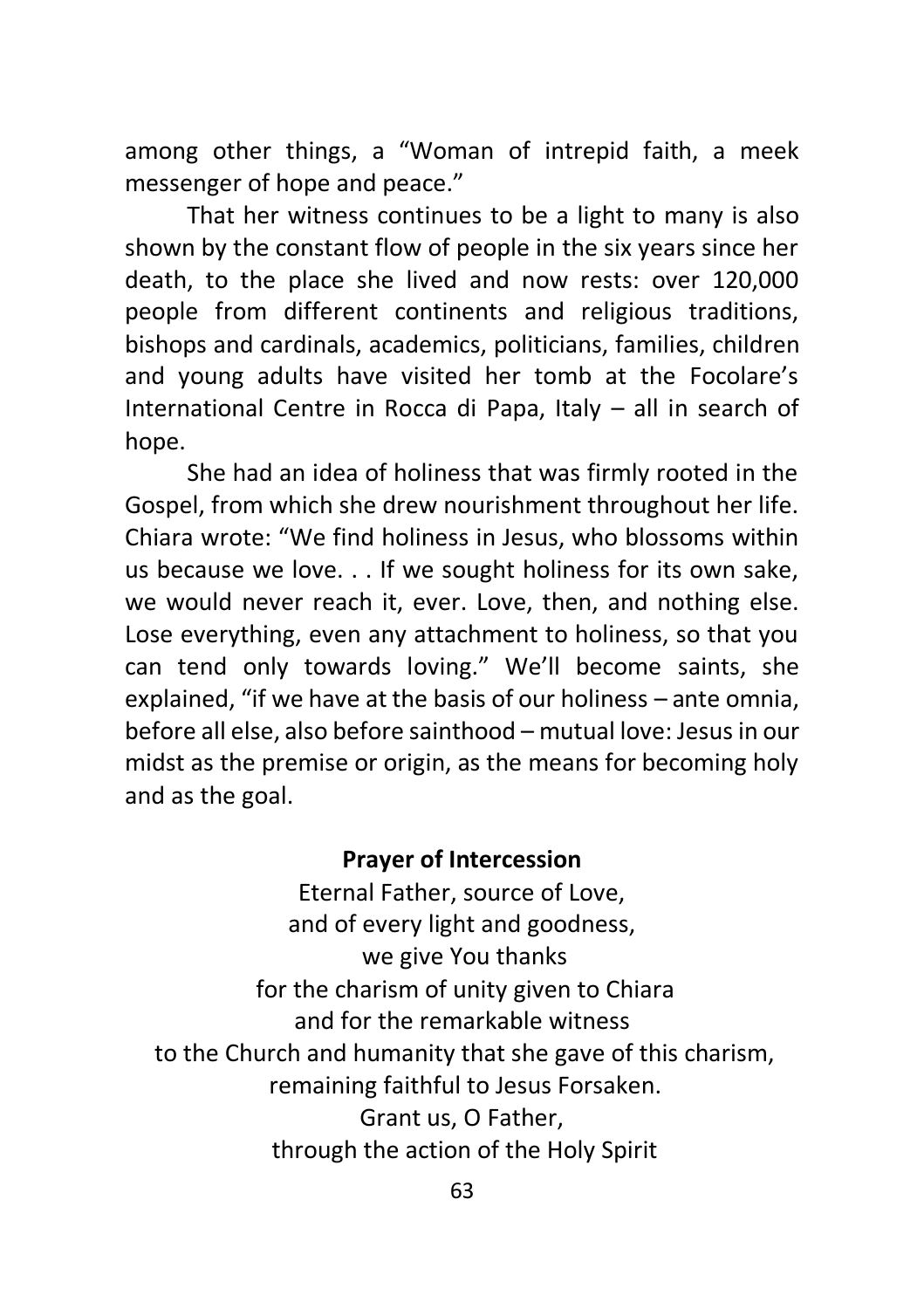and the Word lived in the present moment, and in following Chiara's example, the grace to contribute together with all people of good will to the fulfilment of Your Son's will: "That they may all be one!" Humbly we ask You to grant us, Your children, to live in mutual love and in love of all so as to rejoice in the presence of the Risen One while, in communion with Chiara and through her intercession, we ask You, if it be Your will, the grace ... (the personal petition is expressed) through Jesus and for the glory of the Most Holy Trinity. Amen. *With ecclesiastic approval Cardinal João Braz de Aviz* 

*For information, requests and communications write to: Focolare Movement – Postulation Chiara (Silvia) Lubich Via Frascati, 306 – 00040 Rocca di Papa (RM) – Italy postulazionechiaralubich@focolare.org Tel. (+39) 06 – 9479813[9 www.focolare.org](http://www.focolare.org/)*

#### <span id="page-63-0"></span>In memoria

The solemn opening of the Cause of Beatification and Canonization of the Servant of God Chiara Lubich took place on January 27, 2015, begun by Raffaello Matinelli, Bishop of Frascati, Italy.

"At the opening of the Cause of Beatification and Canonization of Chiara Lubich," reads the message of the Pope, "held in Frascati Cathedral, His Holiness Pope Francis sends his cordial thoughts, hoping that the shining example of the life of